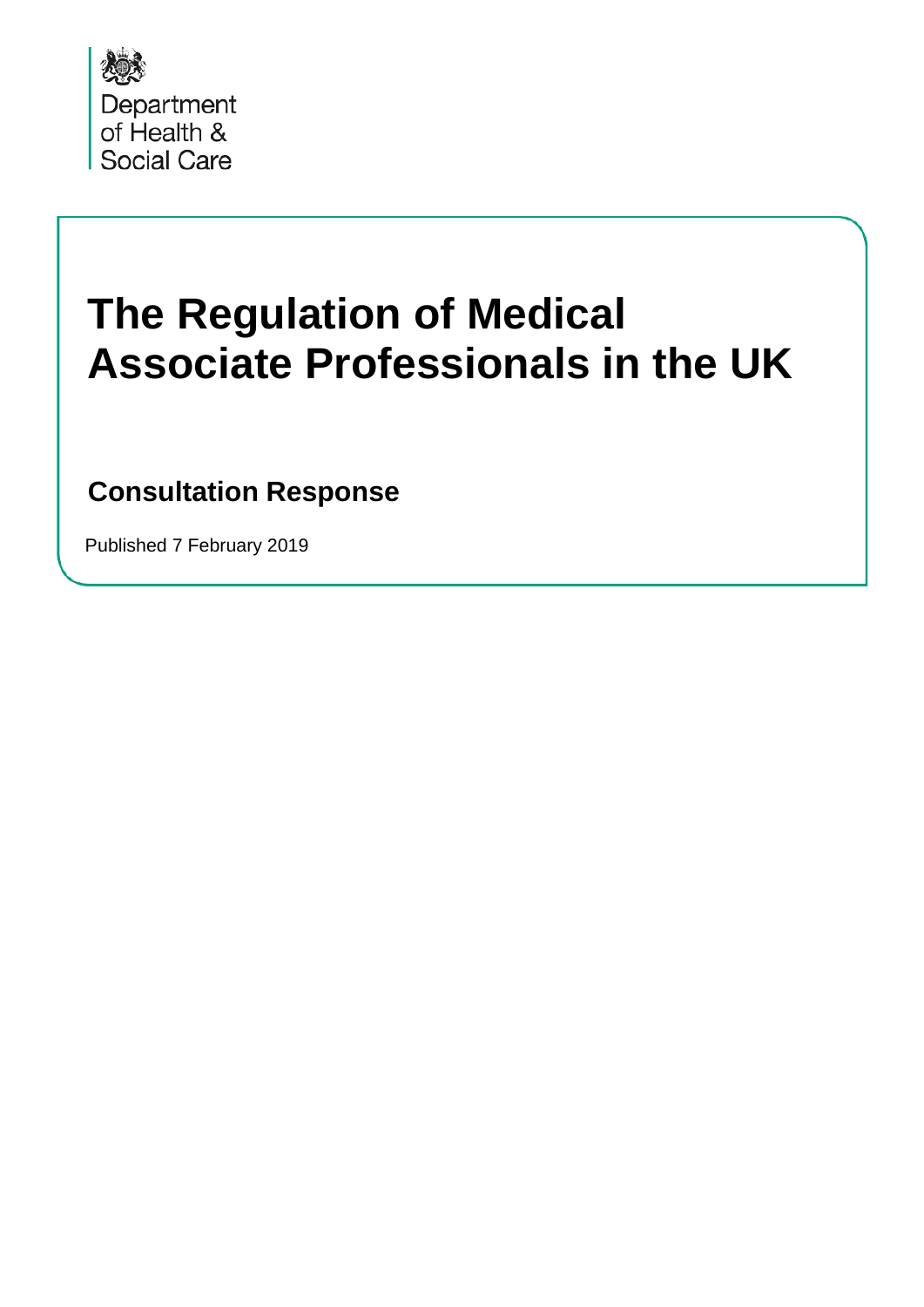### **Contents**

| 10. |  |
|-----|--|
|     |  |
|     |  |
|     |  |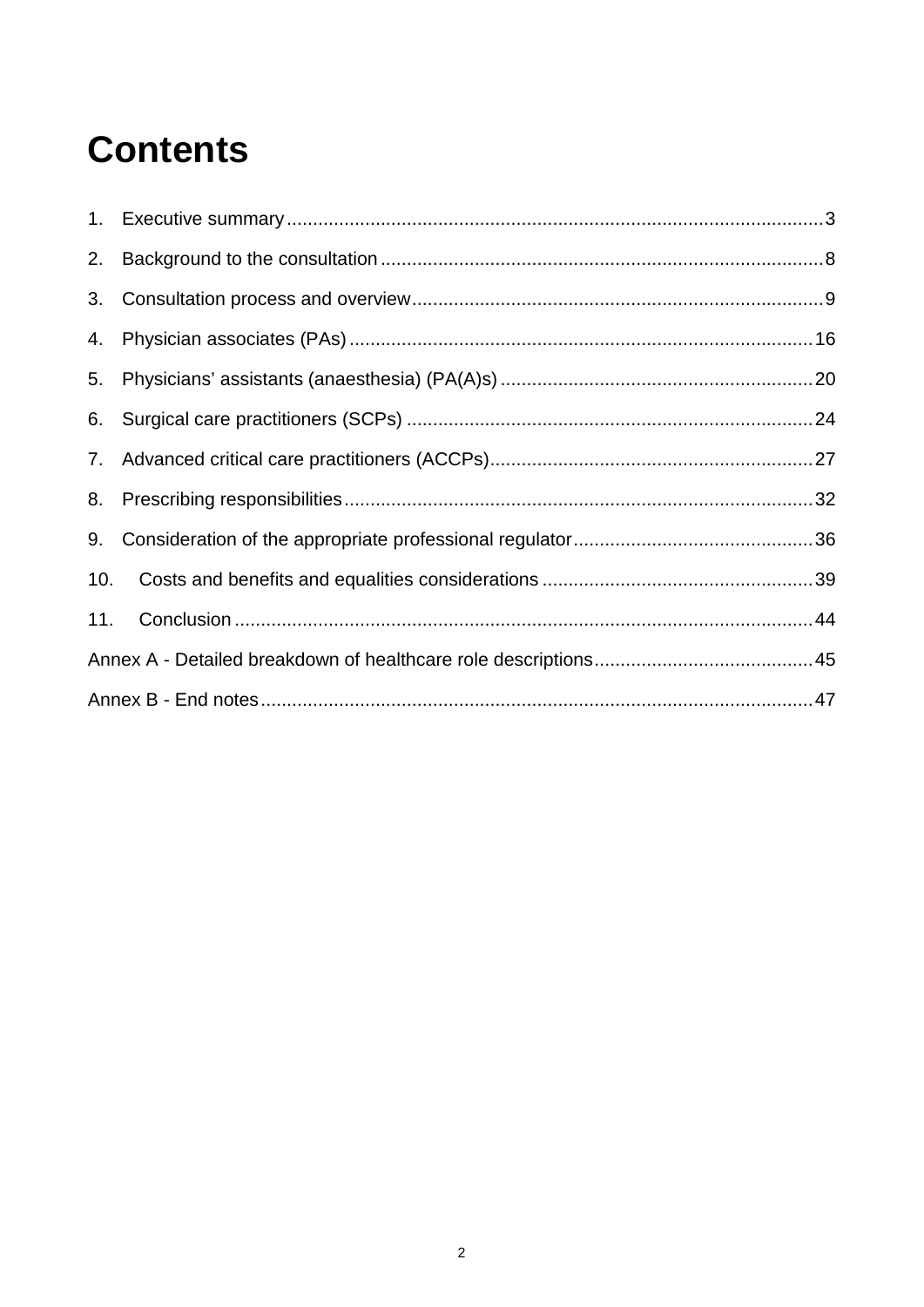### <span id="page-2-0"></span>**1. Executive summary**

- 1.1 Across the UK the NHS has seen the emergence and increased use of new professional roles within multi-disciplinary teams as part of a continuing drive to provide safe, accessible and high-quality care for patients. Four of these roles can be grouped under the heading of 'Medical Associate Professions' (MAPs). Whilst there are significant differences in their clinical scope of practice they share similarities in their career framework and education and training. The four roles are:
	- Physician associate (PA);
	- Physicians' assistant (anaesthesia) (PA(A));
	- Surgical care practitioner (SCP); and
	- Advanced critical care practitioner (ACCP)
- 1.2 The Department of Health and Social Care ('the Department'), on behalf of the four UK health departments, went out to public consultation between 12th October and 22nd December 2017 on proposals relating to the regulation of the four MAP roles.
- 1.3 The consultation:
	- proposed to introduce statutory regulation for PAs;
	- sought further evidence on the most proportionate level of regulation for PA(A)s; and
	- proposed that statutory regulation of the SCP and ACCP roles was not proportionate given their current assurance arrangements.
- 1.4 Over 3,000 responses to the consultation were received. This report presents a summary of the views that were expressed and the response of the four UK health departments. As such, the four UK health departments will be referred to as 'the Government' throughout the remainder of this report where collective responses or actions are referenced.
- 1.5 As well as considering the views expressed by respondents, the Government also considered a number of extrinsic factors including the scale of risk around scope of practice, current entry routes and the existing level of assurance in place for each of these roles in order to reach its conclusion on the most proportionate approach.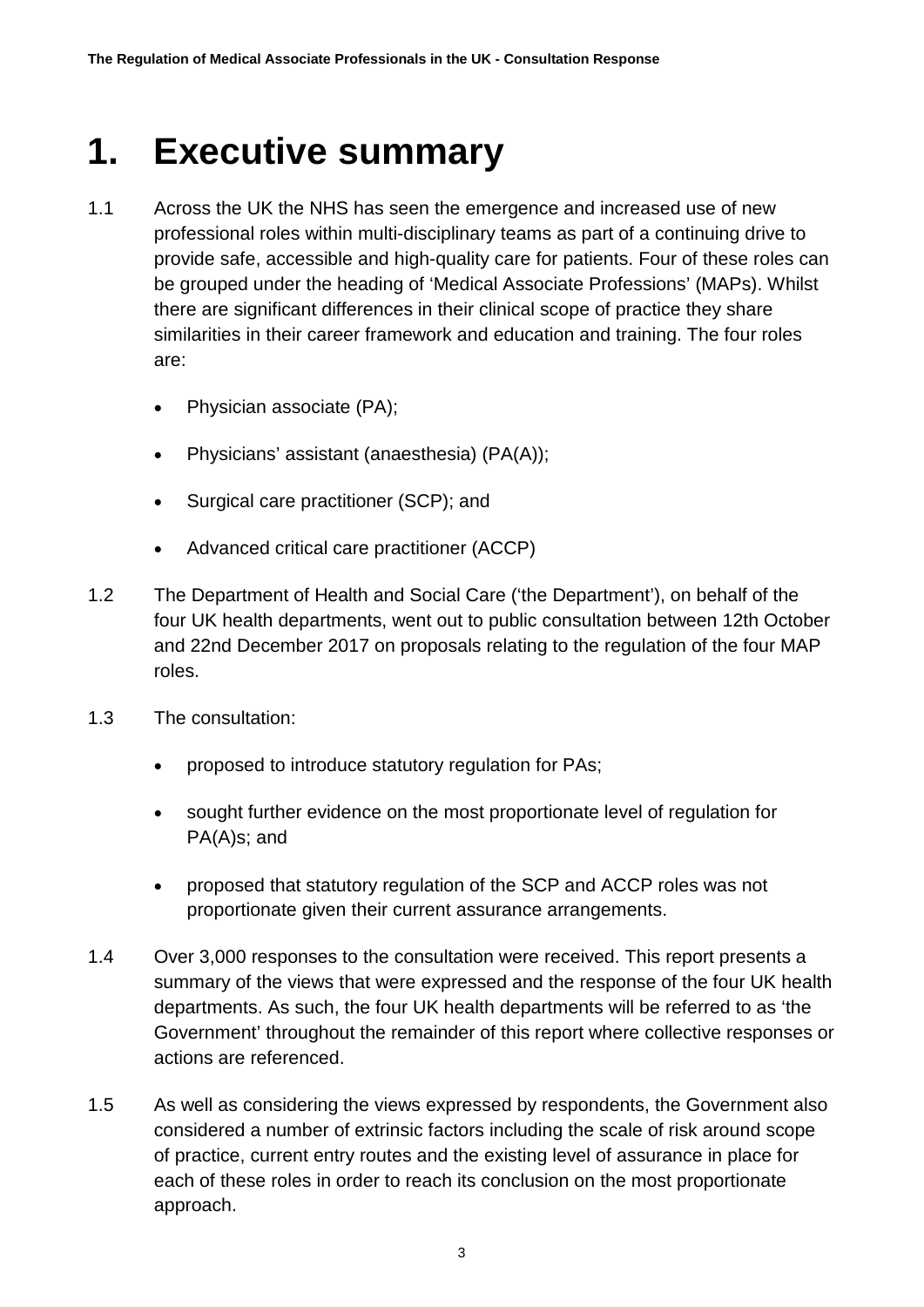#### **PAs**

1.6 The majority of respondents supported our initial proposal that statutory regulation is proportionate for PAs. A recurrent theme from the comments we received was that respondents noted that PAs are often alone with vulnerable patients, making autonomous diagnostic and treatment decisions, without the direct supervision of a doctor. These circumstances, particularly when coupled with a direct entry route to training and a planned increase in numbers in the primary care workforce in England, create a compelling case for statutory regulation for this group.

#### **PA(A)s**

1.7 The consultation process has provided additional clarity on the practices and the level of clinical autonomy afforded to PA(A)s. For example, we understand that there is potential for PA(A)s to have a high level of autonomy at critical points in a patient's care pathway. This, together with the high-risk interventions that they perform and the lack of assurance currently in place given the direct entry route into the role, means that we are persuaded that statutory regulation is proportionate for PA(A)s.

#### **SCPs and ACCPs**

- 1.8 The consultation responses showed clear support for the introduction of statutory regulation for SCPs and ACCPs. Although it is acknowledged that these professionals may be performing some high-risk interventions, SCP and ACCP training is only open to regulated healthcare professionals such as nurses, operating department practitioners and physiotherapists. There is no direct entry route available. Given the pre-requisite to be a regulated healthcare professional, SCP and ACCP roles exemplify the broad range of advanced practice roles that are increasingly being deployed to meet workforce need.
- 1.9 Anyone who is registered with a healthcare professional regulator must abide by its Code of Conduct, regardless of their scope of practice. A breach of this Code may bring a practitioner's fitness to practise into question which could result in regulatory proceedings being taken against them. Therefore, we maintain our position that further regulation would be disproportionate and burdensome.
- 1.10 We are aware that relevant professional bodies are exploring the potential for SCPs and ACCPs to become direct entry professions. Direct entry would mean that applicants for these roles would no longer have to be regulated healthcare professionals before entering training, which could have implications for patient safety. In this case, the Government would consider reviewing the appropriate level of regulatory oversight.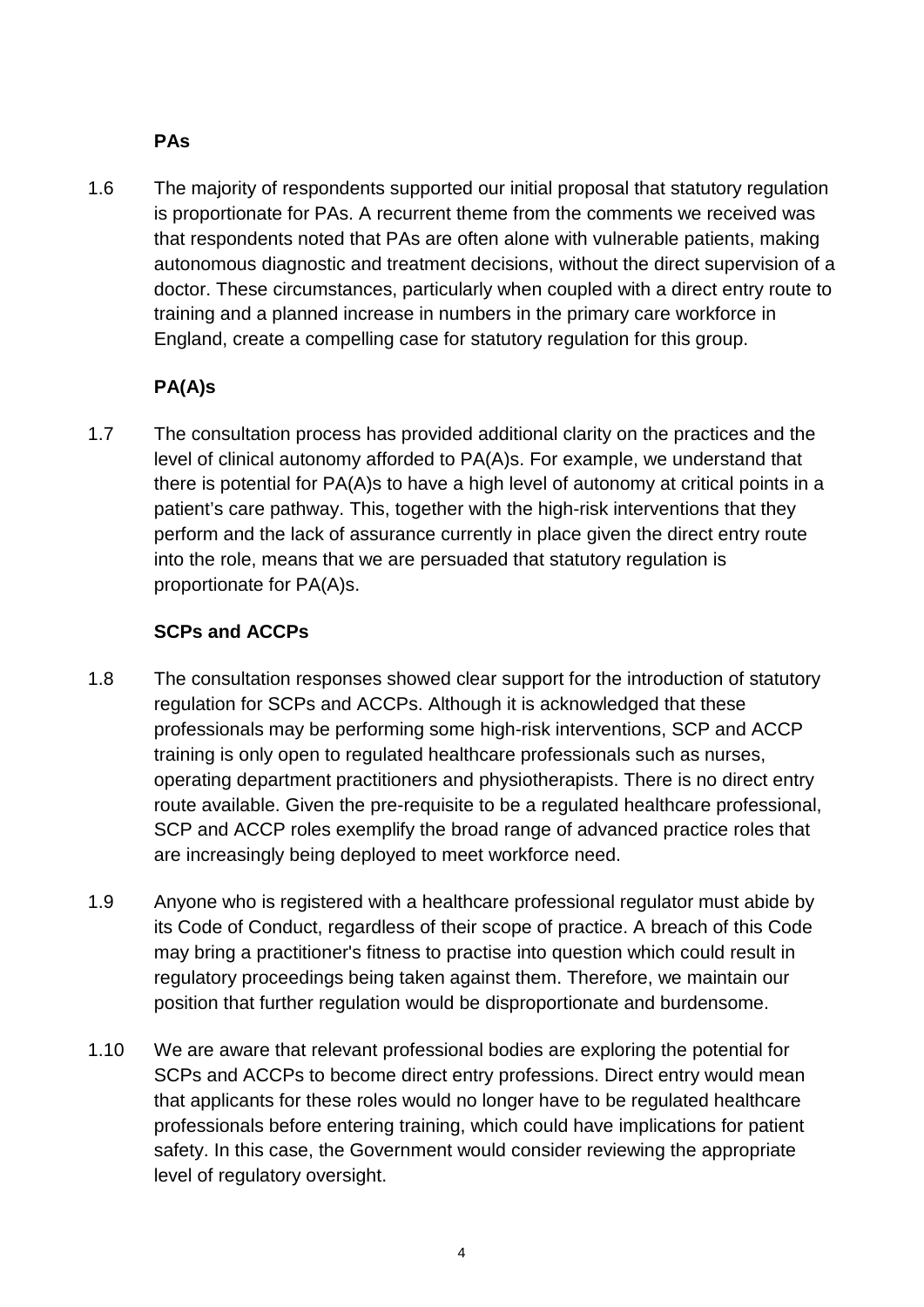#### **Regulator**

- 1.11 The consultation sought views on which healthcare professional regulator would be most appropriate to regulate one, some, or all the MAP roles, suggesting that the General Medical Council (GMC) or the Health and Care Professions Council (HCPC) would be the most suitable given their current registrant bases. Respondents were also given the opportunity to suggest other appropriate regulators however the vast majority of responses indicated that the GMC or the HCPC were likely to be best placed.
- 1.12 We are currently carrying out further scoping work to ascertain the most appropriate body to take forward the regulation of the PA and PA(A) roles. This will include assessing the potential set-up costs to Government and ongoing fees to registrants as well as further consideration of which regulator would be the 'best fit' for the two professions. The views put forward by respondents will feed into this work.

#### **Prescribing responsibilities**

- 1.13 The consultation sought initial views in relation to extending prescribing responsibilities to the MAP roles in the future, should regulation be introduced for any. The majority of respondents agreed that extension of prescribing responsibilities should be considered for a number of, or all four, MAP roles. There was particular support for the extension of these responsibilities to PAs.
- 1.14 As set out in the consultation document, the process to extend prescribing responsibilities is subject to separate consideration and consultation. We will, however, ensure that the views obtained during this consultation will be fed in to any future proposals around extending prescribing responsibilities to these groups.

#### **Costs and benefits**

- 1.15 The consultation sought views on the potential costs and benefits of different levels of professional assurance. Similar proportions of respondents either agreed with our assessment or had no view either way. Only 4% of respondents said they disagreed with our assessment.
- 1.16 A number of respondents considered the benefits of statutory regulation outweighed the financial costs involved citing improved patient safety, quality assurance, professional accountability and increased employer confidence.
- 1.17 A full impact assessment will be produced and published alongside any draft legislation that is developed. Information provided through this consultation will inform the development of the impact assessment.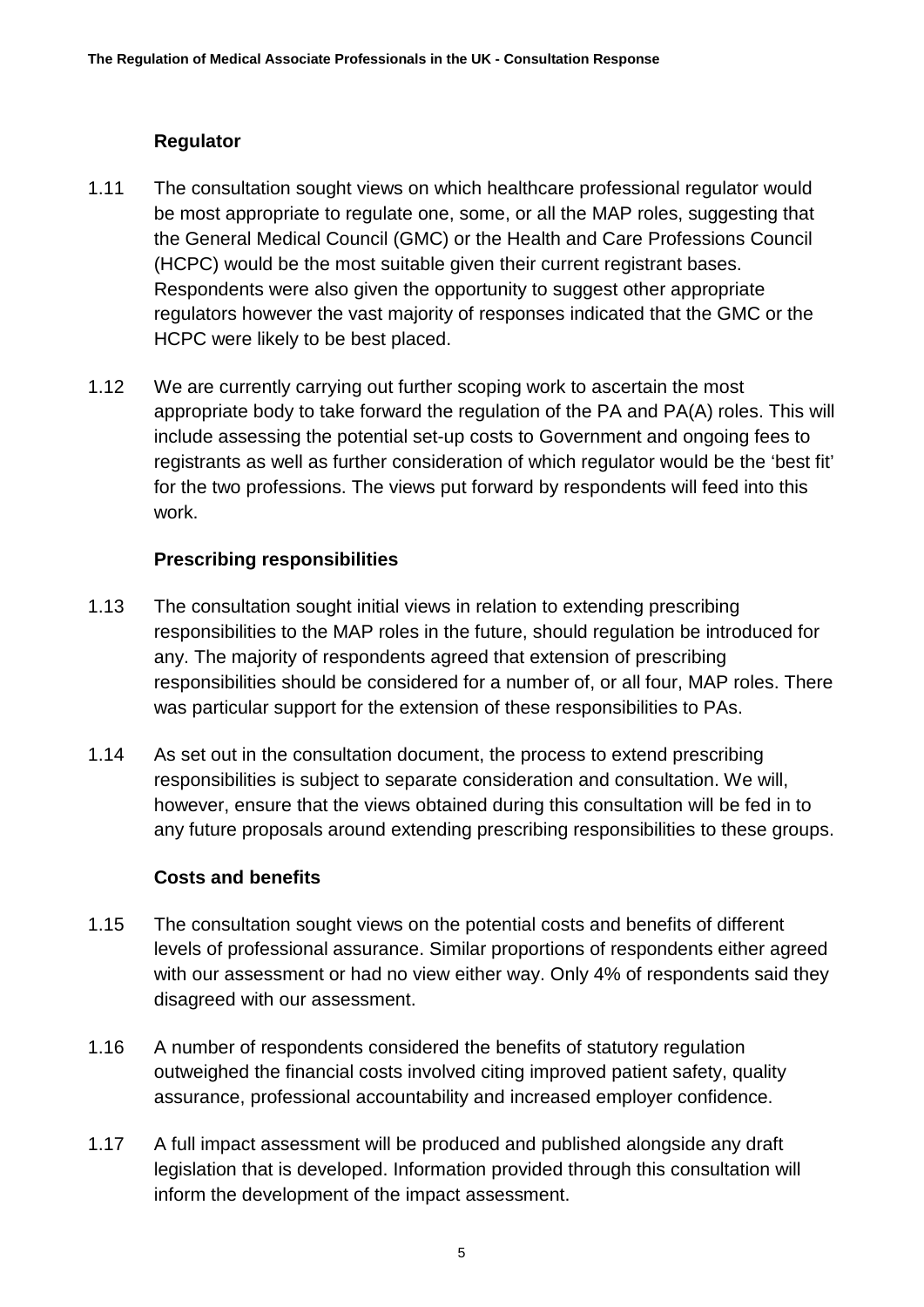#### **Equalities considerations**

- 1.18 Finally, the Government sought views on whether changes to the level of professional assurance for the four MAP roles could impact (positively or negatively) on any of the protected characteristics covered by the Public Sector Equality Duty, or by Section 75 of the Northern Ireland Act 1998.
- 1.19 Most respondents either had no view or thought there would be no impact upon protected characteristics. However, 20% of respondents thought there would be an impact on protected characteristics, including gender, race, disability and socioeconomic background.
- 1.20 Of those that provided additional comments, the majority felt that the introduction of statutory regulation would have a positive impact as it would facilitate more robust monitoring of adherence to the duties and increase commitment to them. Some respondents suggested that those working in MAP roles tend to be female and/or from ethnic minority groups, often working flexible hours. They argued that statutory regulation would benefit these equality characteristics through the resulting expansion of the MAPs workforce potentially providing increased job opportunities for groups such as working mothers. A small number of respondents commented that there may be a negative impact in terms of the financial burden of registrant fees, especially on those working part-time.
- 1.21 Again, we will consider the impacts on equalities identified by respondents during the next stage of the process.
- 1.22 In conclusion, after careful consideration of the views presented during the consultation, alongside other relevant evidence and extrinsic factors, the Government plans to take the following next steps:
	- Introduce statutory regulation for PAs and PA(A)s.
	- Continue work to evaluate which of the two preferred regulators (the General Medical Council (GMC) or the Health and Care Professions Council (HCPC)) would be most appropriate to take on the regulation of these two roles.
- 1.23 Once a decision has been made regarding which regulator should be responsible for regulating PAs and PA(A)s, the Government will work with relevant stakeholders to develop the legislation needed to bring PAs and PA(A)s into statutory regulation. As part of this process, we will look to develop a framework to which other MAP roles could be added at a later date as the case arises. A public consultation on the draft legislation will be required and the legislation will be subject to the agreement of the health ministers across the UK in advance of it going before Parliament.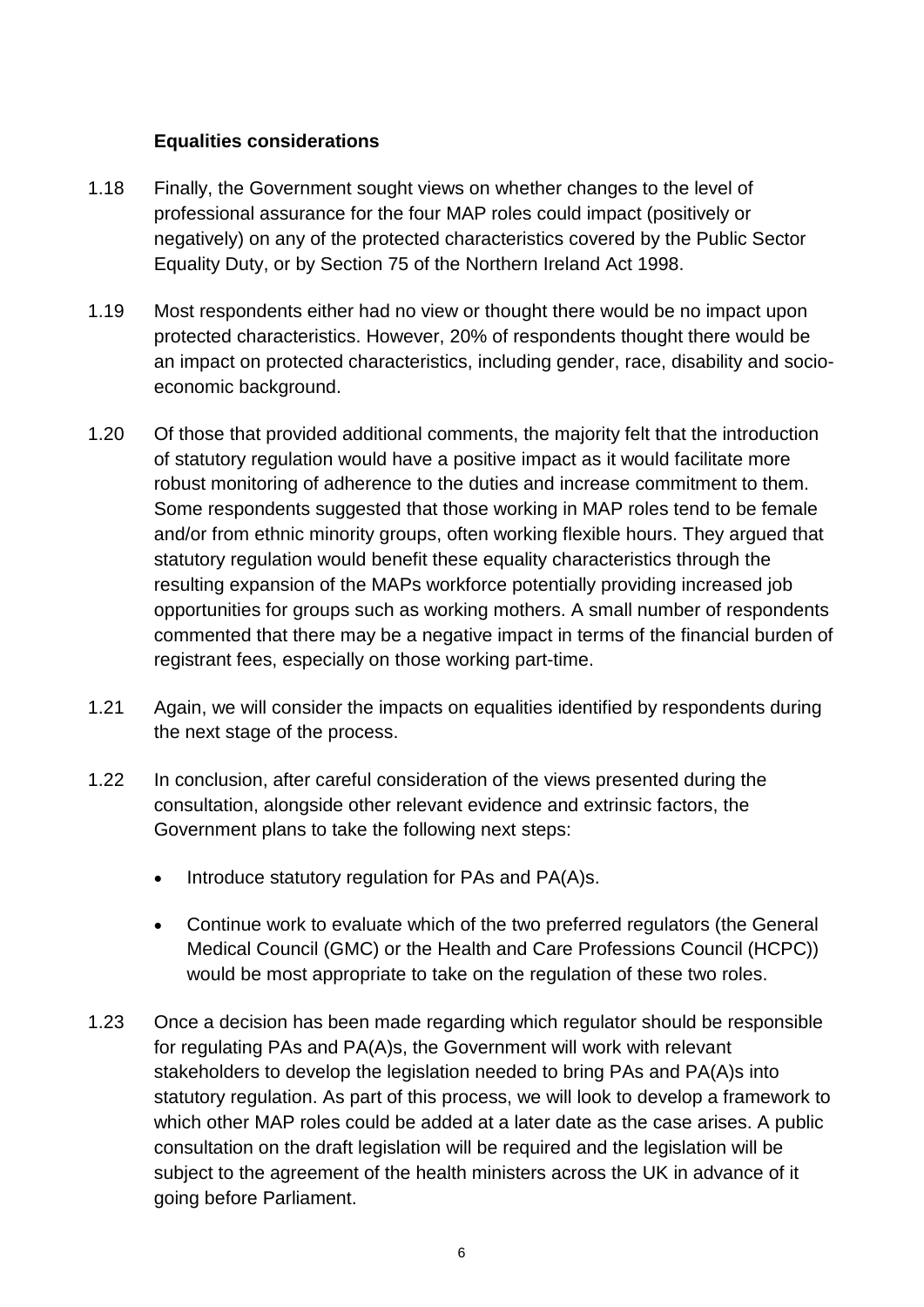1.24 The appropriate level of regulatory oversight for different professional groups remains a key issue for the Government. [The consultation on regulatory reform](https://www.gov.uk/government/consultations/promoting-professionalism-reforming-regulation) sets out future possibilities in this area, including the development of risk profile models for all professional groups and the consideration of alternative regulatory approaches.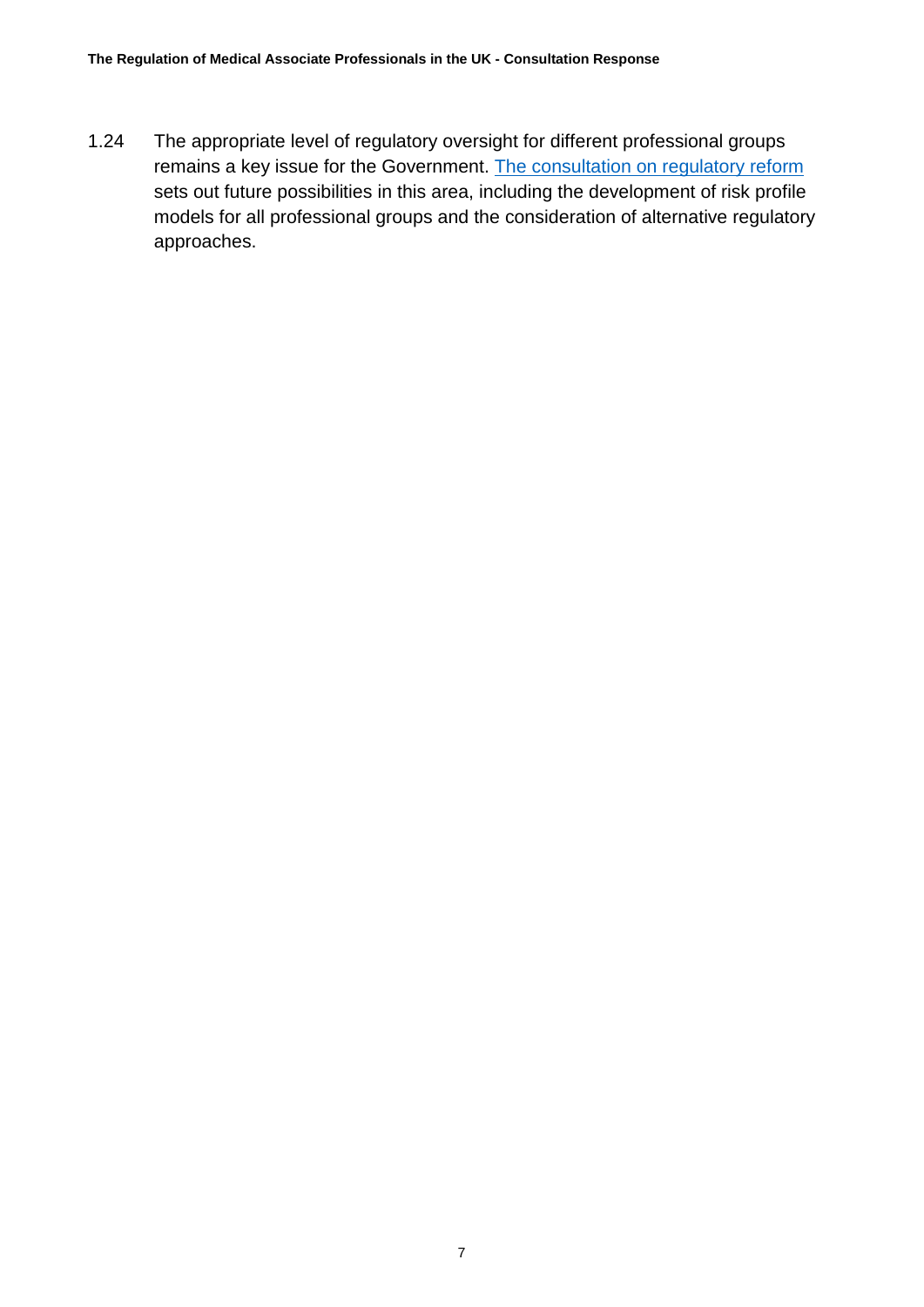### <span id="page-7-0"></span>**2. Background to the consultation**

- 2.1 The Government recognises the important contributions that can be made to the delivery of healthcare through the enhancement of existing roles and the introduction of new roles. In particular, there has been support for examining the possibility of introducing statutory regulation for physician associates (PAs). As a result, in November 2016, the Secretary of State for Health and Social Care, Jeremy Hunt, [announced his intention to consult on whether PAs should be](https://www.gov.uk/government/speeches/nhs-providers-annual-conference-keynote-speech)  [regulated.](https://www.gov.uk/government/speeches/nhs-providers-annual-conference-keynote-speech)
- 2.2 Subsequently, Health Education England (HEE) worked with representatives of the four MAP roles to collate information on the scope of practice for each role. HEE then assessed the evidence of the degree of risk of harm to patients and produced [risk profiles](https://www.gov.uk/government/consultations/regulating-medical-associate-professions-in-the-uk) based upon the [Professional Standards Authority's \(PSA\)](https://www.professionalstandards.org.uk/what-we-do/improving-regulation/right-touch-regulation)  [criteria for Right Touch Assurance ©.](https://www.professionalstandards.org.uk/what-we-do/improving-regulation/right-touch-regulation)
- 2.3 The Government considered HEE's assessment of risk alongside a number of additional factors including the current number of professionals in each role and their projected growth, entry routes and the level of professional assurance currently in place.
- 2.4 Based on this analysis, the Government launched a public consultation on proposals to introduce statutory regulation for PAs. In addition, the consultation asked respondents for further evidence on the most proportionate level of regulation for PA(A)s and to provide views on our initial position that statutory regulation of the SCP and ACCP roles is not proportionate.
- 2.5 The consultation also opened the discussion around whether it would be appropriate to extend prescribing responsibilities to these roles in the future, should regulation be introduced for any of them, and sought views on which healthcare regulator would be the most appropriate to take on responsibility for regulating any or all of the MAP roles.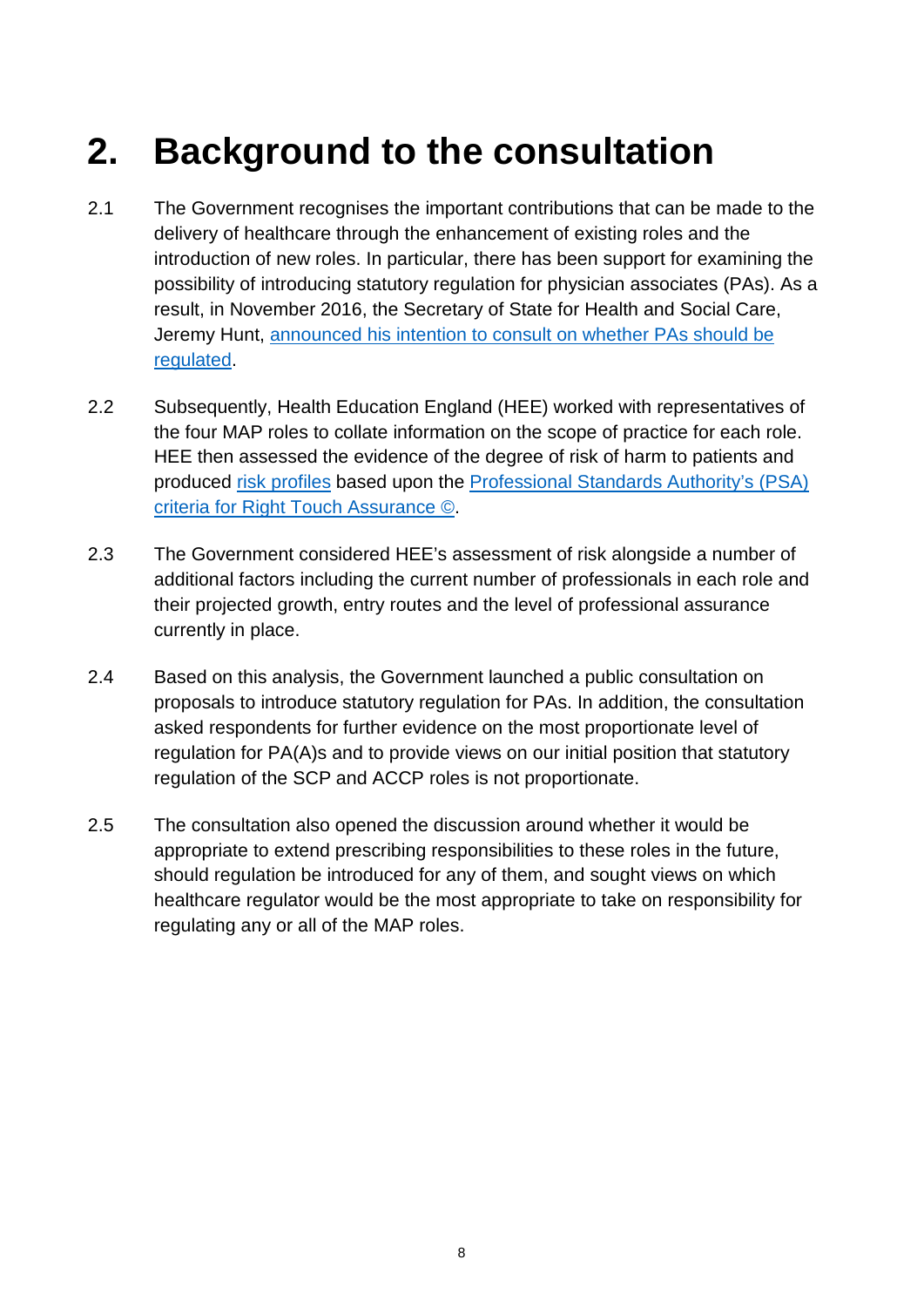### <span id="page-8-0"></span>**3. Consultation process and overview**

### **Consultation process**

- 3.1 The public consultation ran from 12th October 2017 to 22nd December 2017 and was undertaken by the Department of Health and Social Care on behalf of the Government. The consultation was taken forward in accordance with the [Cabinet](https://www.gov.uk/government/publications/consultation-principles-guidance)  [Office Consultation Principles.](https://www.gov.uk/government/publications/consultation-principles-guidance)
- 3.2 [The consultation was made available](https://www.gov.uk/government/consultations/regulating-medical-associate-professions-in-the-uk) on the GOV.UK website.
- 3.3 The Department received 3,066 consultation responses submitted via the digital platform 'Citizen Space', by email or by post. Of these, 95% (2,901) responded as an individual with the other 5% (165) responding on behalf of an organisation. A breakdown of how respondents identified themselves is provided in this section.
- 3.4 In three cases we were unable to extract quantifiable answers to the consultation questions. Therefore, the data in the statistical tables presented in this report are based on a total respondent figure of 3,063. However, all responses were considered during our analysis.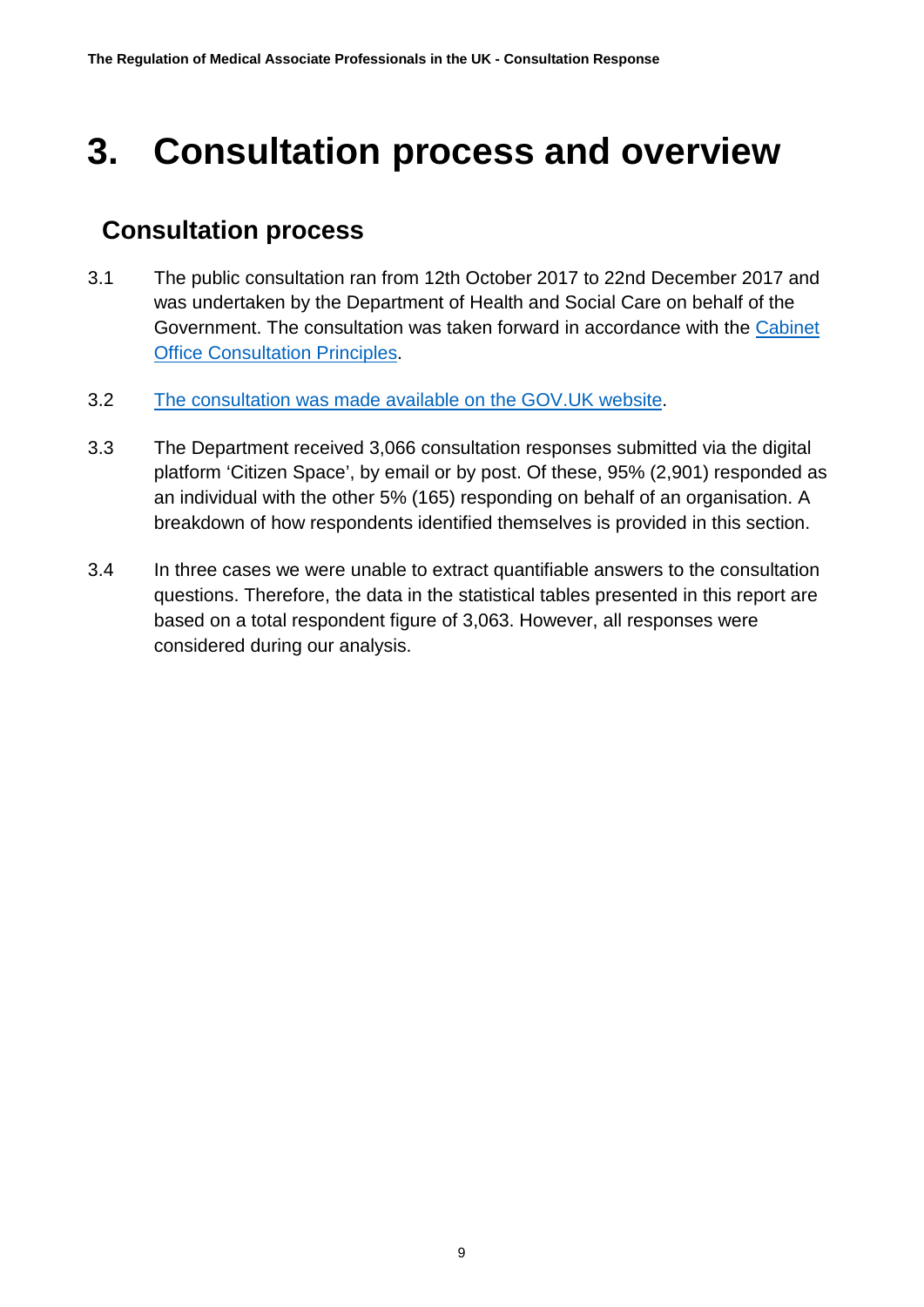### **Overview of respondents**

#### **Individuals**

3.5 Figure 1 below shows the breakdown of individuals who responded and how they identified themselves.



**Figure 1: Individuals by type**

\*Those who identified as 'other' includes students (subject not defined), non-clinical professional roles (e.g. NHS management and administration), social care workers, academics and retirees.

3.6 Table 1 below lists the high-level role descriptions selected by the 78% who identified as a healthcare professional. A more detailed breakdown of role descriptions can be found at Annex A of this document.

| Category                    | <b>Number of</b><br>respondents | $\frac{0}{0}$ |
|-----------------------------|---------------------------------|---------------|
| <b>Medical practitioner</b> | 1,050                           | 47%           |
| Pharmacist                  | 17                              | 1%            |
| Dental practitioner         | 8                               | 0.4%          |
| Allied health professional  | 149                             | 7%            |
| <b>Nurse</b>                | 273                             | 12%           |

**Table 1: Type of healthcare professional**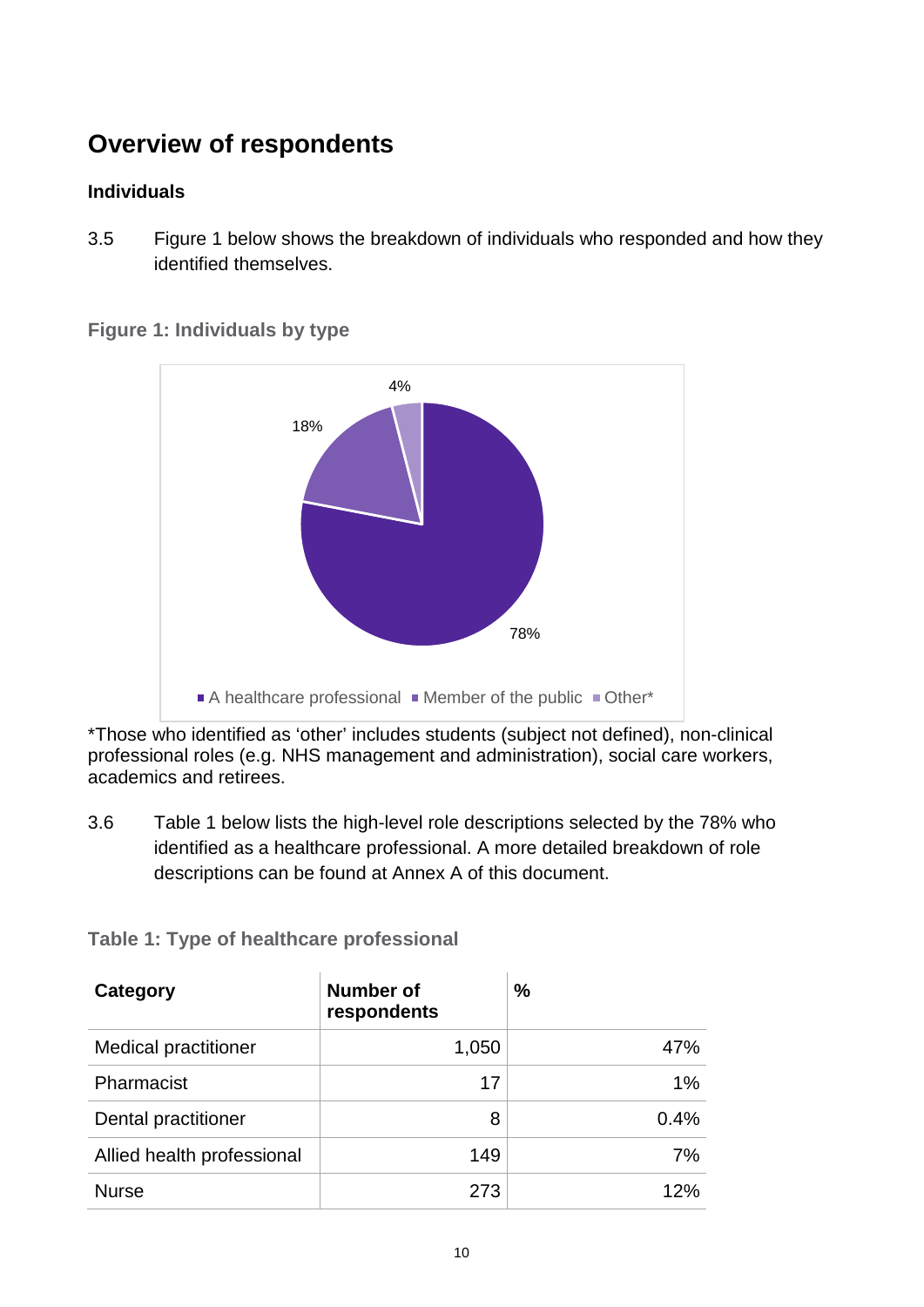| Category     | <b>Number of</b><br>respondents | $\frac{0}{0}$ |
|--------------|---------------------------------|---------------|
| Midwife      | 3                               | 0.1%          |
| Other        | 754                             | 33%           |
| Not answered | $\overline{2}$                  | 0.1%          |
| <b>Total</b> | 2,256                           | 100%          |

Note: Some percentages have been rounded and therefore may not total 100%

#### **Organisations**

- 3.7 We received responses from 165 organisations. Figure 2 below shows the percentage of responses received by organisation type.
- 3.8 The majority of organisational responses came from regulatory and professional bodies, royal colleges, NHS trusts, higher education institutions (HEIs) and medical schools. We also received responses from a number of arm's length bodies (ALBs), charities, hospitals and hospital departments, clinical commissioning groups (CCGs), GP practices, health teaching boards and trade unions.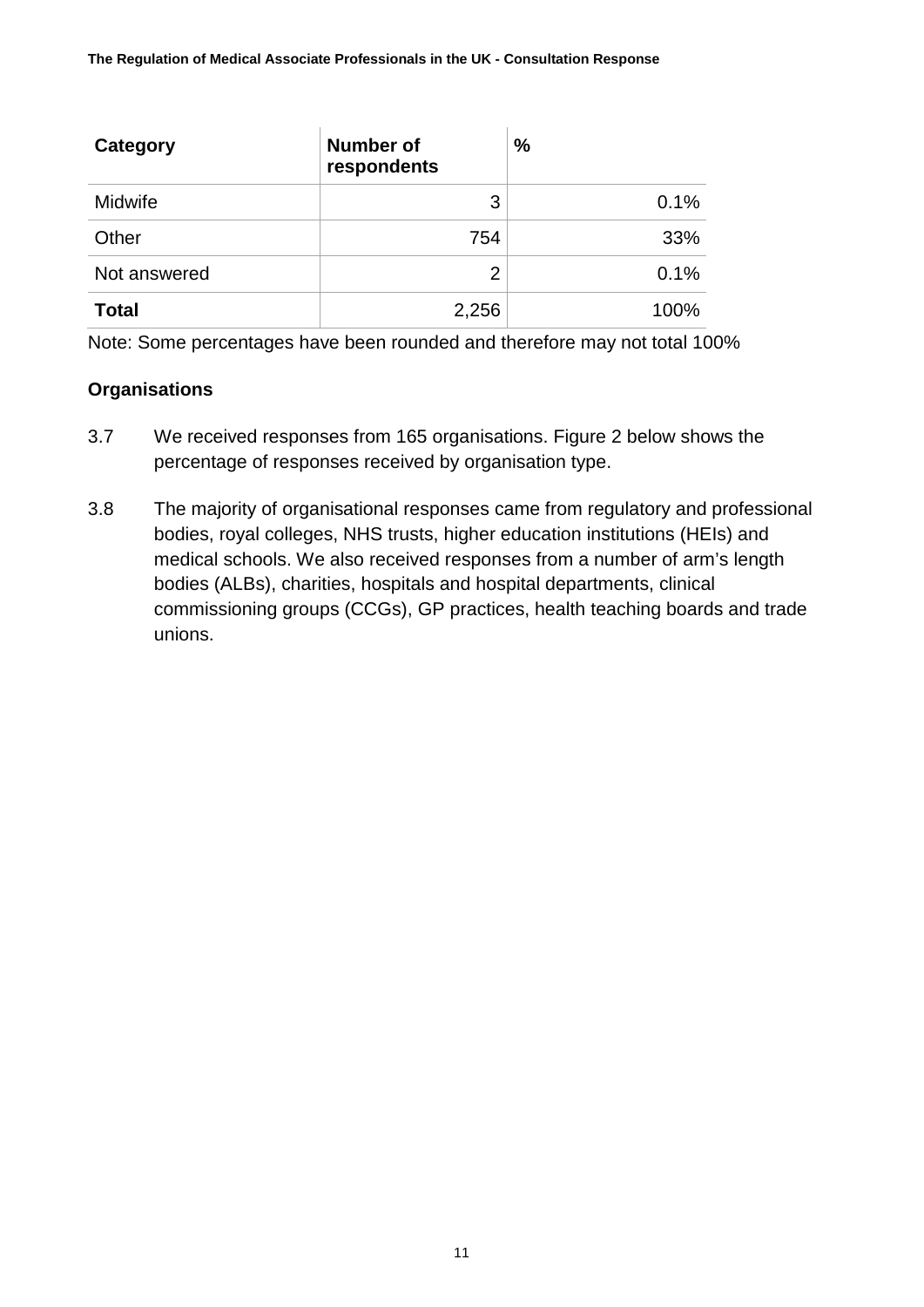#### **Figure 2: Organisations by type**



\*Those who identified as 'other' includes health agencies (ALBs), charities, hospitals and hospital departments, clinical commissioning groups (CCGs), GP practices, health teaching boards and trade unions.

#### **Geographical location**

- 3.9 Figure 3 below breaks down the percentage of respondents (individuals and organisations) by geographical location, where they provided this information.
- 3.10 We received the most responses from individuals and organisations living, or based in, England (85%), followed by Scotland (9%), Wales (4%) and Northern Ireland (1%). A further 1% of respondents were based outside of the UK. 0.2% of respondents did not identify their geographical location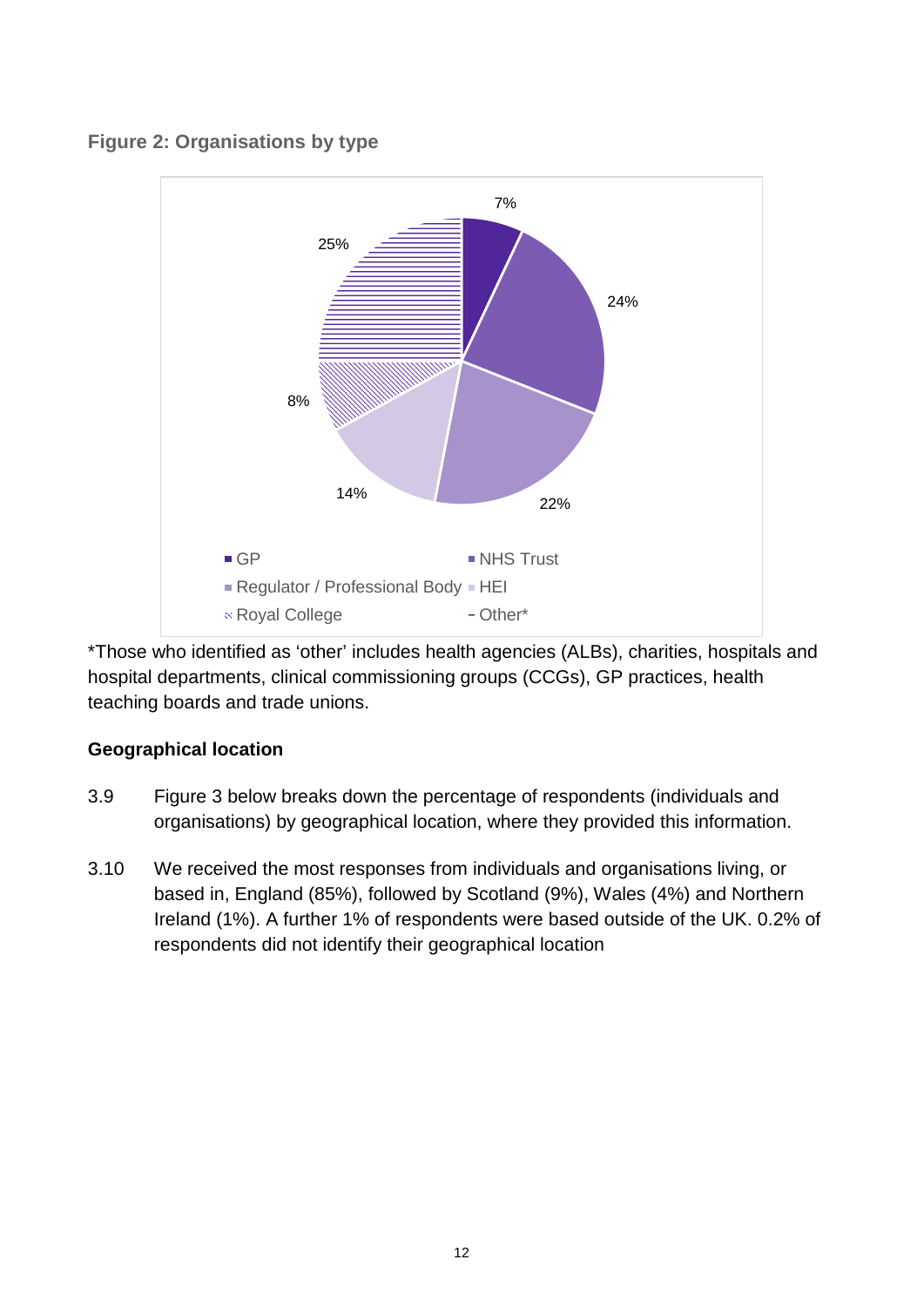

#### **Figure 3: Respondents by geographical location**

Note: Some percentages have been rounded and therefore may not total 100%

3.11 All comments made by respondents have been considered. Where comments made did not directly relate to the question being asked, we considered them under the most relevant question.

### **Summary of responses**

- 3.12 The consultation sought views on the appropriate level of assurance for each of the MAP roles. The four options presented were:
- Statutory regulation
- Voluntary registration
- Accredited voluntary registration
- **Other**
- 3.13 The consultation responses received demonstrated a high level of support for the introduction of statutory regulation for all four MAP roles as shown in Table 2 below.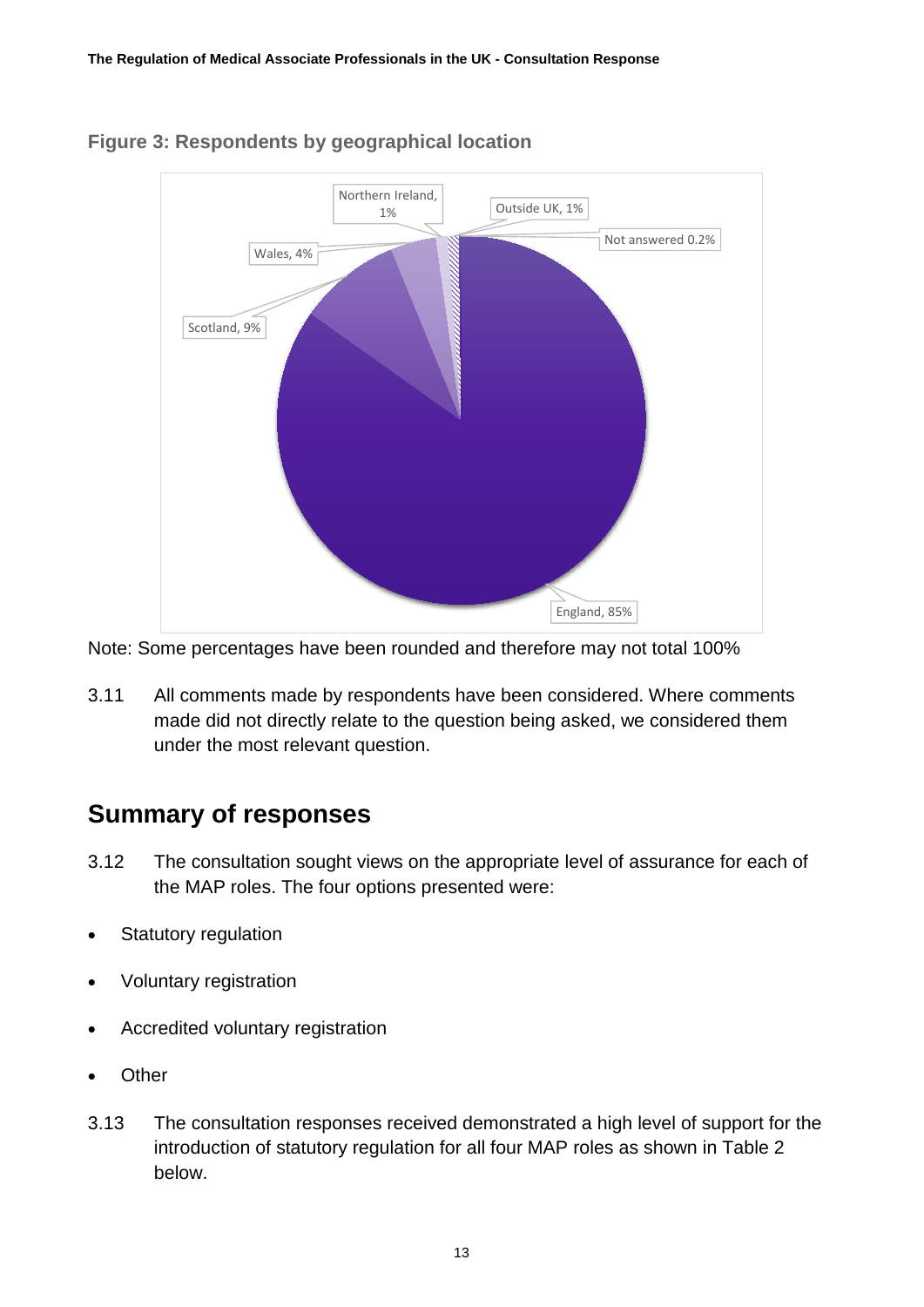**Table 2: Summary of responses - preferred level of assurance for MAP roles**

| <b>Response</b>                         | <b>Physician</b><br>associates |               | Physicians'<br>assistants<br>(anaesthesia) |      | <b>Surgical care</b><br>practitioners |      | <b>Advanced critical</b><br>care practitioners |               |
|-----------------------------------------|--------------------------------|---------------|--------------------------------------------|------|---------------------------------------|------|------------------------------------------------|---------------|
|                                         | Number of<br>respondents       | $\frac{0}{0}$ | Number of<br>respondents                   | $\%$ | Number of<br>respondents              | $\%$ | Number of<br>respondents                       | $\frac{0}{0}$ |
| Statutory<br>regulation                 | 2,909                          | 95%           | 2,544                                      | 83%  | 2,164                                 | 71%  | 2,215                                          | 72%           |
| Voluntary<br>registration               | 28                             | 1%            | 69                                         | 2%   | 132                                   | 4%   | 128                                            | 4%            |
| Accredited<br>voluntary<br>registration | 69                             | 2%            | 232                                        | 8%   | 401                                   | 13%  | 382                                            | 13%           |
| Other                                   | 24                             | 1%            | 83                                         | 3%   | 161                                   | 5%   | 151                                            | 5%            |
| <b>Not</b><br>answered                  | 33                             | 1%            | 135                                        | 4%   | 205                                   | 7%   | 187                                            | 6%            |
| <b>Total</b>                            | 3,063                          | 100%          | 3,063                                      | 100% | 3,063                                 | 100% | 3,063                                          | 100%          |

Note: Percentage figures have been rounded and therefore may not total 100%

#### **Key themes**

- 3.14 Comments made by respondents covered a number of key themes across all four MAP roles, specifically:
	- Patient protection and safety;
	- Accountability (including fitness to practise processes and professional indemnity);
	- Quality assurance (of training, continuing professional development and standards of practice);
	- Credibility (amongst peers, employers and patients);
	- Workforce pressures (regulation may facilitate roles to work to their full potential and increase uptake by employers); and
	- Pursuit of prescribing responsibilities.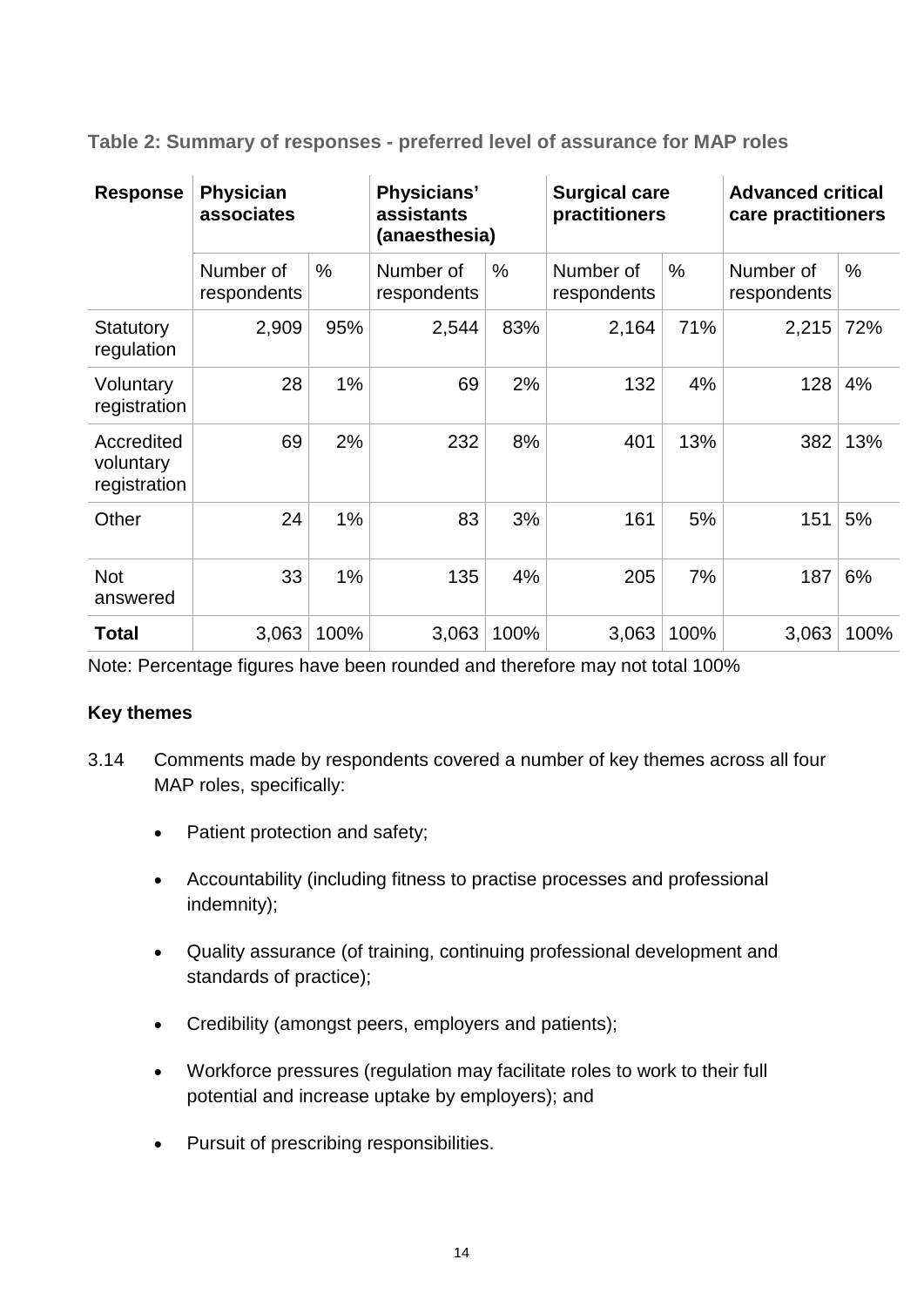3.15 The remaining sections of this document mirror the order of the questions as they were asked in the consultation. In each section we have provided background to the question, set out response data and given a summary of comments made by respondents and a selection of quotes. It should be noted that the summary of comments in this report represent respondent views and are not necessarily the view of the Government.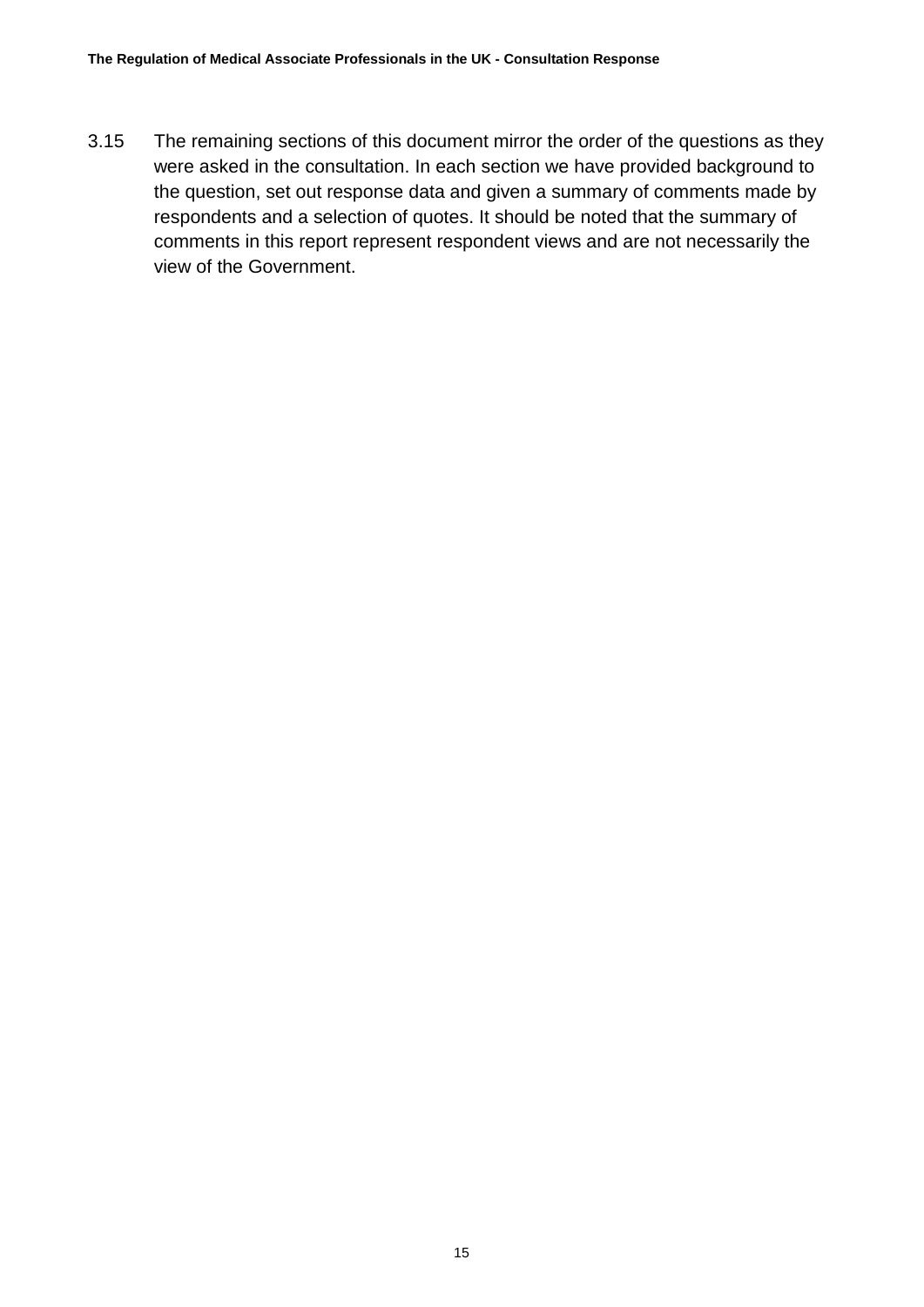# <span id="page-15-0"></span>**4. Physician associates (PAs)**

#### **Background**

- 4.1 PAs were introduced to the UK in 2003 and can carry out a number of tasks including:
	- Taking medical histories from patients and carrying out physical examinations;
	- Seeing patients with undifferentiated diagnoses or long-term chronic conditions;
	- Formulating differential diagnoses and management plans;
	- Performing diagnostic and therapeutic procedures;
	- Developing and delivering appropriate treatment and management plans;
	- Requesting and interpreting diagnostic studies; and
	- Provision of health promotion and disease prevention advice for patients.
- 4.2 PAs work in GP surgeries, accident and emergency departments, and inpatient medical and surgical wards throughout the UK. In primary care settings PAs typically see people with acute minor illnesses, helping to free up consultation time for doctors to focus on patients with multiple and complex health needs.
- 4.3 A direct entry route on to PA training courses is available. PA training usually consists of a two-year course at diploma or Masters level. Courses are open to graduates with a degree in a relevant subject - including, but not limited to, biomedical science, biochemistry, anatomy, physiology and healthcare science. Registered healthcare professionals can also apply to train as a PA.
- 4.4 The [Faculty of Physician Associates](https://www.fparcp.co.uk/about-fpa) at the Royal College of Physicians is the professional body for PAs and they administer a voluntary register for professionals to join. To join the register, applicants must be a graduate of a nationally recognised PA programme and have passed the PA National Certifying Examination (PANCE). To remain on the register, PAs have to sit recertification examinations every six years.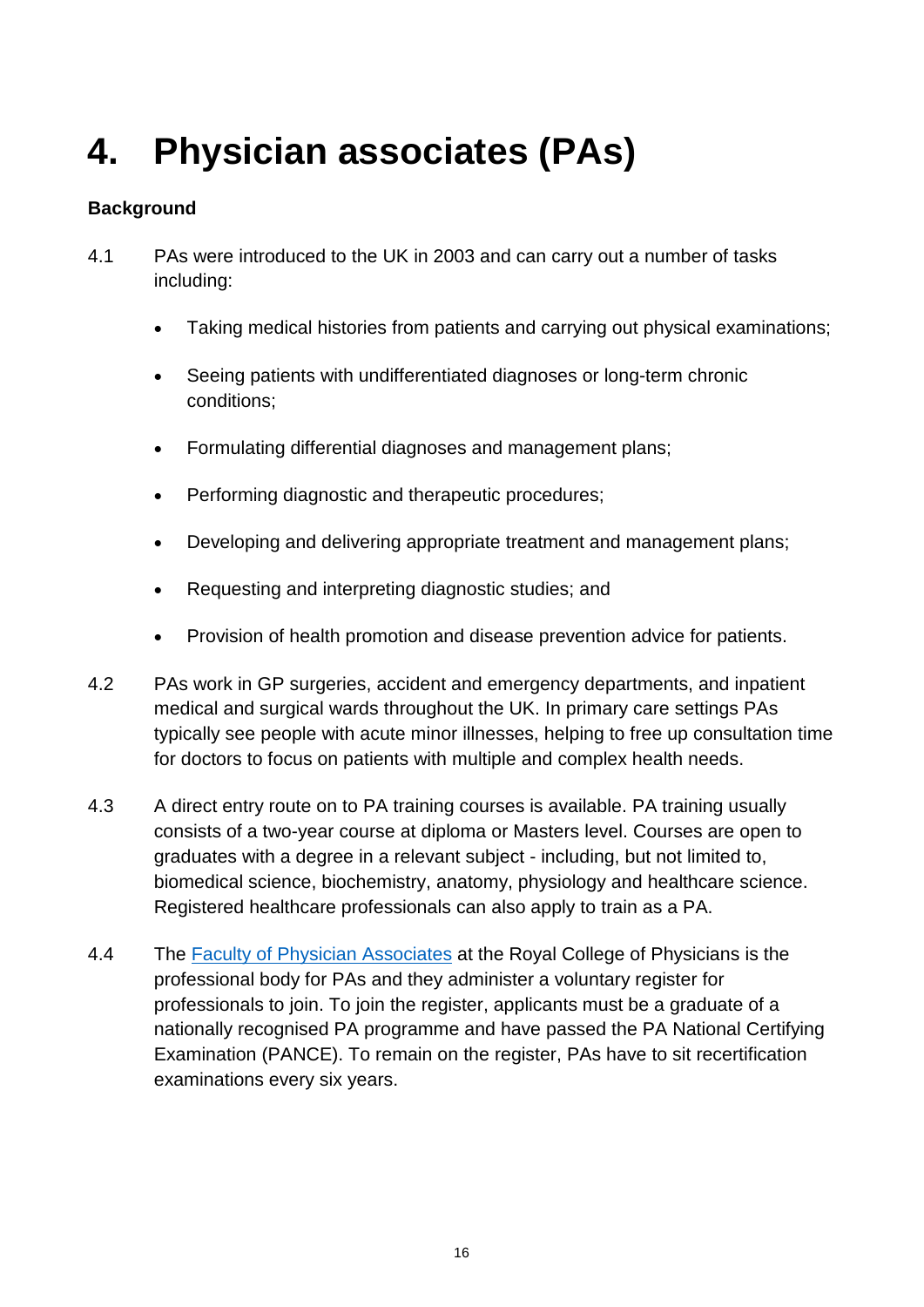#### **Analysis of consultation responses**

Q1. What level of professional assurance do you think is appropriate for PAs?

| <b>Response</b>                         | <b>Individuals</b>       |               | <b>Organisations</b>     |               | <b>Overall</b>           |      |  |
|-----------------------------------------|--------------------------|---------------|--------------------------|---------------|--------------------------|------|--|
|                                         | Number of<br>respondents | $\frac{0}{0}$ | Number of<br>respondents | $\frac{0}{0}$ | Number of<br>respondents | $\%$ |  |
| Statutory<br>regulation                 | 2,756                    | 95%           | 153                      | 94%           | 2,909                    | 95%  |  |
| Voluntary<br>registration               | 25                       | 1%            | 3                        | 2%            | 28                       | 1%   |  |
| Accredited<br>voluntary<br>registration | 67                       | 2%            | $\overline{2}$           | 1%            | 69                       | 2%   |  |
| Other                                   | 24                       | 1%            | $\overline{0}$           | $0\%$         | 24                       | 1%   |  |
| <b>Not</b><br>answered                  | 28                       | 1%            | 5                        | 3%            | 33                       | 1%   |  |
| <b>Total</b>                            | 2,900                    | 100%          | 163                      | 100%          | 3,063                    | 100% |  |

#### **Table 3: Summary of responses to Q1**

Note: Percentage figures have been rounded and therefore may not total 100%

- 4.5 The vast majority of respondents (95%) who answered this question favoured the introduction of statutory regulation for PAs. This equated to 95% of individuals and 94% of organisations who responded to the question.
- 4.6 The main arguments put forward by those that advocated statutory regulation centred on patient safety, accountability and quality assurance. A significant number of respondents also highlighted workforce pressures and facilitating the pursuit of prescribing responsibilities as being arguments for the introduction of statutory regulation.
- 4.7 A summary of some of the arguments made by respondents [i](#page-46-1)s set out below<sup>i</sup>:
	- Even though PAs are a dependent role, they often see and treat patients on their own, in particular in primary care settings, and make decisions independently.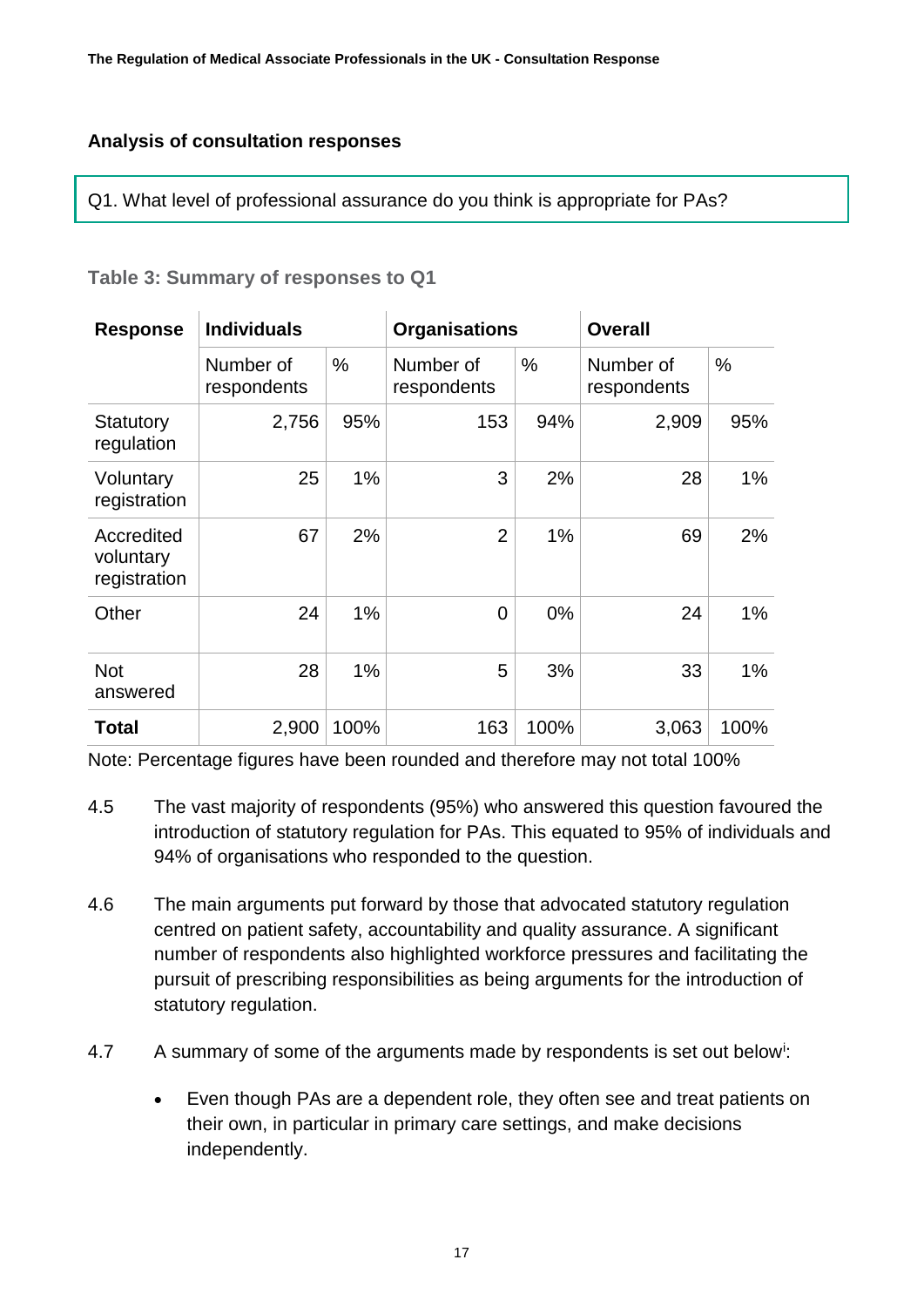- Regulation will facilitate the pursuit of prescribing responsibilities which would enhance the role and improve the efficiency of patient care.
- Education and training will be standardised and subject to mandatory quality assurance checks.
- Regulation will protect the PA title and reassure the public that professionals are qualified, insured and of a sufficient level of competence and that they will be subject to formal fitness to practise processes should they breach their Code of Conduct.
- 4.8 The 4% of respondents that advocated other forms of regulation (such as accredited registration or voluntary registration) as appropriate levels of assurance cited reasons which included:
	- PAs are dependent practitioners therefore their activities are supervised.
	- Registration checks can readily be undertaken through employer governance processes.
	- A PA's training and clinical experience is insufficient in extent, depth and quality to allow them to work autonomously, which statutory regulation would enable them to do.
	- Pathways already exist for healthcare professionals, such as nurses and pharmacists, to train as advanced practitioners who could carry out the functions of a PA. There is no need for a separate, regulated profession.

#### **Quote from respondent in favour of statutory regulation of PAs:**

"Physician Associates form part of the medical team. They are able to perform invasive procedures and make patient management plans. As a part of the medical team, they need to be accountable for their decisions. Statutory regulation is the only way to ensure that PAs are (legally) accountable for their actions."

#### **Quote from respondent against statutory regulation of PAs:**

"PAs are dependent practitioners who require supervision from a named healthcare professional. This precludes them operating in private practice, and hence the clinical governance of their employer can easily ensure they are on a voluntary assured register. A move to statutory registration would facilitate PAs operating as autonomous practitioners outside the supervision of a healthcare professional, which is inappropriate and would expose the public to risk."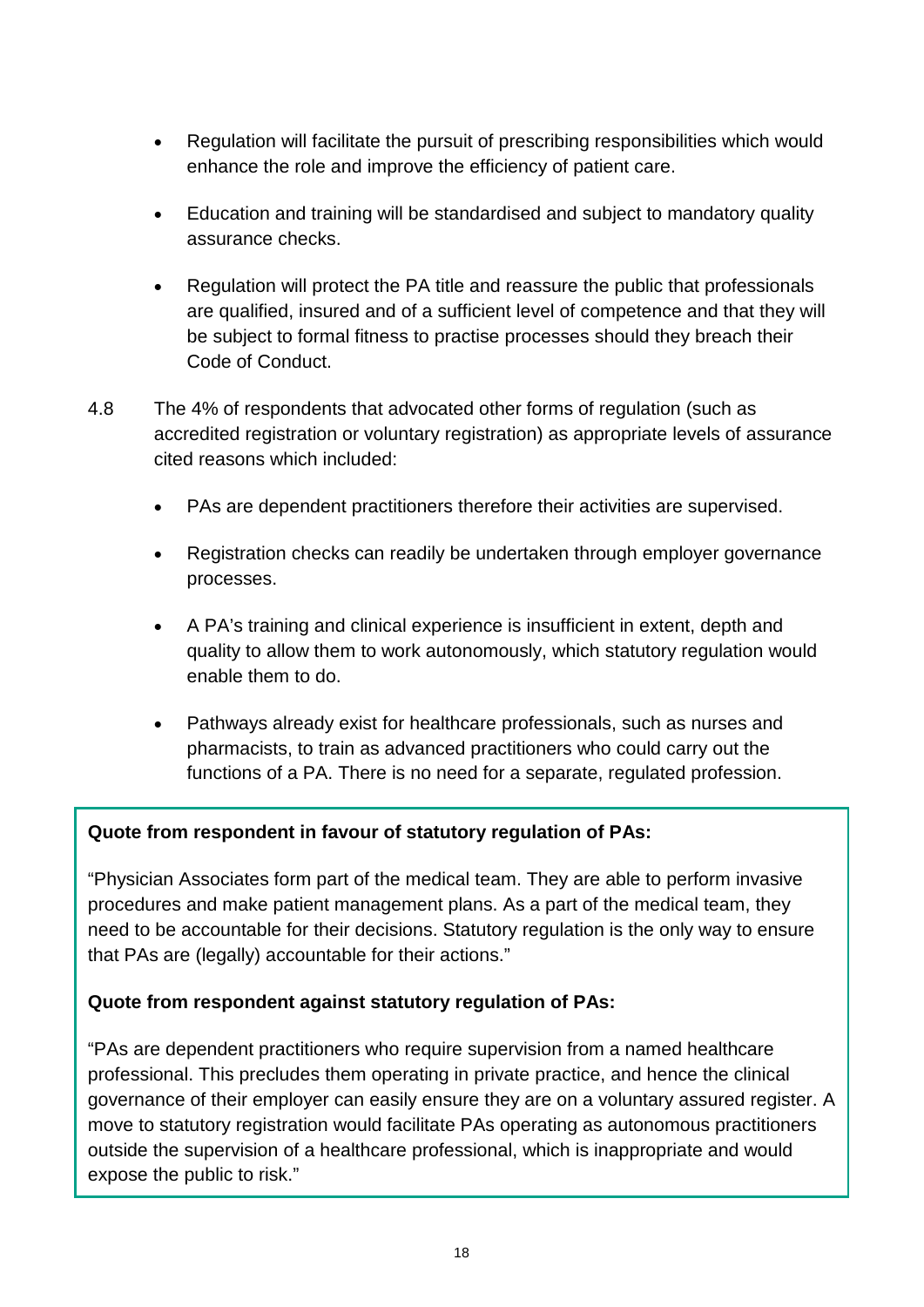#### **Government response**

The Government plans to introduce statutory regulation for PAs.

- 4.9 The view we set out in our initial consultation document that statutory regulation for PAs is necessary and proportionate has been supported by the vast majority of responses we have received.
- 4.10 The value of PAs lies in their increasing ability to operate with an independent caseload, releasing doctors to be able to handle more complex cases.
- 4.11 Whilst we acknowledge that supervision support for PAs in secondary care is, in most cases, adequate and readily accessible, the 'closed door' environment of the primary care setting means that PAs are increasingly likely to find themselves seeing patients without direct supervision and making autonomous decisions about treatment. The commitment to expand the number of PAs working in primary care in England therefore strengthens the argument for bringing this role into statutory regulation as the growth of the PA workforce will increase the scale of the risk.
- 4.12 A direct entry route to PA training exists which means that, along with regulated healthcare professionals, individuals who are new to healthcare can train to become a PA. The existence of a direct entry route to training will increase workforce numbers and bring new talent into the NHS. However, the direct entry route increases the need for appropriate regulatory oversight as there is currently no statutory assurance in place.
- 4.13 Regulating PAs will also be essential to facilitating the longer-term aspiration of achieving prescribing responsibilities. Prescribing responsibilities are only considered for roles that are statutorily regulated and the current inability of PAs to prescribe is, employers argue, limiting the usefulness of the role, particularly in primary care settings.
- 4.14 These circumstances, alongside the direct entry route to training and the planned increase in PA numbers in the primary care workforce, create a compelling case for statutory regulation being the appropriate level of regulatory oversight for this group.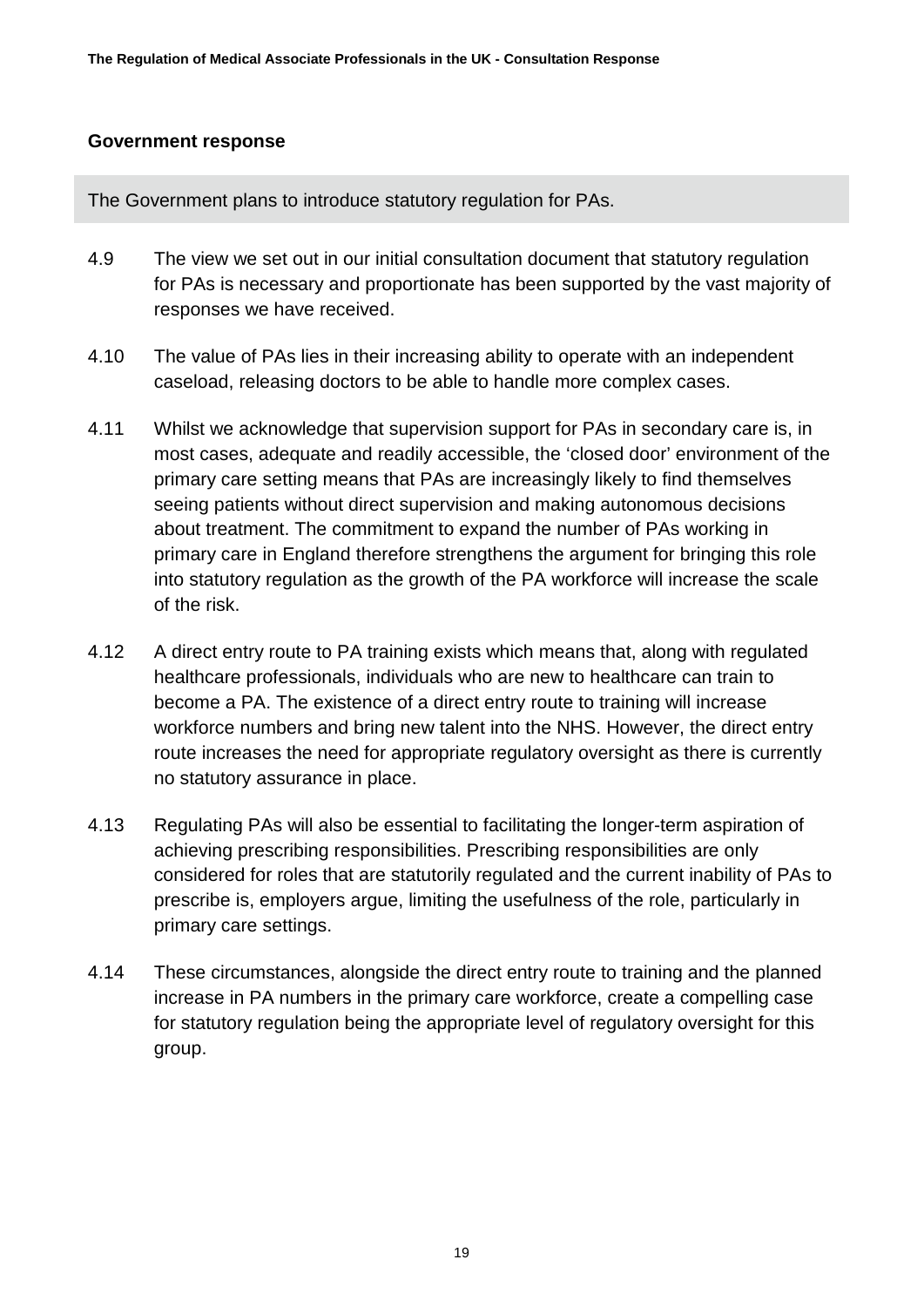## <span id="page-19-0"></span>**5. Physicians' assistants (anaesthesia) (PA(A)s)**

#### **Background**

- 5.1 PA(A)s were introduced to the UK in 2004. PA(A)s are generally employed in hospital surgical units but some organisations use their specialist skills in accident and emergency departments and critical care. They perform duties delegated to them by their medical anaesthetic supervisor which include:
	- Pre and post-operative patient assessment and care;
	- Maintenance anaesthesia; and
	- Induction into and emergence from anaesthesia (under direct supervision).
- 5.2 PA(A)s will also deputise for anaesthetists in a variety of situations to assist in patient care and where medically qualified anaesthetists are not available. A number of PA(A)s work to an extended scope of practice managed within the local governance structures of organisations which can include performing sedation and regional anaesthesia for acute pain.
- 5.3 A direct entry route onto PA(A) training courses is available (with a biomedical science degree or similar usually being required) although registered healthcare professionals, such as nurses and operating department practitioners can also apply to train as a PA(A).
- 5.4 The Royal College of Anaesthetists only approve one PA(A) training course in the UK at present. This is run by the University of Birmingham. The Association of Physicians' Assistants (Anaesthesia) is the representative body for PA(A)s in the UK and hold a voluntary register of qualified PA(A)s and a list of those currently in training.
- 5.5 We used the consultation process as a way of seeking further evidence of the need for regulation of this group of professionals. In particular we sought further information in relation to the level of clinical autonomy and delegated responsibility in the PA(A) role.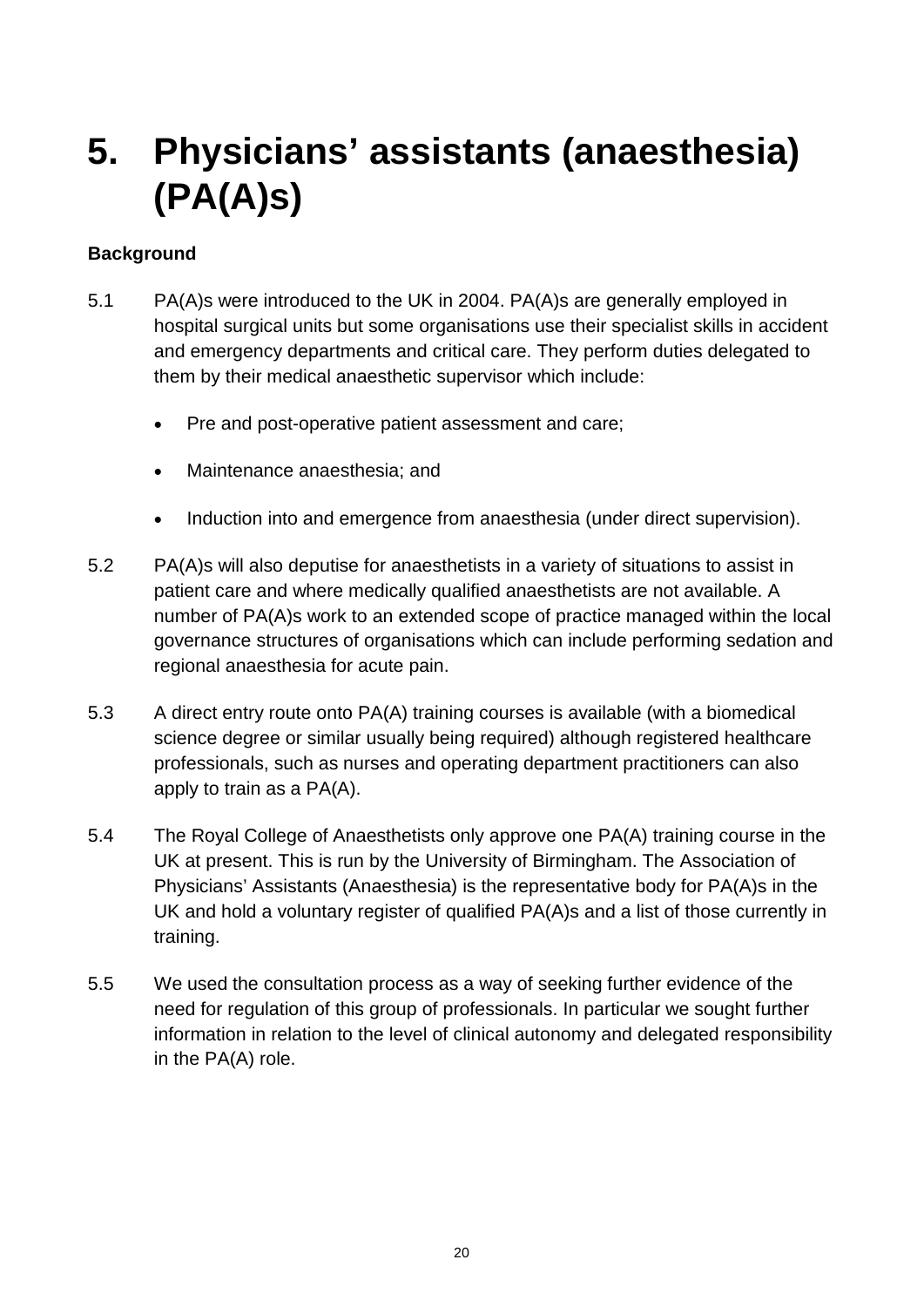#### **Analysis of consultation responses**

Q2. What level of professional assurance do you think is appropriate for PA(A)s?

| <b>Response</b>                         | <b>Individuals</b>       |               | <b>Organisations</b>     |      | <b>Overall</b>           |      |  |
|-----------------------------------------|--------------------------|---------------|--------------------------|------|--------------------------|------|--|
|                                         | Number of<br>respondents | $\frac{0}{0}$ | Number of<br>respondents | $\%$ | Number of<br>respondents | $\%$ |  |
| Statutory<br>regulation                 | 2,428                    | 84%           | 116                      | 71%  | 2,544                    | 83%  |  |
| Voluntary<br>registration               | 66                       | 2%            | 3                        | 2%   | 69                       | 2%   |  |
| Accredited<br>voluntary<br>registration | 222                      | 8%            | 10                       | 6%   | 232                      | 8%   |  |
| Other                                   | 73                       | 3%            | 10                       | 6%   | 83                       | 3%   |  |
| <b>Not</b><br>answered                  | 111                      | 4%            | 24                       | 15%  | 135                      | 4%   |  |
| <b>Total</b>                            | 2,900                    | 100%          | 163                      | 100% | 3,063                    | 100% |  |

#### **Table 4: Summary of responses to Q2**

Note: Percentage figures have been rounded and therefore may not total 100%

- 5.6 The majority of respondents (83%) who answered this question favoured the introduction of statutory regulation for PA(A)s. This equated to 84% of individuals and 71% of organisations who responded to the question.
- 5.7 Where further comments were made in favour of statutory regulation, accountability was a key argument put forward. Patient safety was also highlighted linking to the level of autonomy and the nature of the tasks carried out by PA(A)s. A summary of the arguments presented is set out below<sup>[ii](#page-46-2)</sup>:
	- PA(A)s make critical decisions without the supervision of a consultant anaesthetist, including the decision to delay elective surgery to investigate additionally detected clinical problems.
	- PA(A)s perform complex, time-critical tasks and, in extending their role and working to locally defined procedures, some are operating at the boundaries of the PA(A) scope of practice. This includes performing high-risk, invasive procedures such as spinal anaesthesia and regional anaesthetic blocks.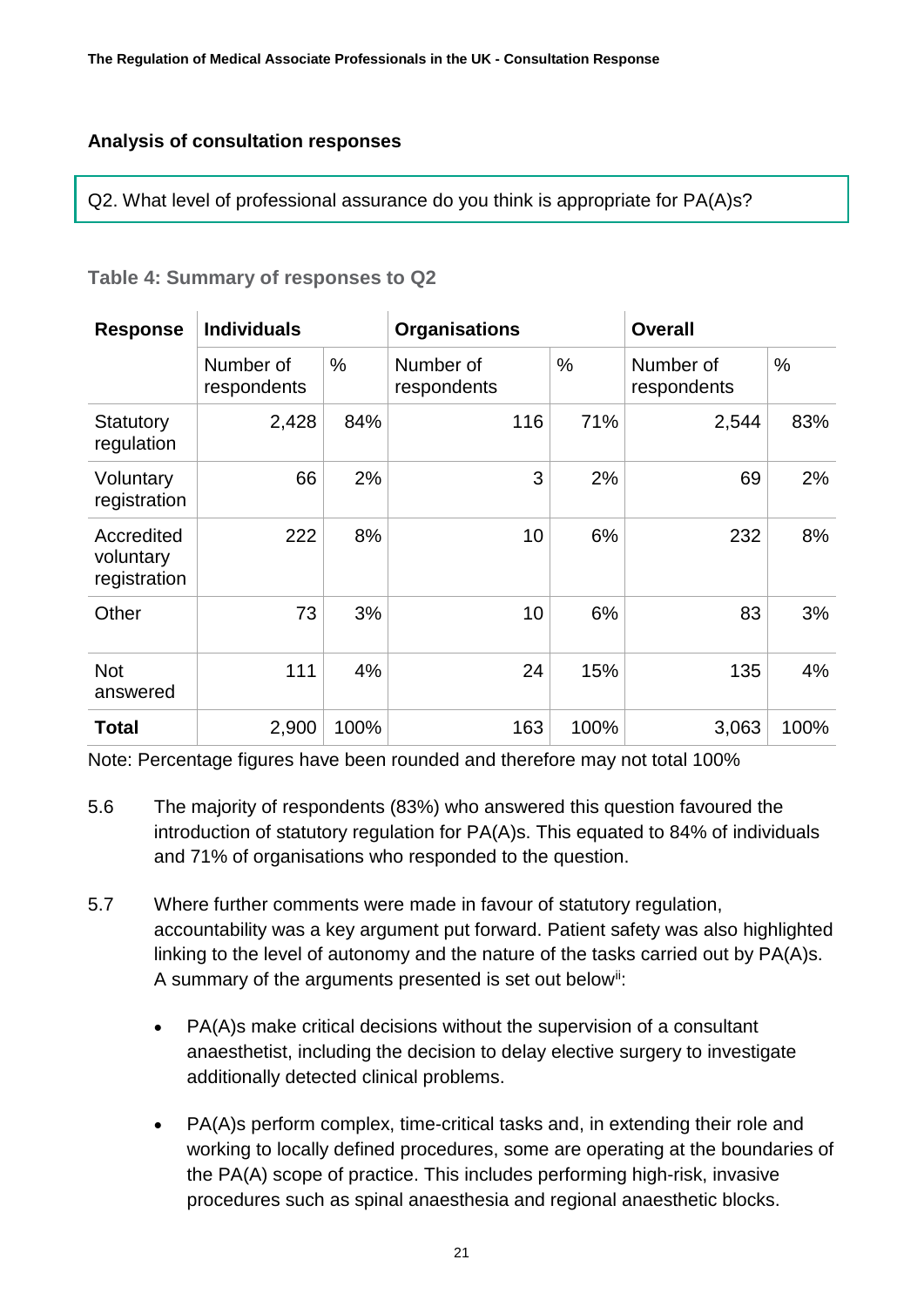- Regulation will facilitate the pursuit of prescribing responsibilities which would enhance the role and improve the efficiency of service provided.
- Regulation will increase employer confidence to recruit to the role.
- 5.8 13% of respondents suggested that other forms of regulation (such as accredited registration or voluntary registration) may be more appropriate. Comments included:
	- The majority of PA(A)s are already regulated healthcare professionals.
	- The PA(A) works alongside a consultant anaesthetist therefore there is not the same level of autonomy and their scope of practice is limited.
	- Low numbers of professionals and the cost of regulation would be prohibitive and provide little benefit.
	- The role should be regarded as advanced practice for other professions (such as nurses) rather than as a distinct profession requiring separate regulation.

#### **Quote from respondent in favour of statutory regulation of PA(A)s:**

"PA(A)s work under supervision but are performing skills as an anaesthetist (cannulation, regional anaesthesia, giving complex groups of drugs for anaesthesia). They should have the same regulatory standards as other medical professionals, and AHPs. ODPs are statutory regulated and PA(A)s have a more demanding, more independent, more invasive role, with only voluntary registration."

#### **Quote from respondent against statutory regulation of PA(A)s:**

"Based on the lack of increasing demand, perhaps the costs associated with regulation may be better met by an accredited voluntary register. This allows some form of regulation as anaesthesia is an important area of medicine that could carry great risk. Autonomy should be limited."

#### **Government response**

The Government plans to introduce statutory regulation for PA(A)s.

5.9 The Government is satisfied that the consultation process has provided the additional clarity on the practices and the level of clinical autonomy afforded to PA(A)s. Although the curriculum framework for PA(A)s sets out that typically [PA\(A\)s work in a 2:1 model under a consultant anaesthetist,](https://www.rcoa.ac.uk/node/261) we have received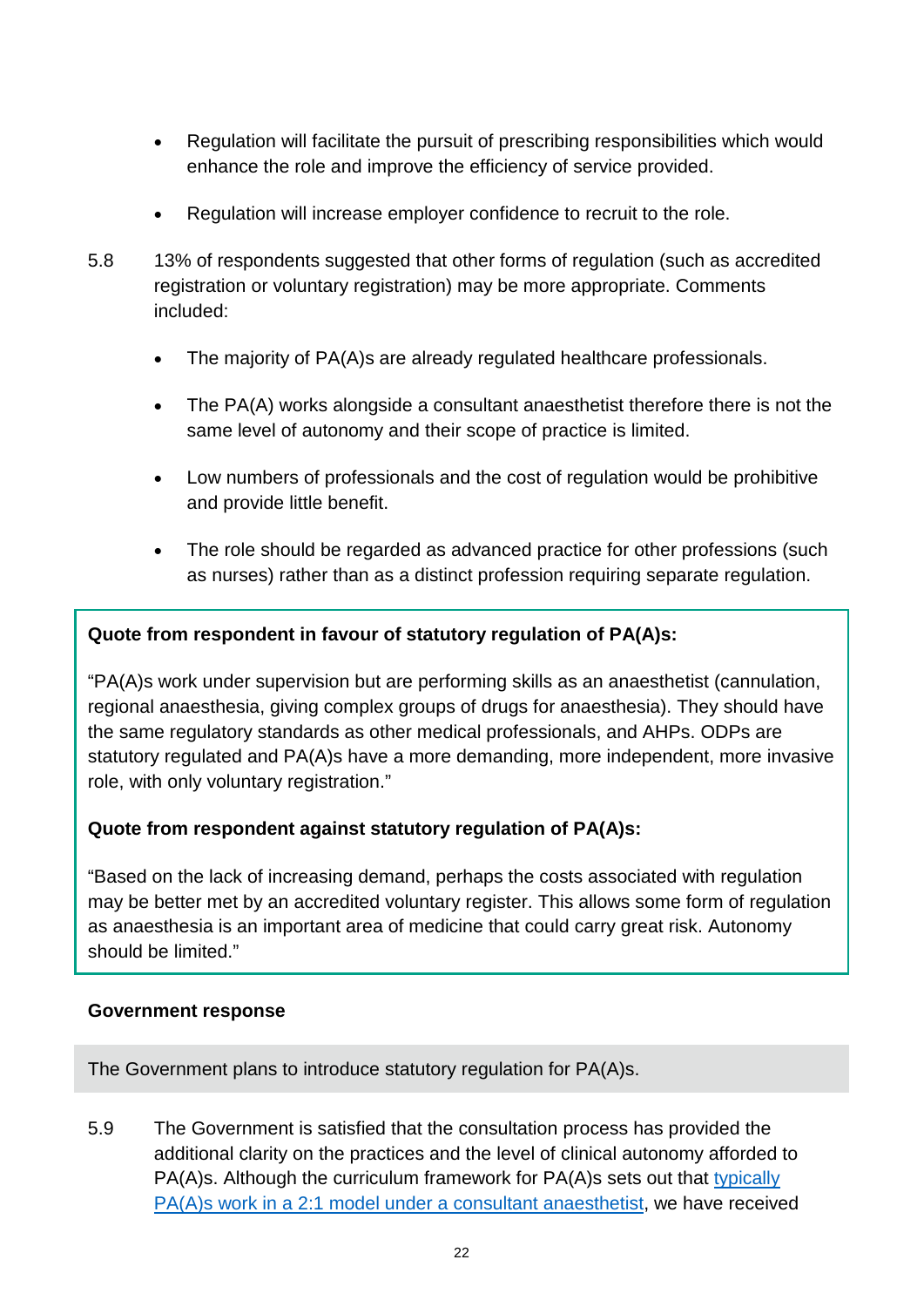further evidence through this consultation that PA(A)s are commonly working at a local level with a higher level of autonomy.

- 5.10 We have considered the consultation responses alongside a number of extrinsic factors, including entry routes and the existing level of assurance in place for the PA(A) role.
- 5.11 We are aware that there are PA(A)s who were registered healthcare professionals (such as nurses) before they completed their PA(A) training and therefore, for these professionals, a level of assurance already exists. However, there is a direct entry route to PA(A) training meaning that regulatory assurances are not always in place for those undertaking this role.
- 5.12 It is evident that PA(A)s are performing high-risk interventions and potentially exercising a high level of autonomy at critical times. These factors, when considered in conjunction with the existence of a direct entry route to training, means that the Government considers that statutory regulation is proportionate for the role.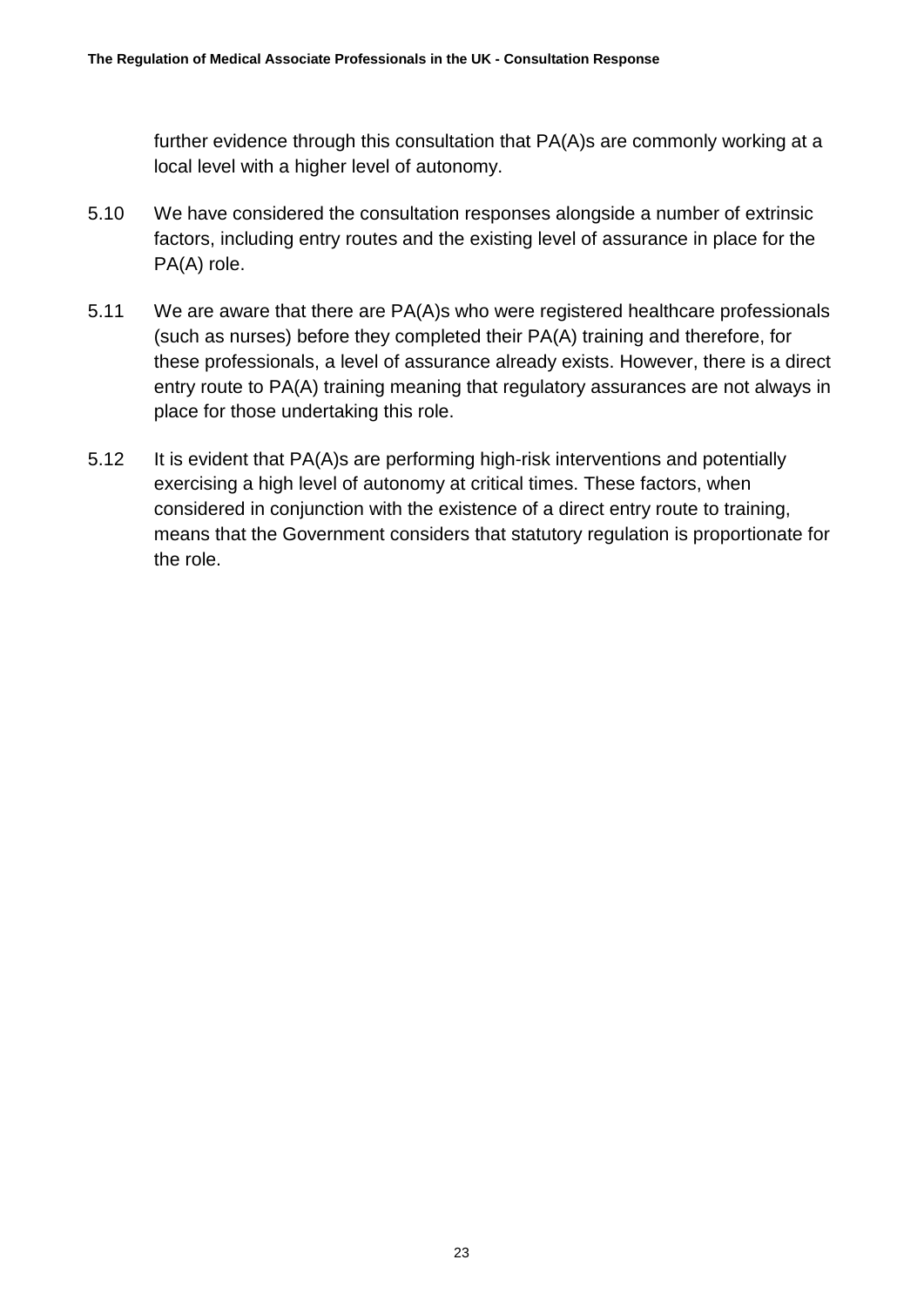# <span id="page-23-0"></span>**6. Surgical care practitioners (SCPs)**

#### **Background**

- 6.1 Assistants in surgical practice have been a part of the NHS since 1989. The role has been extended as nurses and operating department practitioners (ODPs), for example, have demonstrated their increasing contribution in the surgical environment.
- 6.2 Under the direction of a consultant surgeon, the SCP may participate in tasks including:
	- Pre-operative assessment, including clinical history taking and physical examination;
	- Assisting with the preparation of the patient, including urinary catheterisation, venepuncture, patient positioning and preparation;
	- Providing assistance with surgical procedures;
	- Some technical and operative procedures according to their scope of practice;
	- Arranging appropriate pre- and post-operative investigations;
	- Post-operative care including wound assessment and management; and
	- Evaluation of care, including the discharge process, follow-up care and outpatient activities.
- 6.3 Entrants into training for this role must already be an established regulated healthcare professional, such as a registered nurse, with at least 18 months postregistration experience.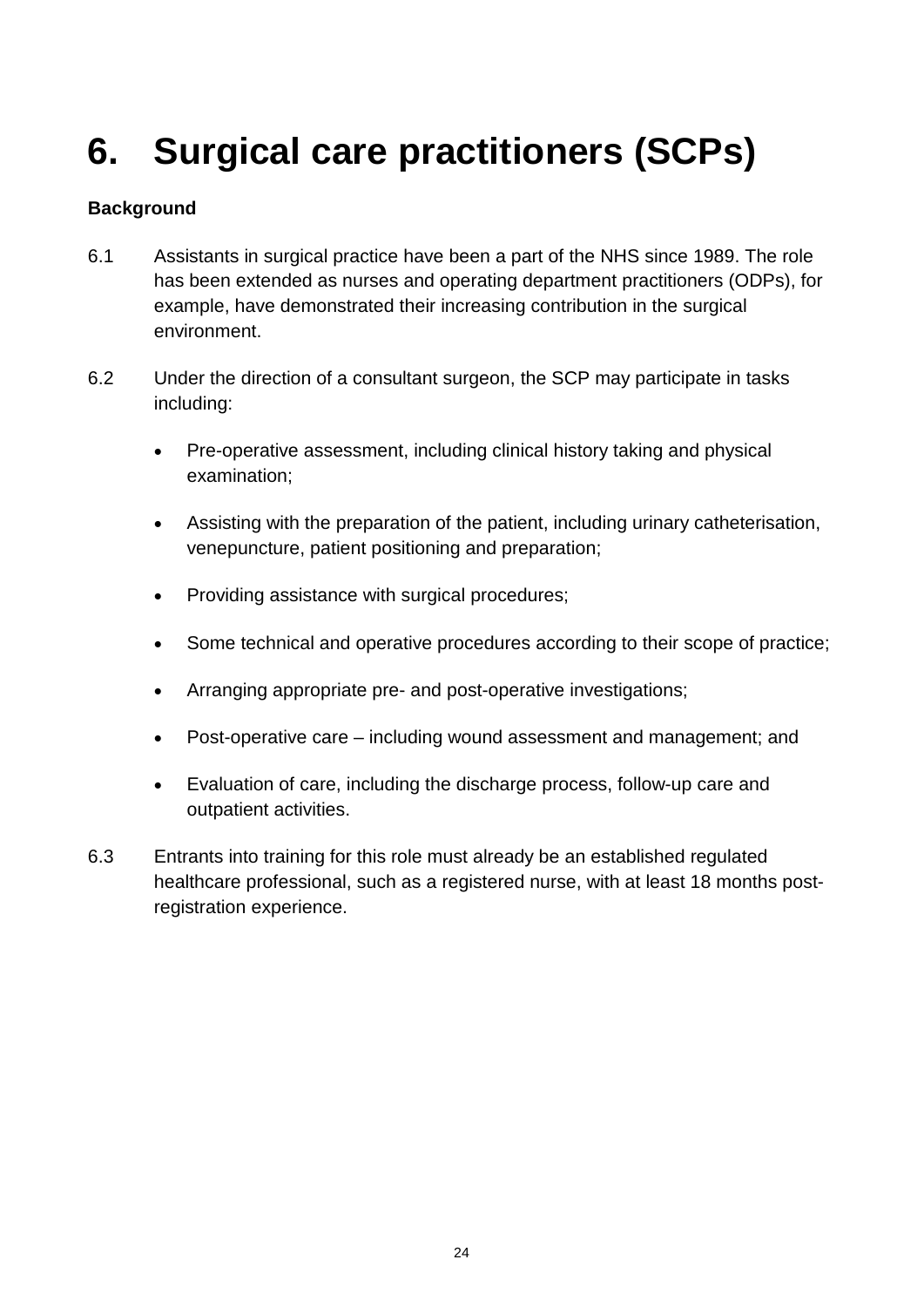#### **Analysis of consultation responses**

Q3. What level of professional assurance do you think is appropriate for SCPs?

| <b>Response</b>                         | <b>Individuals</b>       |               | <b>Organisations</b>     |      | <b>Overall</b>           |               |  |
|-----------------------------------------|--------------------------|---------------|--------------------------|------|--------------------------|---------------|--|
|                                         | Number of<br>respondents | $\frac{0}{0}$ | Number of<br>respondents | %    | Number of<br>respondents | $\frac{0}{0}$ |  |
| Statutory<br>regulation                 | 2,071                    | 71%           | 93                       | 57%  | 2,164                    | 71%           |  |
| Voluntary<br>registration               | 127                      | 4%            | 5                        | 3%   | 132                      | 4%            |  |
| Accredited<br>voluntary<br>registration | 379                      | 13%           | 22                       | 14%  | 401                      | 13%           |  |
| Other                                   | 141                      | 5%            | 20                       | 12%  | 161                      | 5%            |  |
| <b>Not</b><br>answered                  | 182                      | 6%            | 23                       | 14%  | 205                      | 7%            |  |
| <b>Total</b>                            | 2,900                    | 100%          | 163                      | 100% | 3,063                    | 100%          |  |

#### **Table 5: Summary of responses to Q3**

Note: Percentage figures have been rounded and therefore may not total 100%

- 6.4 As shown in Table 5, the majority of respondents (71%) who answered this question favoured the introduction of statutory regulation for SCPs. This equated to 71% of individuals and 57% of organisations who responded to the question. The main arguments put forward centred on patient safety, quality assurance and credibility. The main arguments presented by respondents are summarised below[iii:](#page-46-3)
	- Statutory regulation will enhance the credibility of the role amongst peers and patients.
	- The current regulatory framework does not reflect the role they undertake and, if there are issues or concerns within the expanded role, the original registration body may struggle to act.
	- Individuals working in this role are not all regulated by the same regulator (for example they could be regulated by the Nursing and Midwifery Council (NMC)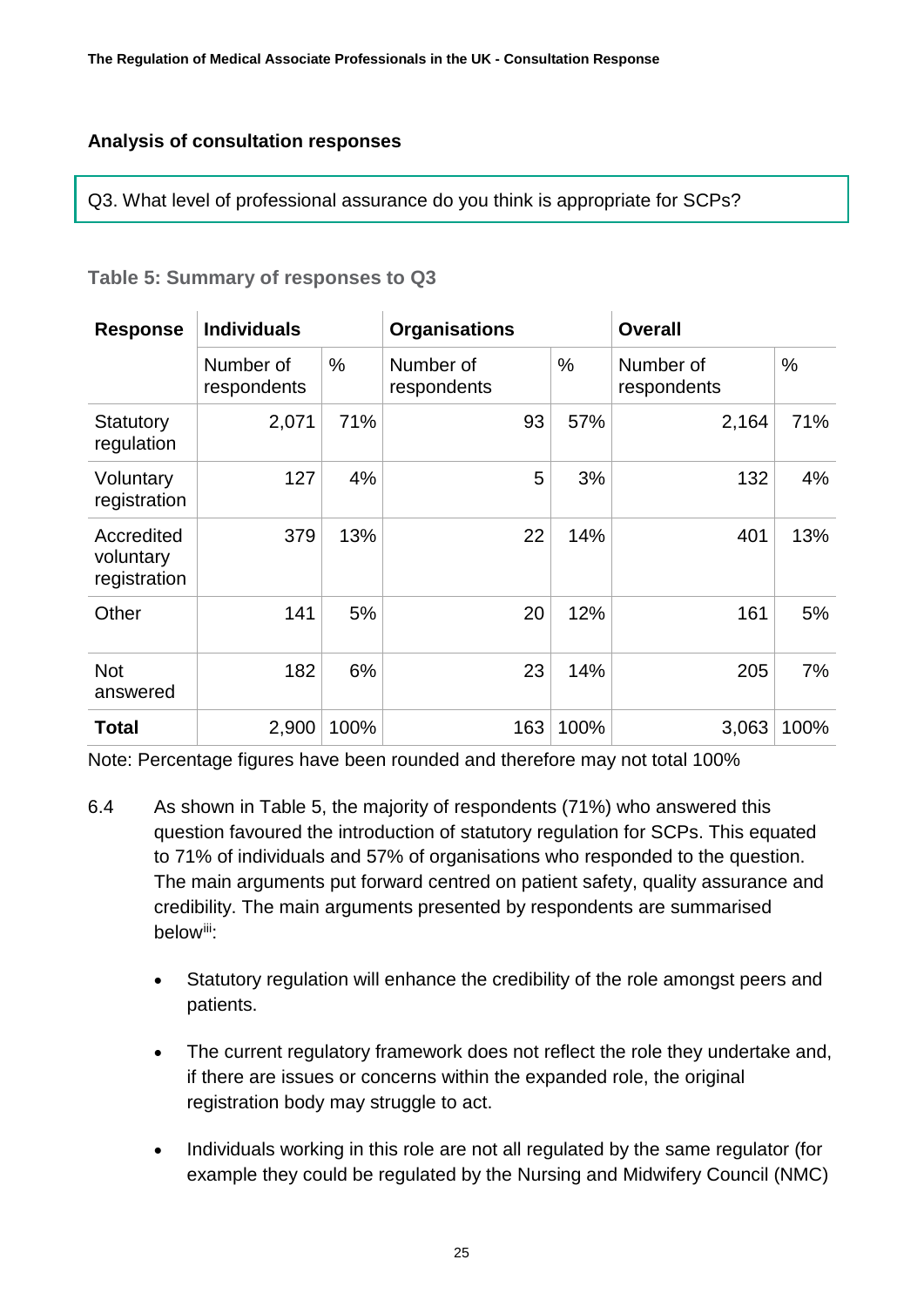or the HCPC) so there could be inconsistencies in the accountability and quality assurance standards of professionals.

- Statutory regulation is needed to gain employer confidence in the role.
- Statutory regulation will provide recognition of the experience and skills gained and allow the role to be developed in a controlled way.
- 6.5 22% of respondents suggested that other forms of regulation (such as accredited registration or voluntary registration) may be more appropriate levels of assurance for this role. Of those that provided further comments, common themes were:
	- The existence of a large number of nurses in very similar roles which are classed as advanced practice rather than new professions. Further statutory regulation may not be the most proportionate way to recognise extended practice.
	- The current regulatory arrangements in place for SCPs are proportionate and appropriate, given they must be a regulated healthcare professional to be accepted onto the required SCP training course.
	- A voluntary register would ensure additional specified skills are identified and recognised; without losing sight of the individual's primary regulated profession and could provide employers with additional reassurance.
	- Statutory regulation would be a hindrance for the development of this role.
	- Concerns around the potential for paying dual registration fees.

#### **Quote from respondent in favour of statutory regulation of SCPs:**

"The potential high-risk environments in which SCPs can find themselves, such as operative procedures, demonstrates the necessity for statutory regulation."

#### **Quote from respondent against statutory regulation of SCPs:**

"Individuals are already registered on a statutory register and have extended practice roles within the context of their working environment that is within their current roles."

#### **Government response**

Please see pages 29-31 for the Government response in relation to both SCPs and ACCPs.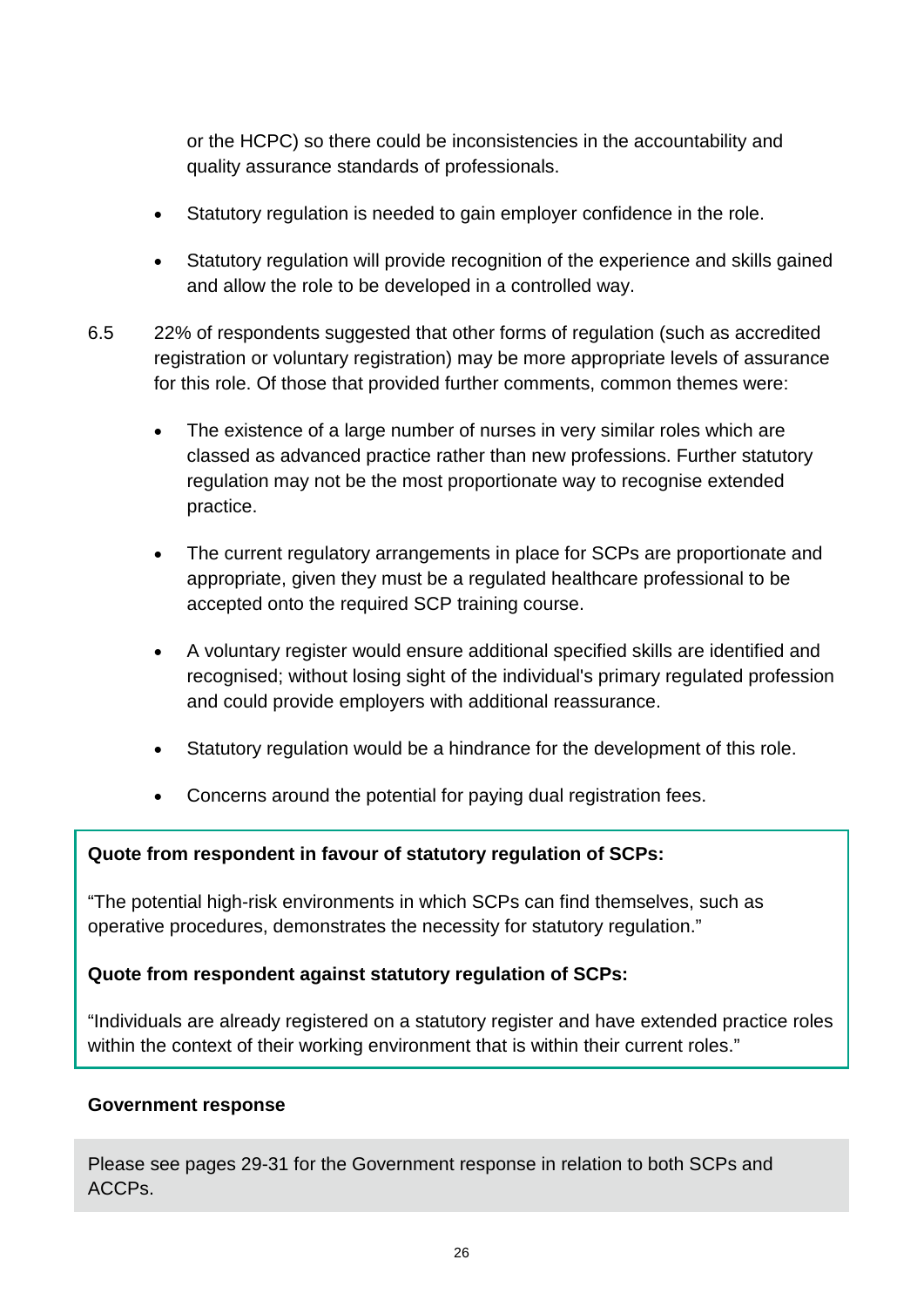### <span id="page-26-0"></span>**7. Advanced critical care practitioners (ACCPs)**

#### **Background**

- 7.1 Advanced roles in intensive and critical care have been operational in hospitals pre-2000. Many critical care units introduced new roles or extended the scope of practice of nurses, intensive care unit technicians, physiotherapists and clinical pharmacists in response to increasing complexity of care pathways. ACCPs are experienced members of the care team working in intensive care units. They can diagnose and treat health care needs or refer patients to an appropriate specialist. They are empowered to make high-level clinical decisions and will often have their own caseload.
- 7.2 ACCPs carry out a number of tasks including:
	- Undertaking comprehensive clinical assessment of a patient's condition;
	- Requesting and performing diagnostic tests;
	- Initiating and managing a clinical treatment plan;
	- Undertaking invasive interventions within the scope of practice; and
	- Providing professional leadership and support within a multi-professional team.
- 7.3 The Department understands that a key part of the ACCP role is the ability to prescribe, having undergone appropriate training. Therefore, entrants into training for this role must already be regulated healthcare professionals, with three years full-time, post-qualification work experience, who have or are able to acquire prescribing responsibilities. Supervision of ACCPs varies dependent upon the situation and skill of the individual and ranges from distant to direct. All trainee ACCPs are also required to register with the Faculty of Intensive Care Medicine so that they can monitor the ACCP workforce.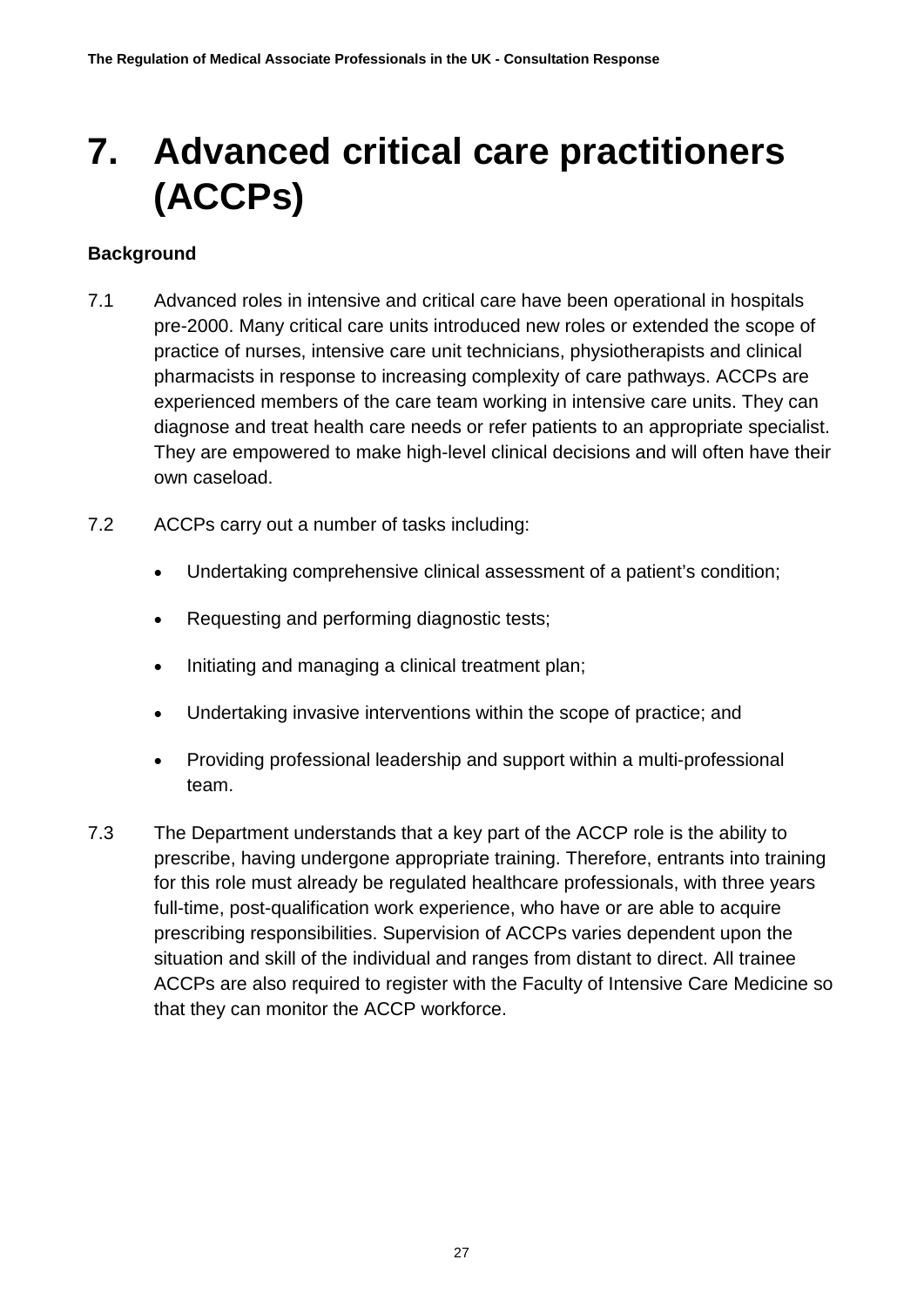#### **Analysis of consultation responses**

Q4. What level of professional assurance do you think is appropriate for ACCPs?

| <b>Response</b>                         | <b>Individuals</b>       |      | <b>Organisations</b>     |      | <b>Overall</b>           |      |  |
|-----------------------------------------|--------------------------|------|--------------------------|------|--------------------------|------|--|
|                                         | Number of<br>respondents | $\%$ | Number of<br>respondents | %    | Number of<br>respondents | %    |  |
| Statutory<br>regulation                 | 2,120                    | 73%  | 95                       | 58%  | 2,215                    | 72%  |  |
| Voluntary<br>registration               | 123                      | 4%   | 5                        | 3%   | 128                      | 4%   |  |
| Accredited<br>voluntary<br>registration | 362                      | 13%  | 20                       | 12%  | 382                      | 13%  |  |
| Other                                   | 129                      | 4%   | 22                       | 14%  | 151                      | 5%   |  |
| <b>Not</b><br>answered                  | 166                      | 6%   | 21                       | 13%  | 187                      | 6%   |  |
| <b>Total</b>                            | 2,900                    | 100% | 163                      | 100% | 3,063                    | 100% |  |

#### **Table 6: Summary of responses to Q4**

Note: Percentage figures have been rounded and therefore may not total 100%

- 7.4 As shown in Table 6, the majority of respondents (72%) who answered this question favoured the introduction of statutory regulation for ACCPs. This equated to 73% of individuals and 58% of organisations who responded to the question. The main arguments presented are summarised below<sup>iv</sup>:
	- The scope of practice is different to the role that they are currently regulated under (for example, nursing).
	- There needs to be standardised roles across trusts and protection of the professional title.
	- Unification of regulatory and professional structures is necessary to grow the workforce, for example, training, prescribing and professional practice.
	- There is a lack of clarity of the role for service users and other professionals.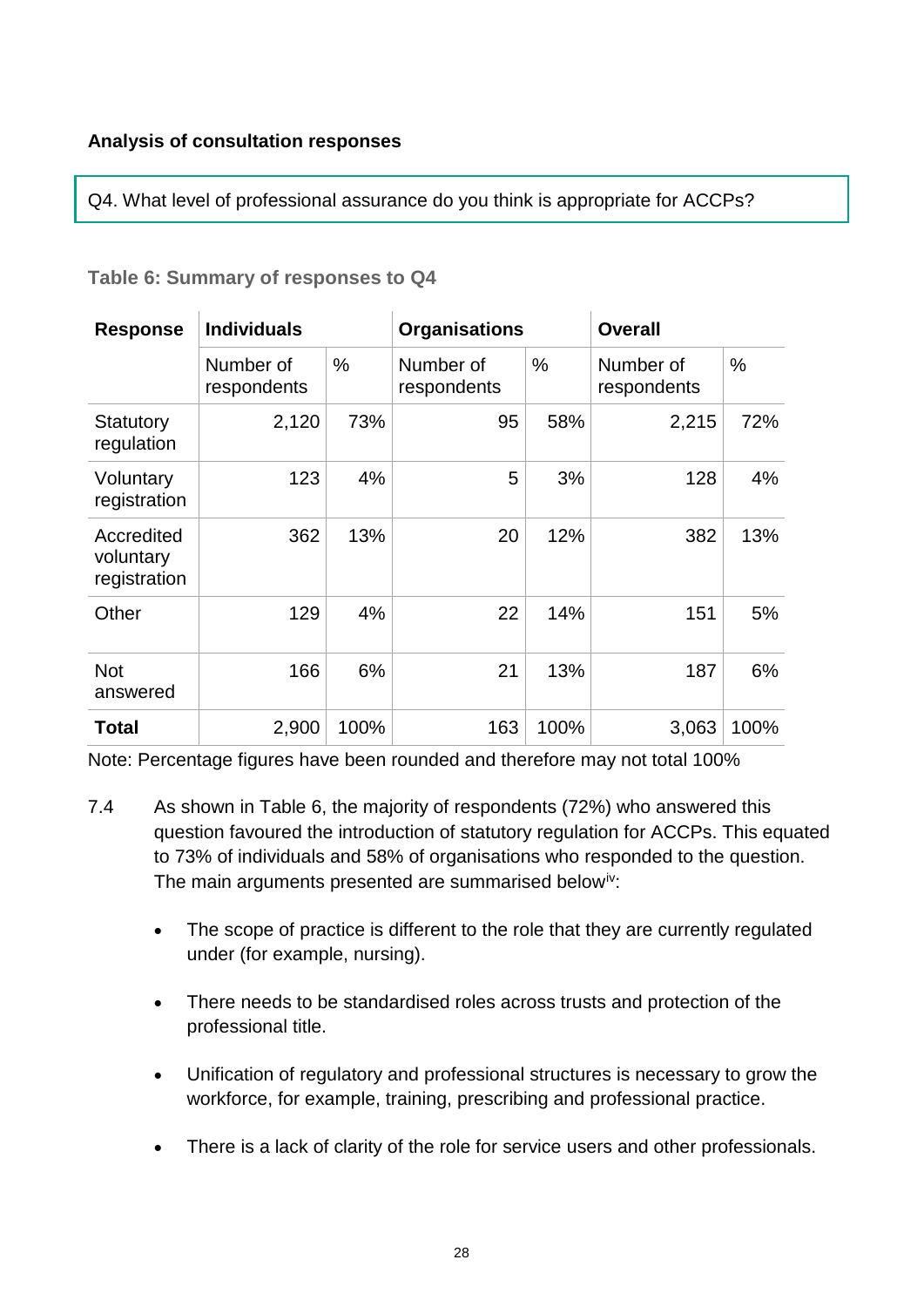- 7.5 22% of respondents that answered this question thought that other levels of assurance might be more appropriate for this group. A selection of additional comments supporting this view are summarised below.
	- There is a requirement to be a registered healthcare professional to enter ACCP training therefore further regulation may be an unnecessary bureaucratic and financial burden.
	- Low numbers in the role means that statutory regulation would be disproportionate.
	- There is likely to be a great deal of variation in the roles undertaken by this group of professionals in different trusts. Each trust should be permitted to define its own training requirements, and working arrangements.
	- Accredited voluntary registration would provide clarity for both ACCPs and their employers on expectations, requirements and standards involved in the role.
	- The professional's current registration could be annotated with their extended scope of practice.

#### **Quote from respondent in favour of statutory regulation of ACCPs:**

"[Statutory Regulation]… is vital. ACCPs are recruited from diverse backgrounds e.g. nurse, physio, ODP. This is the future of ICU staffing especially to fulfil the shortfall in the medical model. To grow this workforce we must recognise that we have to unify their regulatory and professional structure e.g. training, prescribing, professional practice."

#### **Quote from respondent against statutory regulation of ACCPs:**

"ACCPs already hold registration with a regulatory body and are practicing specialist, extended or advanced skills - this does not alter the primary registration."

#### **Government response**

The Government maintains the view that further statutory regulation is not proportionate for SCPs and ACCPs at this time.

7.6 The Government acknowledges that the consultation responses indicate clear support for the introduction of statutory regulation for SCPs and ACCPs and the arguments presented highlight that those practising in these roles may be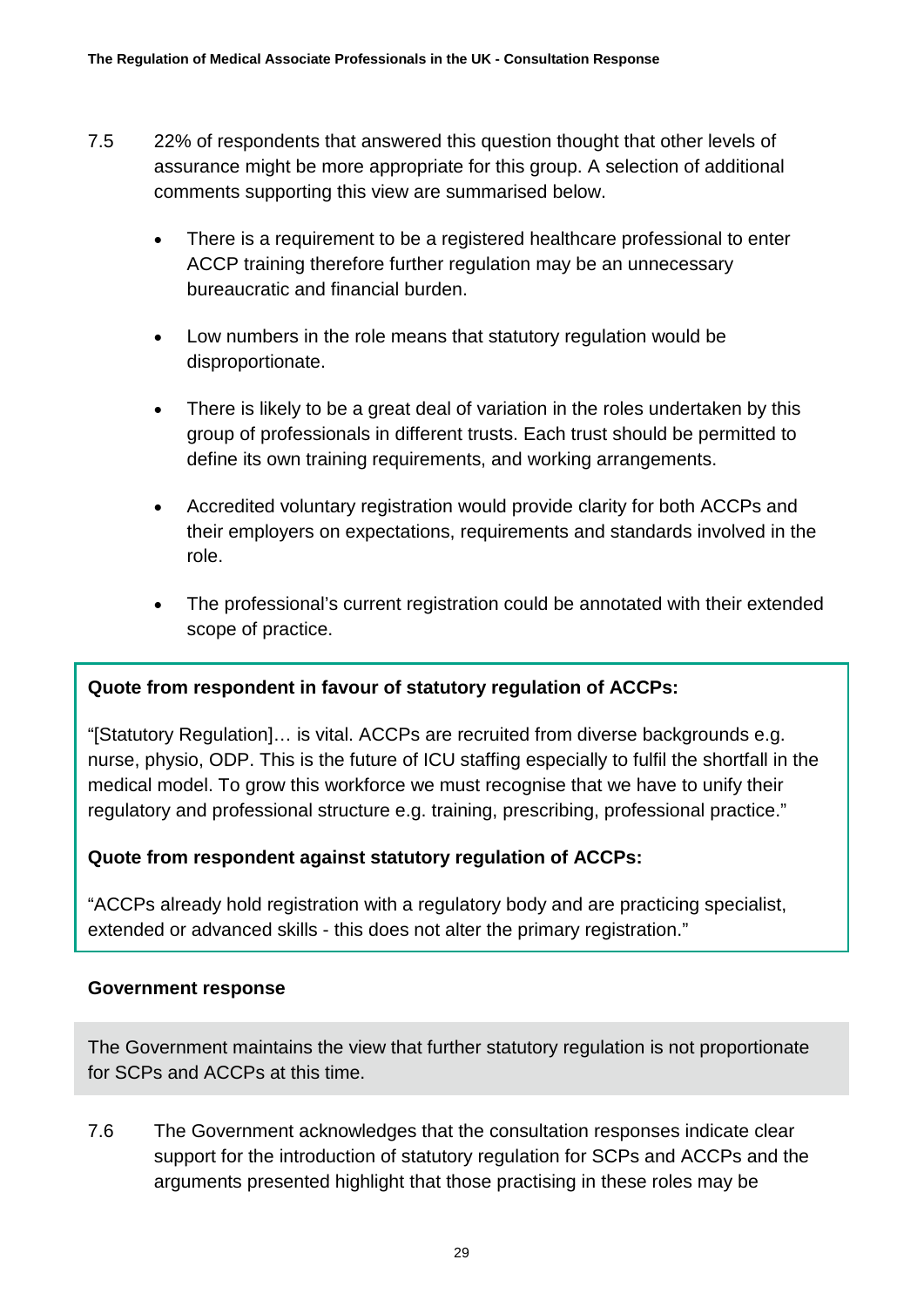performing high-risk interventions, at times autonomously. However, we consider that the assurances already in place for these roles continue to be proportionate.

- 7.7 SCP and ACCP training courses are currently only open to regulated healthcare professionals, with no direct entry routes available, meaning that there is already a level of assurance in place for those practising in these roles. A number of consultation responses raised concerns over the potential inconsistencies caused from individuals in these roles being regulated by different regulators for example, a nurse working in an SCP role will be regulated by the NMC whilst an operating department practitioner working in this role would be regulated by the HCPC.
- 7.8 However, regardless of which regulator the individual is registered with, or their scope of practice, SCPs and ACCPs will be bound by the relevant regulator's code of conduct. The codes of conduct set out by the healthcare regulators contain broadly similar expectations of their registrants. A breach of these codes may bring a practitioner's fitness to practise into question which could result in regulatory proceedings being undertaken against them. We understand that employers require SCPs and ACCPs to maintain their registration with their original regulator and we fully endorse this approach to ensure patient safety is maintained.
- 7.9 Given the pre-requisite to be a regulated healthcare professional, SCP and ACCP roles exemplify the broad range of advanced practice roles that are increasingly being deployed to meet workforce need. This is fundamental when considering the appropriate use of prescribing responsibilities. Regulated professionals cannot use their prescribing responsibilities when practising in unregulated roles but can do so if their role is an extension of their original registration. We consider that, when the points set out above are taken into account, an additional level of assurance would be disproportionate and burdensome with no real patient safety benefit.
- 7.10 A future change in entry requirements for these two roles could potentially have implications for patient safety. We are aware that the relevant professional bodies are exploring options for SCPs and ACCPs becoming direct entry professions. Direct entry would mean that applicants for these roles would no longer have to be regulated healthcare professionals before entering training. In this case, the Government would consider reviewing the appropriate level of regulatory oversight.
- 7.11 The Government will consider whether further work is needed with key stakeholders, including employers and regulatory bodies, to reiterate the importance of ensuring that healthcare professionals that move into SCP and ACCP roles maintain their professional registration with their original regulatory body. Professional bodies may also want to give further consideration to the possible benefits that can be gained from [accredited registration](https://www.professionalstandards.org.uk/what-we-do/accredited-registers) in recognition of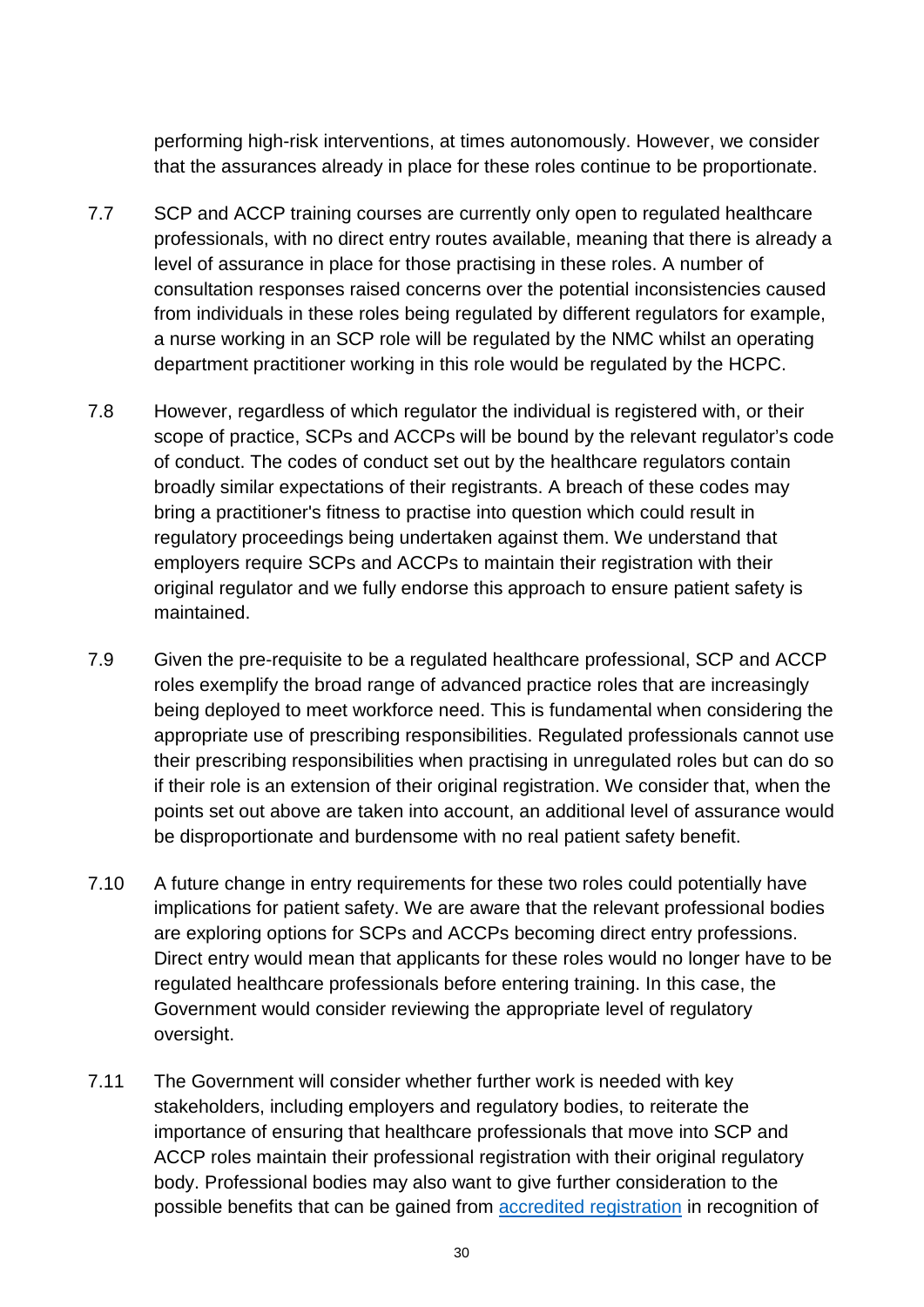the advanced nature of these roles. Accreditation from the PSA can provide an additional level of assurance to both employers and the public that a professional is maintaining specific standards of personal behaviour and technical competence.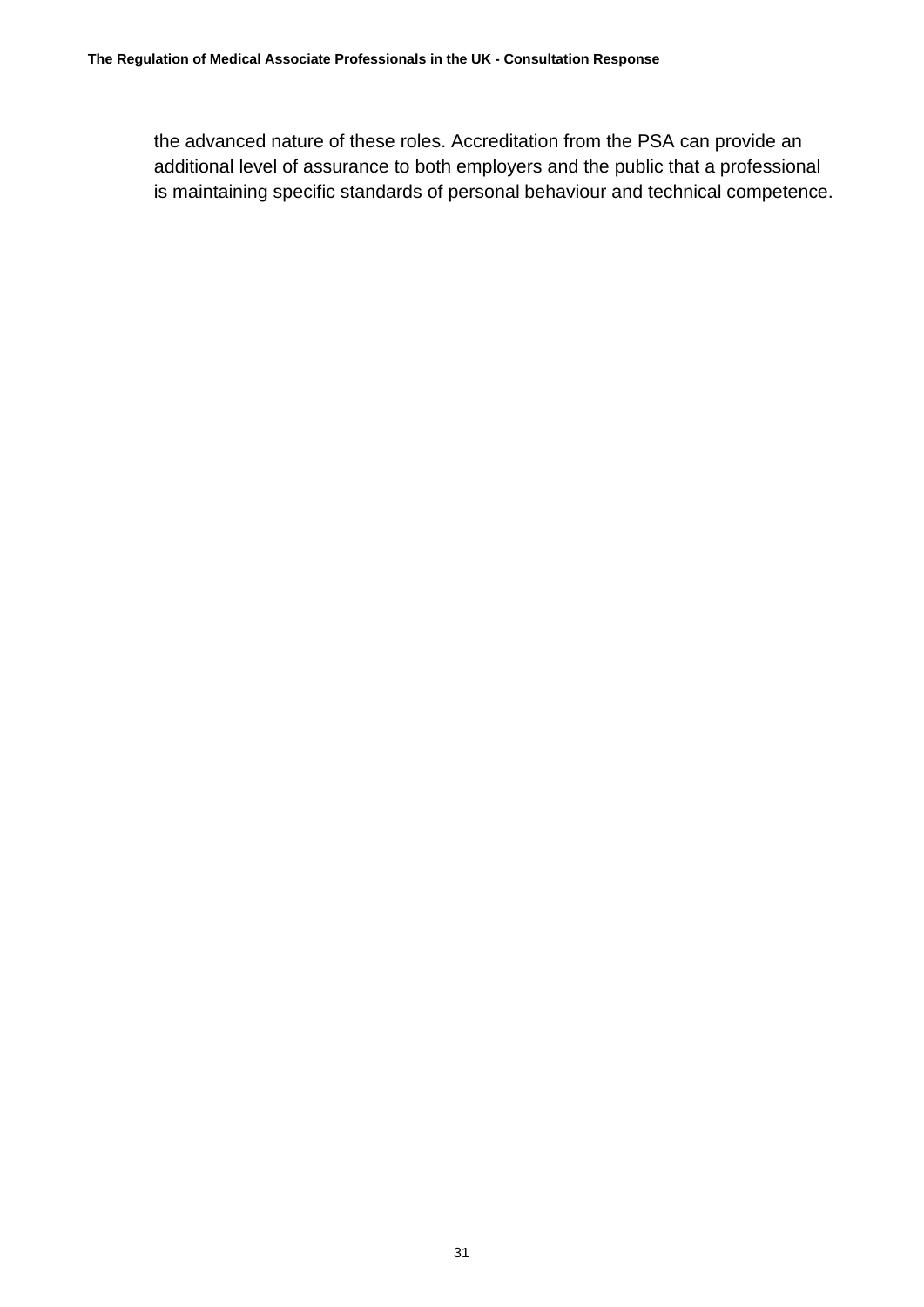# <span id="page-31-0"></span>**8. Prescribing responsibilities**

#### **Background**

- 8.1 Under UK law a regulated healthcare professional can supply or administer medicines to patients in a number of ways:
	- **Exemptions:** Some professions, such as orthoptists, are allowed under medicines regulations to supply specific medicines directly to patients as clinically required.
	- **Patient Group Directions (PGDs):** These allow particular healthcare professionals, such as occupational therapists, to be trained to assess a patient within stated parameters. A separate direction is needed for each different medicine to be supplied.
- 8.2 [Only "appropriate practitioners" can prescribe medicine.](https://www.nhs.uk/common-health-questions/medicines/who-can-write-a-prescription/) An appropriate practitioner can be either:
	- **An independent prescriber** someone able to prescribe medicines under their own initiative, such as doctors and dentists.

Or

- **A supplementary prescriber**  someone able to prescribe medicines in accordance with a pre-agreed care plan that has been drawn up between a doctor and their patient, such as dietitians.
- 8.3 "Appropriate practitioners" must complete an approved post-registration training programme to become independent or supplementary prescribers. Those professionals granted prescribing responsibilities have their entry on the professional register annotated accordingly.
- 8.4 Whilst there is no legal requirement for a profession to be subject to statutory regulation before it can be given prescribing responsibilities, because prescribing is a high-risk activity it is widely agreed that it should only be carried out by individuals operating in a regulated context.
- 8.5 The process required to extend prescribing responsibilities to a profession can take a number of years to complete and is a separate legislative process to the introduction of statutory regulation for a profession and therefore subject to consultation. It must be noted that the Government has used this consultation to seek initial views on whether prescribing responsibilities should be extended to the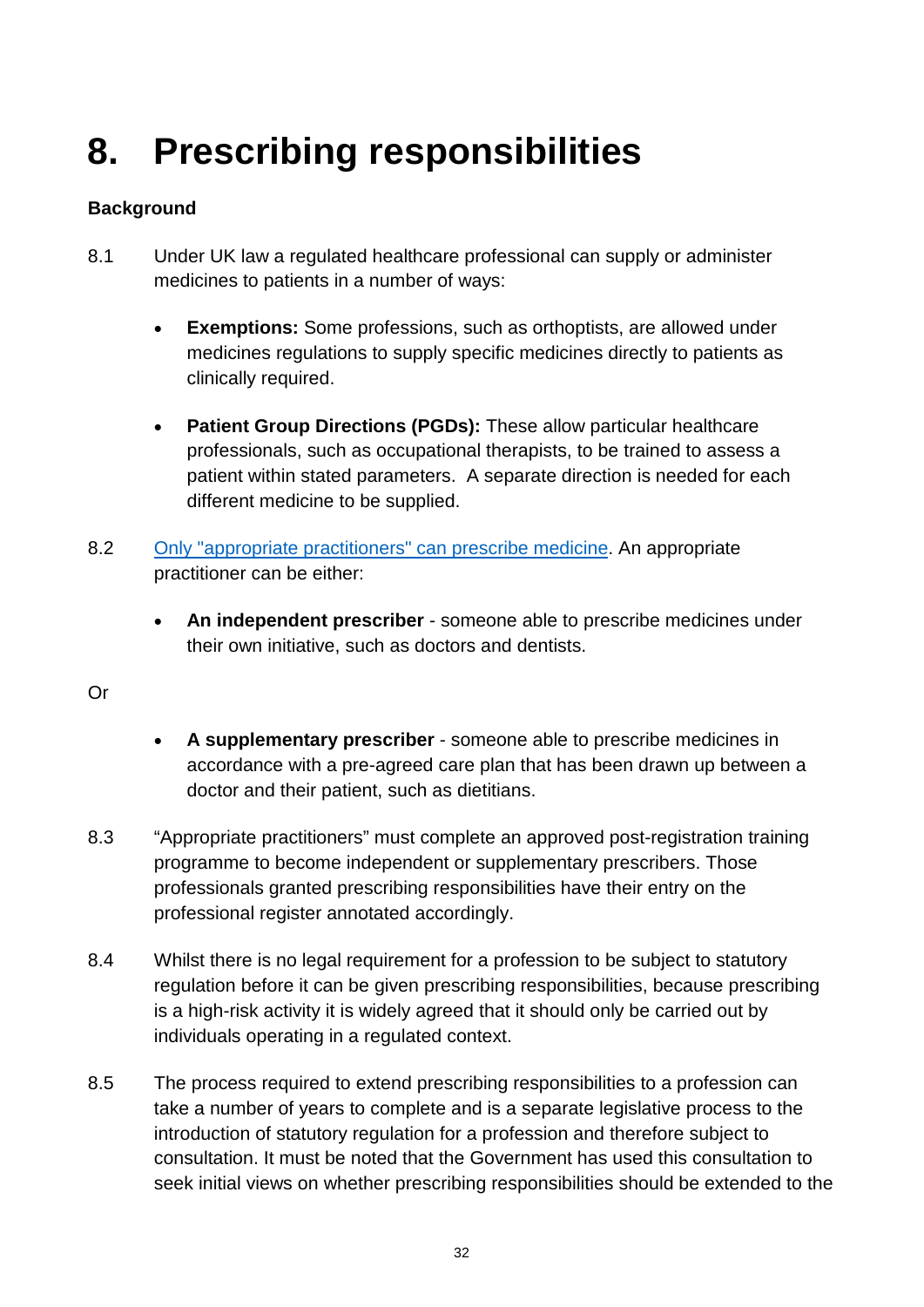MAP roles, should they become regulated, which could then be fed in to any future consultations on prescribing responsibilities.

#### **Analysis of consultation responses**

Q5. In the future, do you think that the expansion of medicines supply, administration mechanisms and/or prescribing responsibilities to any or all of the four MAP roles should be considered?

#### **Table 7: Summary of responses to Q5**

| <b>Response</b>        | <b>Individuals</b>       |       | <b>Organisations</b>     |      | <b>Overall</b>           |      |  |
|------------------------|--------------------------|-------|--------------------------|------|--------------------------|------|--|
|                        | Number of<br>respondents | %     | Number of<br>respondents | $\%$ | Number of<br>respondents | $\%$ |  |
| Yes                    | 2,425                    | 84%   | 144                      | 88%  | 2,569                    | 84%  |  |
| <b>No</b>              | 300                      | 10%   | 3                        | 2%   | 303                      | 10%  |  |
| Don't know             | 159                      | 6%    | 10                       | 6%   | 169                      | 5%   |  |
| <b>Not</b><br>answered | 16                       | $1\%$ | 6                        | 4%   | 22                       | 1%   |  |
| <b>Total</b>           | 2,900                    | 100%  | 163                      | 100% | 3,063                    | 100% |  |

Note: Percentage figures have been rounded and therefore may not total 100%

8.6 The majority of respondents (84%) agreed that expansion of medicines supply, administration mechanisms and/or prescribing responsibilities should be considered for a number of or all four MAP roles. There was particular support for expansion of these responsibilities to PAs with 63% of respondents specifying that this role should be able to prescribe. The main argument put forward was that extending responsibilities to PAs would help to fully utilise their potential for employers.

#### **Quote from respondent:**

"I feel strongly that PAs should be independent prescribers. Failure to (enable this) will limit the effectiveness of PAs within the NHS. I am aware that some NHS organisations are reticent to employ PAs due to their not being able to prescribe."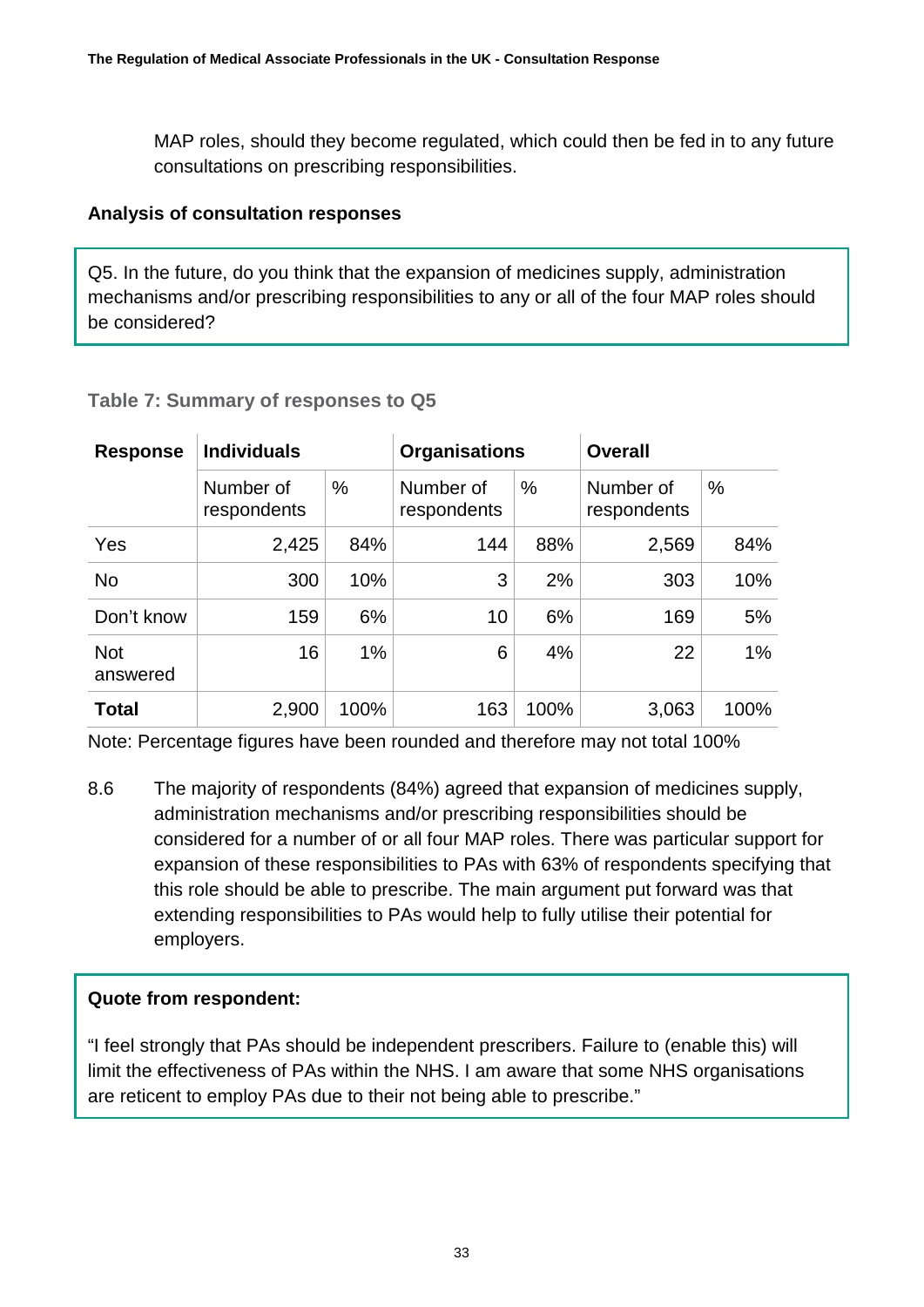8.7 However, the point was also made that, whilst PAs do cover the principles of pharmacology within their entry programme, further training would be required to ensure that they are of sufficient competence.

#### **Quote from respondent:**

"Physician Associate degree programmes are designed to include prescribing safety training and relevant pharmacology. We believe that physician associates should be able to prescribe but we are aware that this may need to be introduced incrementally, including a period of supervised practice."

- 8.8 In a similar vein, some respondents suggested that PAs should start off as supplementary prescribers, progressing to independent status after a period of further training and experience. Conversely, it was also argued that, due to the variety of clinical settings in which PAs work, supplementary prescribing would not be sufficiently flexible.
- 8.9 Further arguments in support of extending prescribing responsibilities across all of the MAP roles included:
	- A reduction in the burden on doctors, GPs and other healthcare professionals who would otherwise have to sign off prescriptions or requests for ionising radiation treatments or X-rays.
	- Increased efficiency of patient care.
	- Improved continuity of care for patients with one healthcare professional overseeing their whole care journey.
- 8.10 It was also highlighted that extending prescribing responsibilities for any MAP role would need to be implemented in a managed way. Consideration would also need to be given to MAP professionals that can already prescribe by virtue of a registered parent profession.
- 8.11 10% of respondents did not agree with extending prescribing responsibilities to either one or more of the MAP roles. The main arguments put forward included:
	- The breadth and depth of medical knowledge, skill and judgement required for safe prescribing is significant and requires time to acquire. MAPs may not possess or be capable of this, especially PAs, as their training period is relatively short and their clinical experience limited.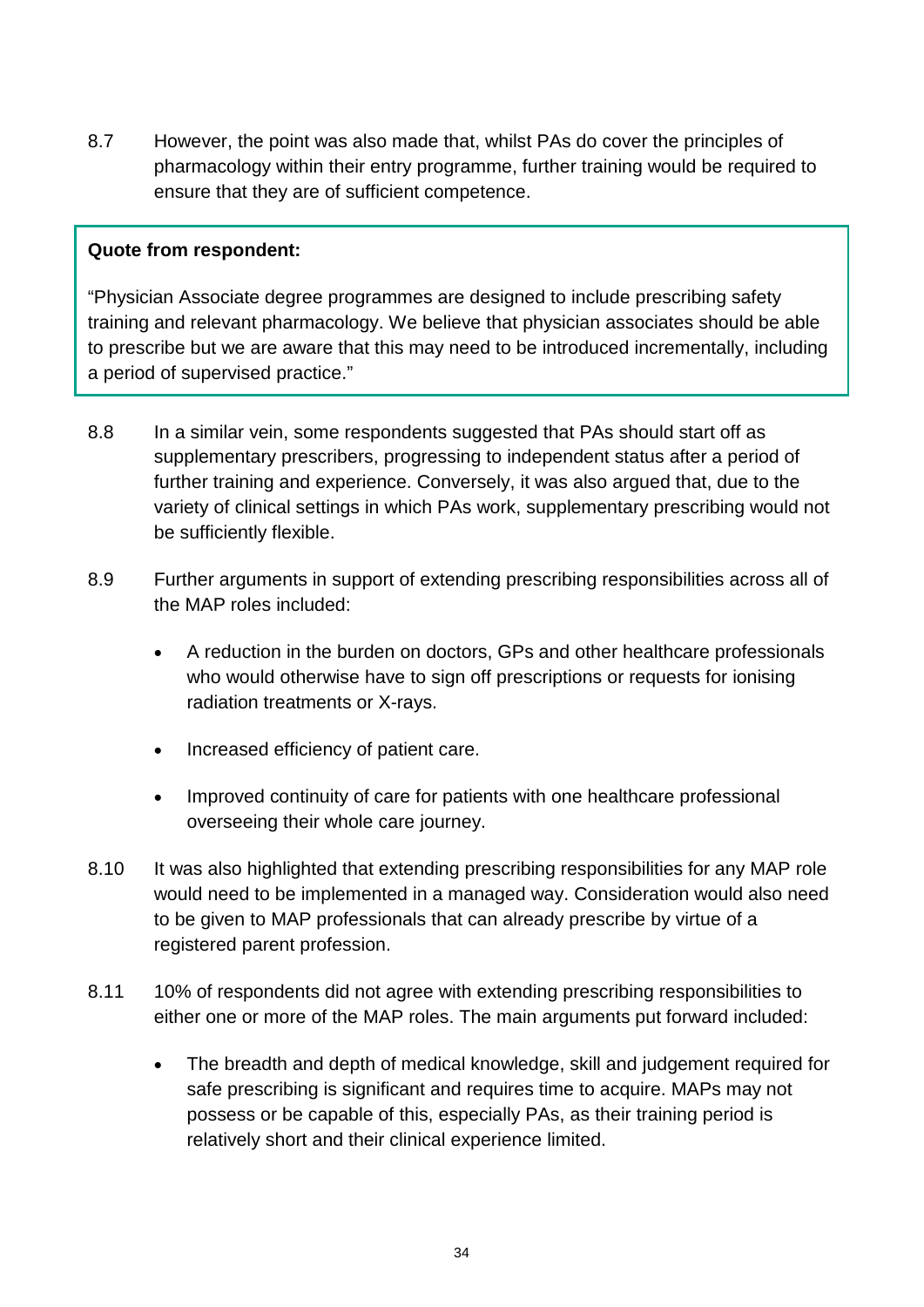• Increasing the number of professionals able to prescribe would defeat efforts to reduce excessive prescribing of medicines, notably antibiotics, opioids and antidepressants.

#### **Government response**

The Government will ensure that the views obtained during this consultation will be fed into any future proposals around extending prescribing responsibilities.

- 8.12 We used the consultation to seek initial views in relation to extending prescribing responsibilities to the medical associate professions in the future.
- 8.13 The process to extend prescribing responsibilities to regulated professions is separate to this one and is subject to separate consideration and consultation. As set out above, we will ensure that the views put forward through this consultation will be fed in to any future proposals around extending prescribing responsibilities.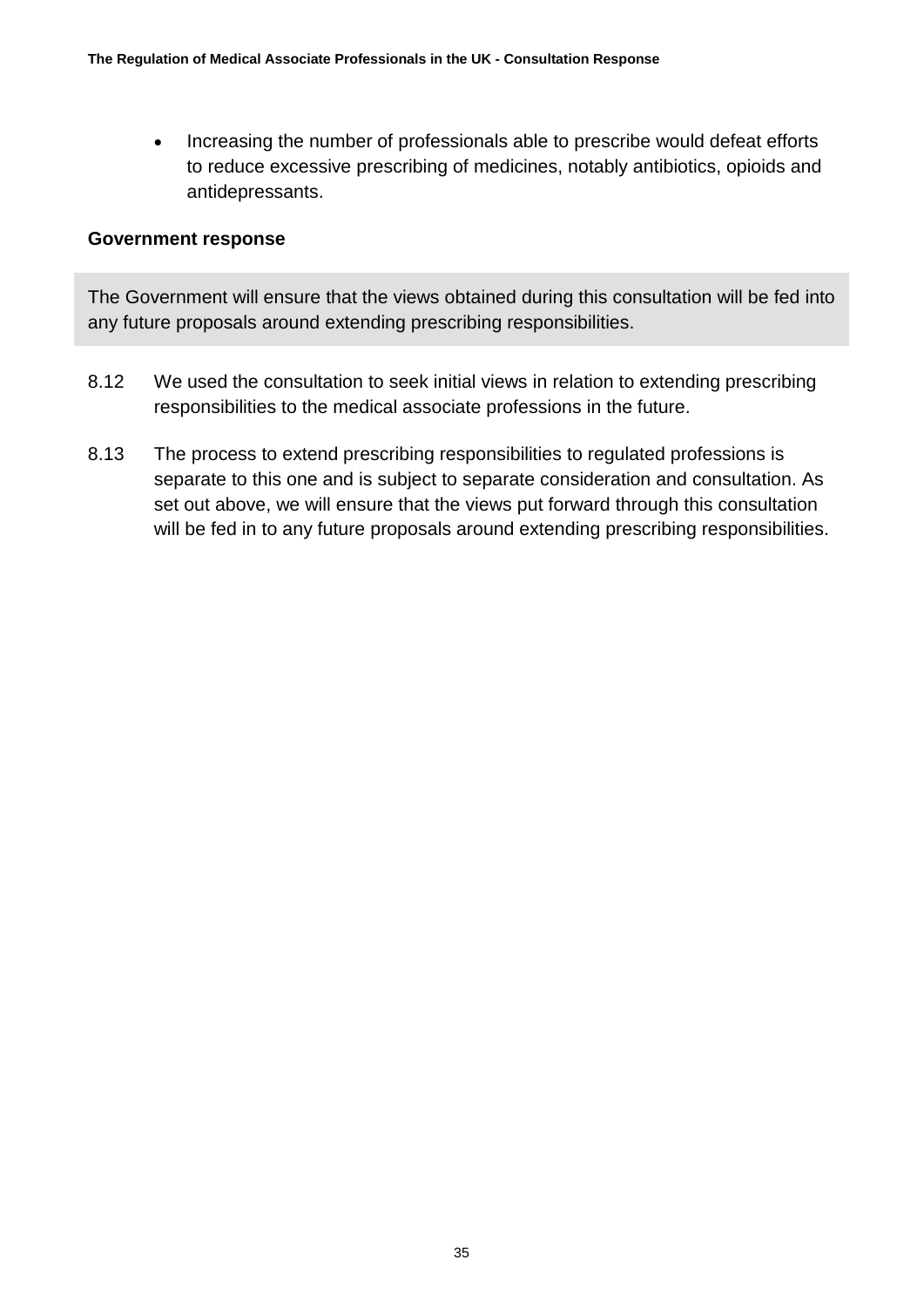### <span id="page-35-0"></span>**9. Consideration of the appropriate professional regulator**

- 9.1 The consultation sought views on which healthcare professional regulator would be most appropriate to regulate one, some or all of the MAP roles, setting out the principal considerations to inform this decision. These included:
	- The existing scope of the regulator
	- **Cost**
	- Views of key stakeholders, such as the relevant professional group(s)
	- Speed of delivery (e.g. establishing rules and standards for the new group(s))
- 9.2 Of the 12 UK health and social care regulators, the General Medical Council (GMC) and the Health and Care Professions Council (HCPC) appear to be the most suitable potential regulators given their current registrant bases.

#### **Analysis of consultation responses**

Q6. Which healthcare regulator should have responsibility for the regulation of any or all of the four MAP roles?

| <b>Response</b>        | <b>Individuals</b>       |      | <b>Organisations</b>     |      | <b>Overall</b>           |      |
|------------------------|--------------------------|------|--------------------------|------|--------------------------|------|
|                        | Number of<br>respondents | %    | Number of<br>respondents | $\%$ | Number of<br>respondents | %    |
| <b>GMC</b>             | 1,718                    | 59%  | 84                       | 52%  | 1,802                    | 59%  |
| <b>HCPC</b>            | 574                      | 20%  | 29                       | 18%  | 603                      | 20%  |
| Don't mind             | 494                      | 17%  | 30                       | 18%  | 524                      | 17%  |
| Other                  | 89                       | 3%   | 12                       | 7%   | 101                      | 3%   |
| <b>Not</b><br>answered | 25                       | 1%   | 8                        | 5%   | 33                       | 1%   |
| <b>Total</b>           | 2,900                    | 100% | 163                      | 100% | 3,063                    | 100% |

**Table 8: Summary of responses to Q6**

Note: Percentage figures have been rounded and therefore may not total 100%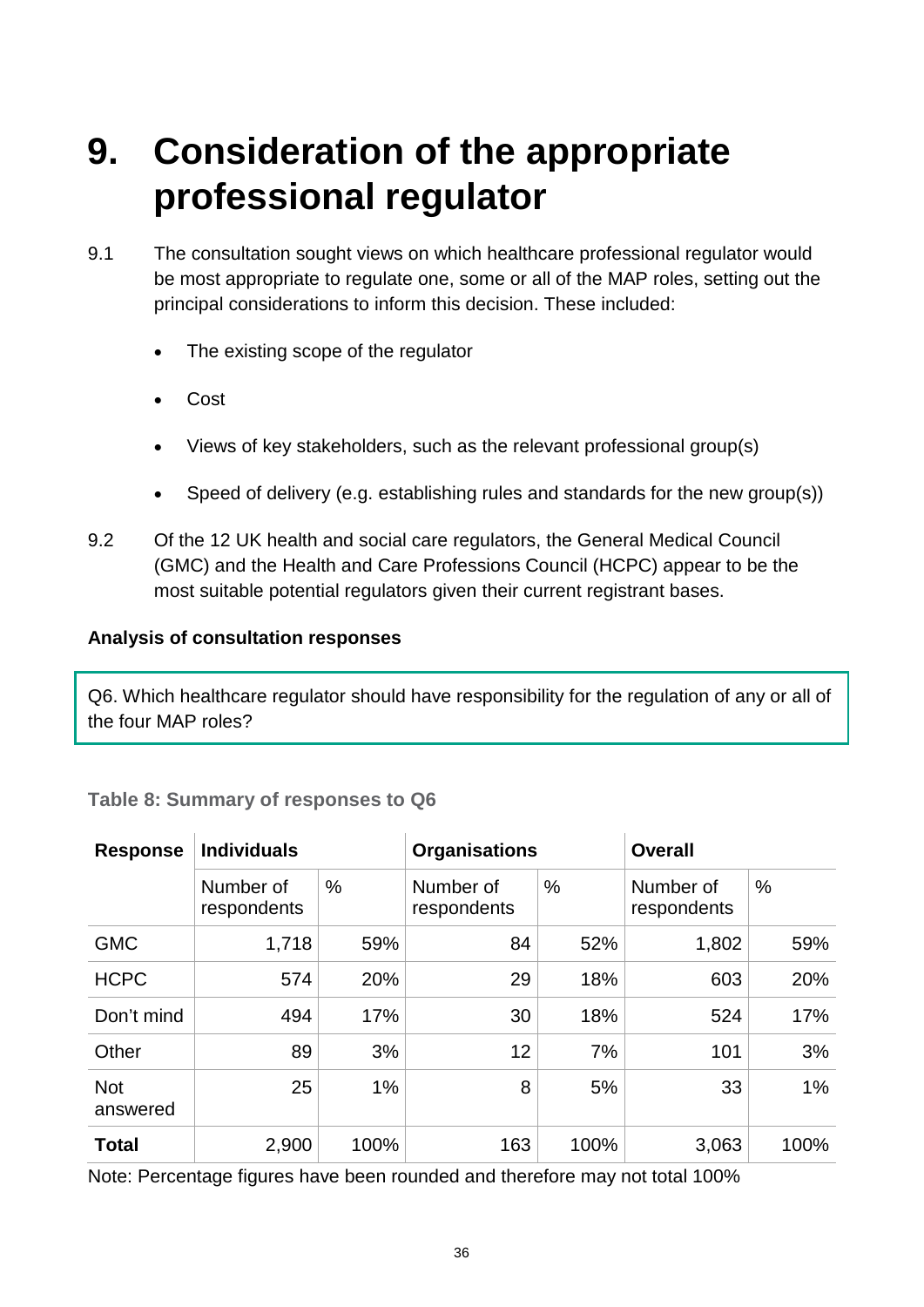- 9.3 The majority of both individual respondents and organisations (59%) favoured the GMC as the potential regulator for the MAP roles. However, analysis of additional comments<sup>[v](#page-46-5)</sup> highlighted that the GMC was mostly selected in relation to the regulation of PAs and PA(A)s, whereas for SCPs and ACCPs there was a leaning towards HCPC.
- 9.4 Those that favoured the GMC for PAs and PA(A)s gave the following reasons for their choice<sup>vi</sup>:
	- PAs and PA(A)s are more aligned to doctors in terms of their training, practice and supervision.
	- Regulation by the GMC would bring a level of professional credibility and public confidence to the roles owing to the GMC's standing and kudos as the regulator for doctors.
- 9.5 Those that were in favour of HCPC (for all the MAP roles) argued that:
	- It is already well-versed in multi-professional regulation and so has the mechanisms in place to readily take on these and also any other MAP roles that may develop and require regulation in the future. The GMC has only ever regulated doctors so taking on a new profession would be unchartered territory.
	- HCPC registrant fees are likely to be cheaper. There is the potential for the GMC's annual retention fee (ARF) to be unaffordable for relatively lower-paid registrants.
	- HCPC would offer the means to establish a distinct professional identity for the MAP roles as they develop.
	- Regulation by the GMC, particularly of PAs, sends out the wrong message about their role suggesting they are on a par with doctors. This could potentially confuse the public.
- 9.6 Amongst the suggested alternatives to either the GMC or HCPC were:
	- A relevant royal college
	- A new, independent body established specifically to regulate MAPs
	- The Nursing and Midwifery Council (NMC)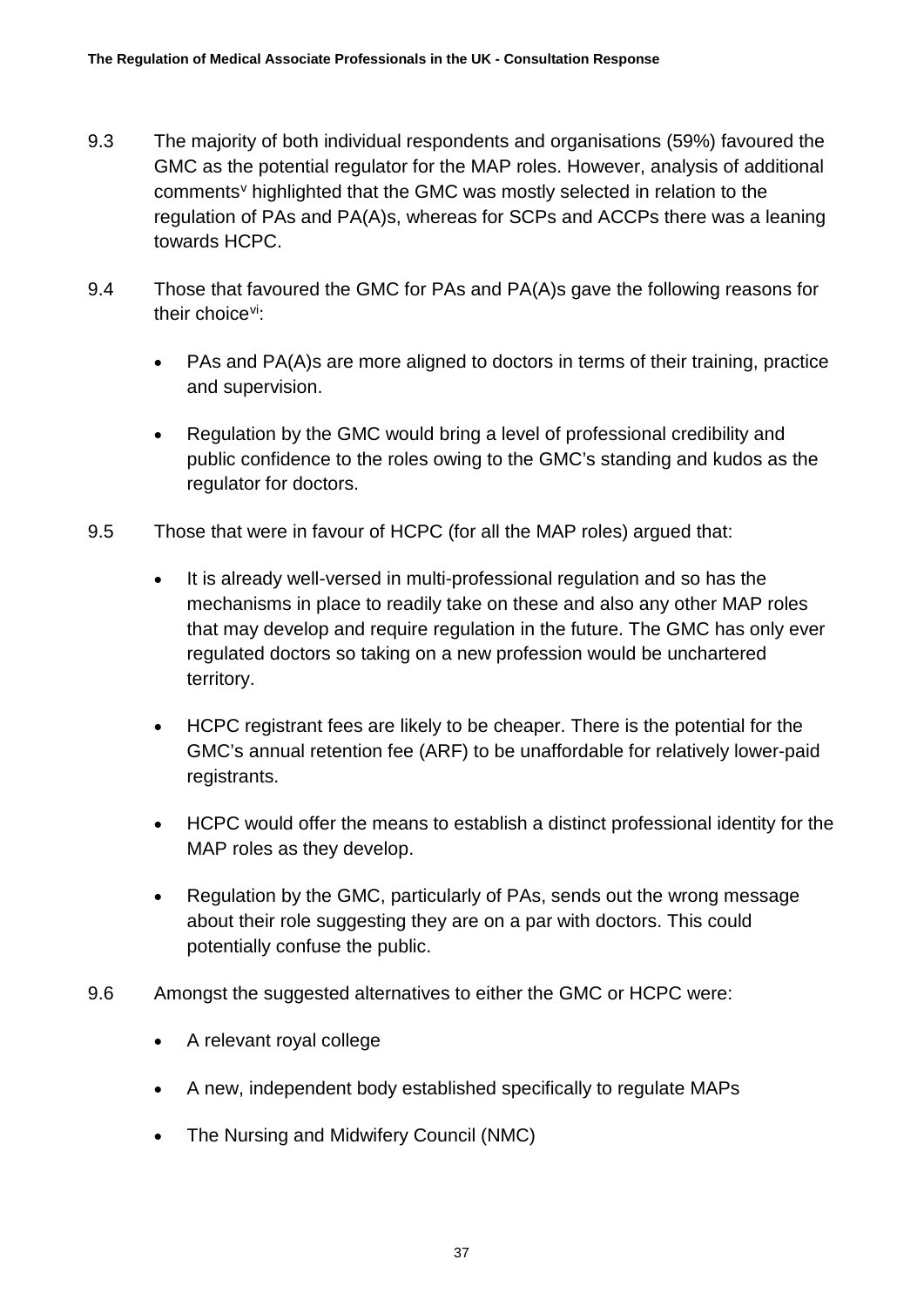#### **Quote from respondent in favour of the GMC:**

"All of these roles will be required to work extremely closely with medical staff and will work as part of the medical team, being accountable to the senior physician responsible for the patient. Regulation through the GMC will be most effective."

#### **Quote from respondent in favour of HCPC:**

"The HCPC are a major regulator of differing professions and therefore are effectively placed to regulate other new and evolving professions of non-medical practitioners who are complementary to the medical profession."

#### **Government response**

The Government is currently carrying out further scoping work before reaching a decision about the most appropriate regulator.

- 9.7 Given the additional clarity the consultation has provided in relation to the scope of practice of PA(A)s and points raised by respondents concerning registrant fees under the costs and benefits and equalities considerations (see Chapter 10, pp 39- 43), the Government identified the need to carry out further scoping work before reaching a decision about the most appropriate regulator.
- 9.8 We will take account of the views put forward by respondents and work with the GMC and HCPC to better understand the legislative changes that would be required to regulate PAs and PA(A)s. We will also assess the potential set-up costs to Government and ongoing fees to registrants and further consider which regulator would be the 'best fit' for the two professions.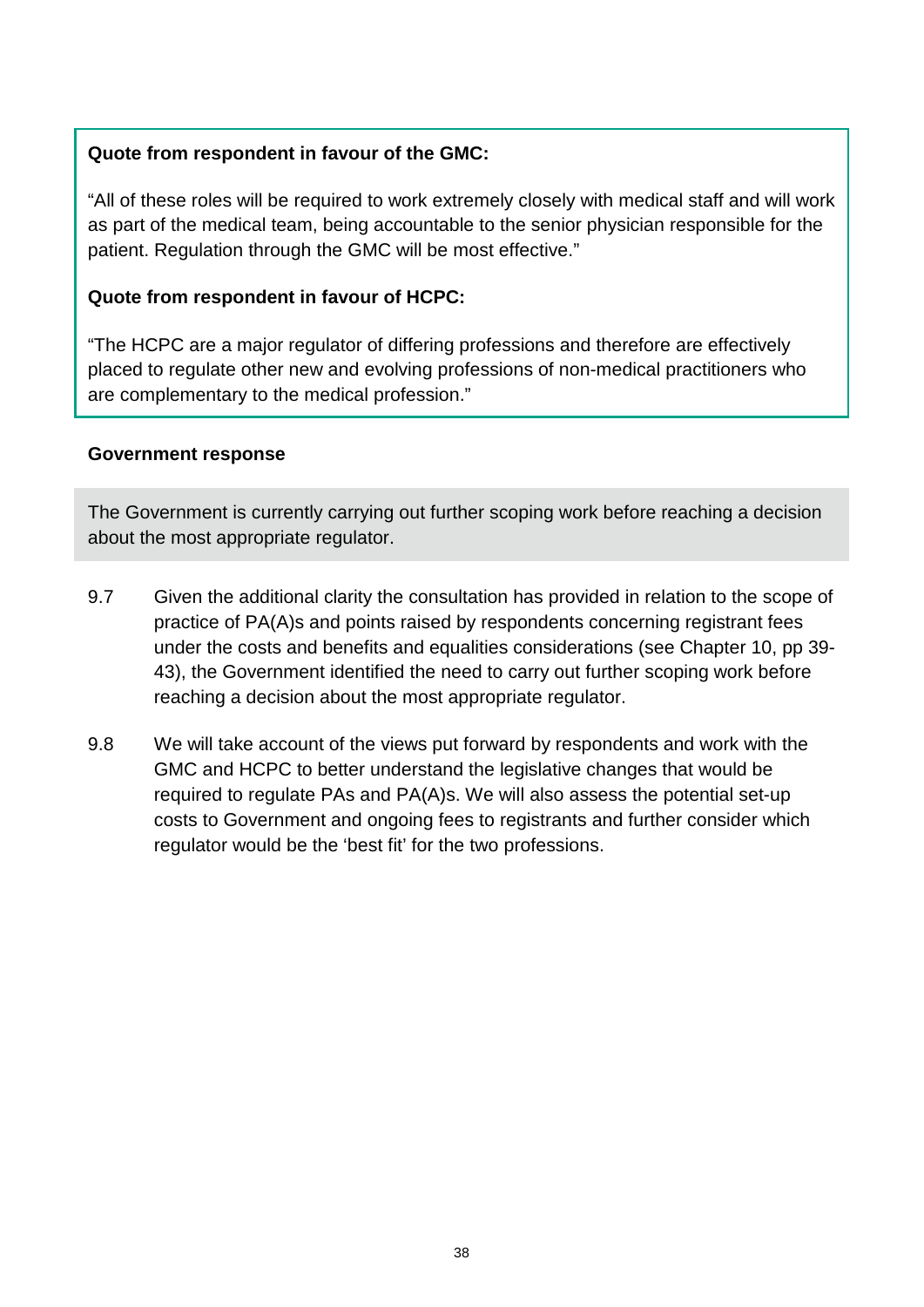### <span id="page-38-0"></span>**10. Costs and benefits and equalities considerations**

- 10.1 During the development of our proposals the Government considered the costs and benefits of three professional assurance options and how they might impact on the MAP roles. The professional assurance options we have considered are:
	- Voluntary registration
	- Accredited registration
	- Statutory regulation

#### **Analysis of consultation responses – costs and benefits**

Q7. Do you agree or disagree with the costs and benefits on the different types of regulation identified? If not, please set out why you disagree. Please include any alternative costs and benefits you consider to be relevant and any evidence to support your views.

#### **Table 9: Summary of responses to Q7**

| <b>Response</b>        | <b>Individuals</b>       |      | <b>Organisations</b>     |      | <b>Overall</b>           |      |
|------------------------|--------------------------|------|--------------------------|------|--------------------------|------|
|                        | Number of<br>respondents | %    | Number of<br>respondents | %    | Number of<br>respondents | $\%$ |
| Agree                  | 1,417                    | 49%  | 99                       | 61%  | 1,516                    | 50%  |
| <b>Disagree</b>        | 115                      | 4%   |                          | 4%   | 122                      | 4%   |
| Don't know             | 1,288                    | 44%  | 37                       | 23%  | 1,325                    | 43%  |
| <b>Not</b><br>answered | 80                       | 3%   | 20                       | 12%  | 100                      | 3%   |
| <b>Total</b>           | 2,900                    | 100% | 163                      | 100% | 3,063                    | 100% |

Note: Percentage figures have been rounded and therefore may not total 100%

10.2 As the figures in the above table illustrate there was a fairly even split between those that agreed with the costs and benefits that had been identified in the consultation document and those that answered 'don't know'. Only 4% of respondents said they disagreed with the Government's assessment.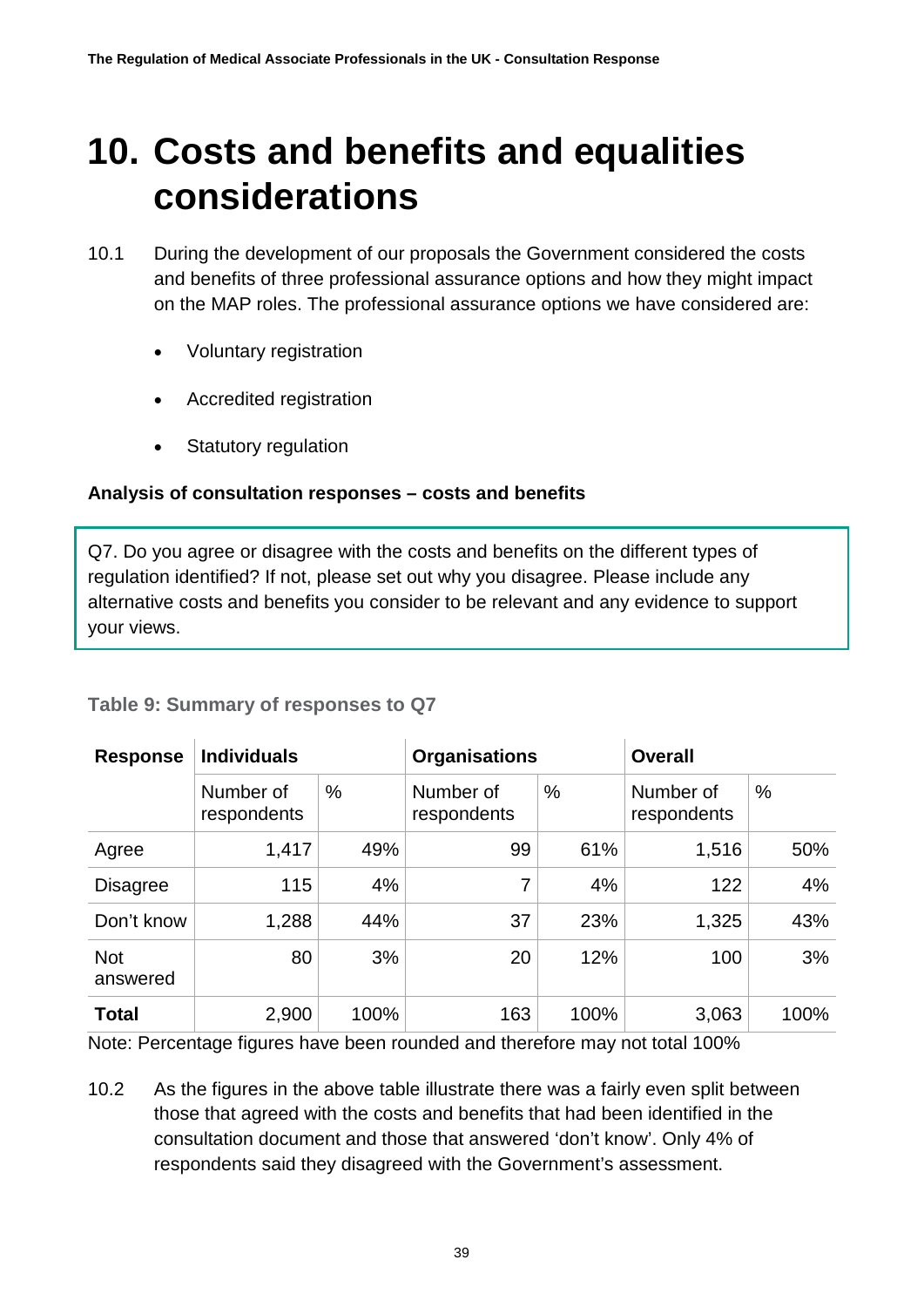- 10.3 Below is a summary of some of the additional comments respondents made about the costs and benefits of the different types of regulation $v$ ii:
	- Statutory regulation is worth the financial costs involved as patient safety, quality assurance of professional standards and professional accountability are paramount.
	- Statutory regulation would give employers greater confidence in employing MAPs therefore current costs associated with employing agency or locum staff would be reduced.
	- Statutory regulation would benefit professionals by placing an obligation on employers to adhere to governance processes and allow time and funding for Continuing Professional Development (CPD).
	- Statutory regulation is uniustifiably costly and bureaucratic with little extra benefit where the workforce is small with no plans to expand numbers.
	- Accredited voluntary registers / voluntary registers are not necessarily a 'cheaper' alternative to statutory regulation. They require their own local governance structures and complaints management processes which can be costly to establish and administrate.
	- Accredited voluntary registers / voluntary registers are insufficient measures of assurance, owing to their voluntary status, and so their use would be at a cost to patient safety.
	- Accredited voluntary registers / voluntary registers allow flexibility and varied scope of teaching in sub specialties which facilitates a more responsive workforce.
- 10.4 A selection of other points that were made in response to this question have been summarised below:
	- Annual retention fee It was suggested that this should be set at a rate to reflect the earning potential of the MAP and not at the same level as that charged to doctors by the GMC, for example. It was argued that a high fee could put off potential entrants and curtail the supply of lower-paid MAPs. Some respondents also raised concerns about the potentially unaffordable costs of dual-registration for SCPs and ACCPs.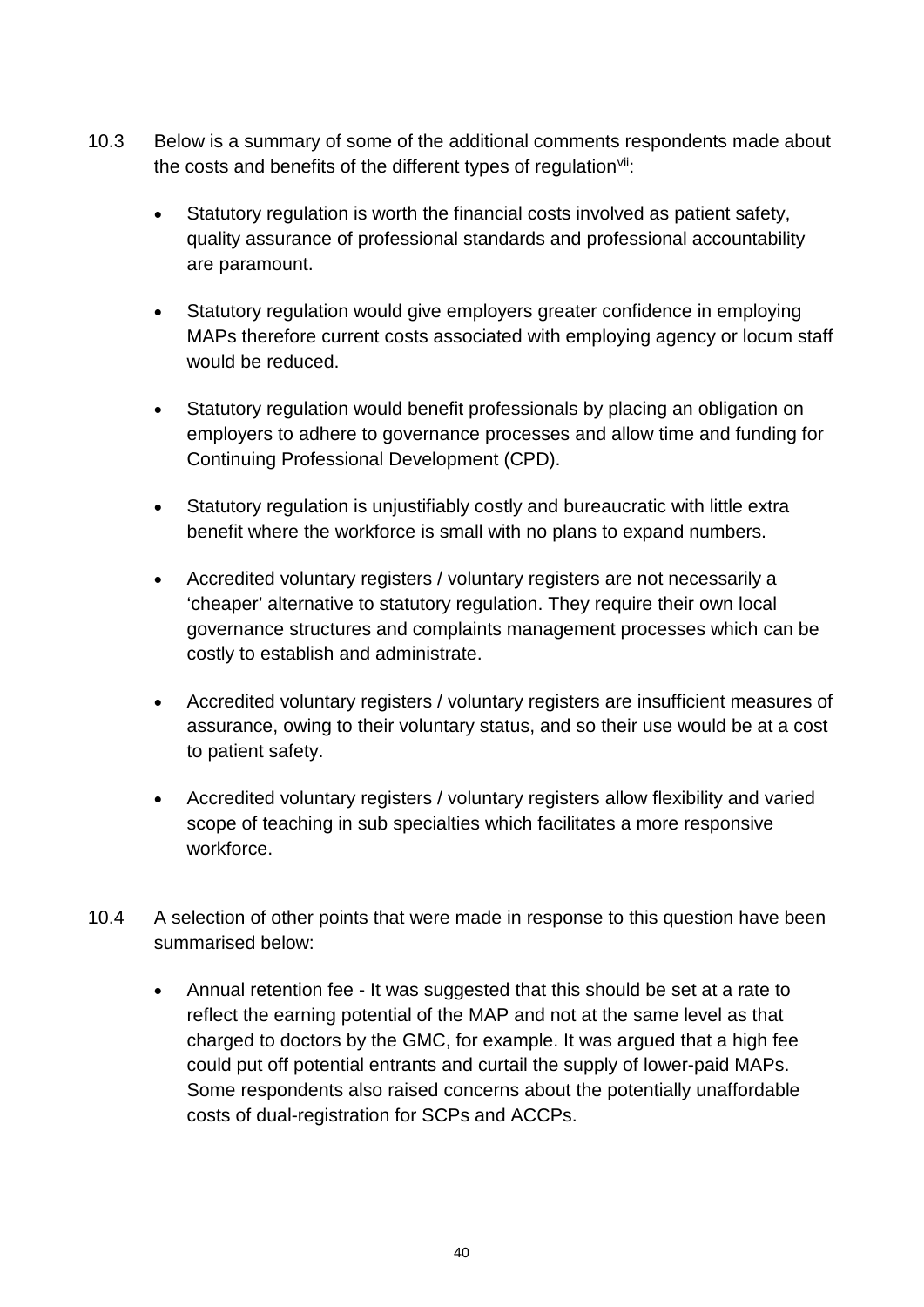- Cross-subsidy An additional point of note made was that the subsequent ongoing management of the register, could (and should) be borne by the MAP registrants and not cross-subsidised by existing registrants.
- Annotation For healthcare professionals moving into SCP and ACCP roles, the idea of annotating the existing statutory registers for nurses and those professionals registered with HCPC was suggested as a way of reducing costs both for registrants and regulators.

#### **Quotes from respondents:**

"[The] cost [of statutory regulation] is outweighed by the benefits to the profession, patient safety and public trust."

"Numbers are small and the roles are supervised. Autonomy required is insufficient to warrant the cost and bureaucracy of statutory regulation."

"The PA(A) role is closely supervised and functions within the anaesthetic and surgical specialties only, therefore expected caseload is likely to be more defined. Given their closely supervised clinical environments, I would argue Accredited Voluntary Registration would be sufficient in ensuring high quality care and patient safety."

"The primary purpose of regulation is to ensure clinicians practice safely and protect the public. Voluntary registration only protects the public if employing organisations require and support voluntary registration."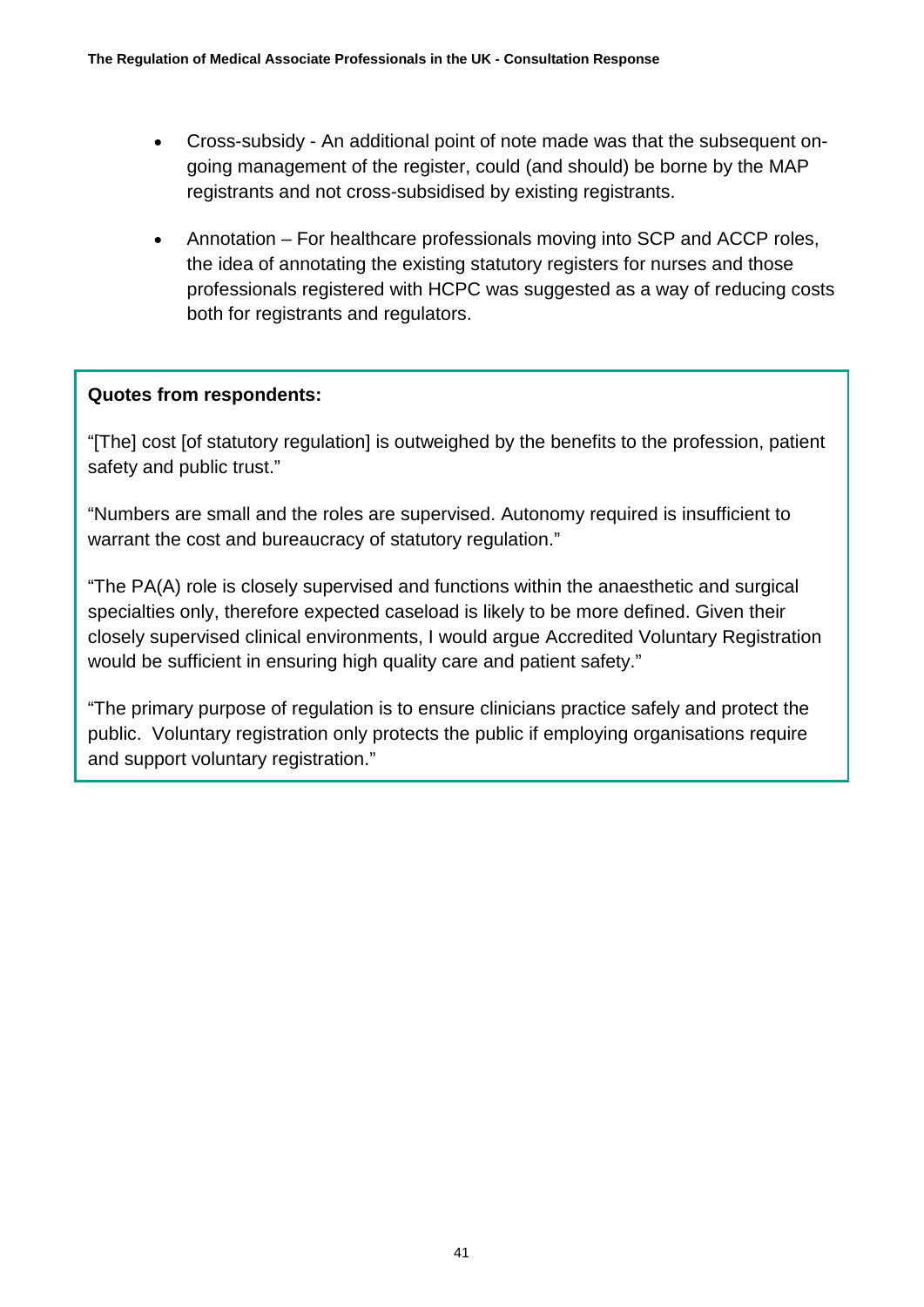#### **Analysis of consultation responses – equalities considerations**

- 10.5 In addition to considering the costs and benefits of the different levels of assurance, the Department of Health has considered them in relation to the Equality Act 2010, specifically the Public Sector Equality Duty ('the Duty'), and also Section 75 of the Northern Ireland Act 1998.
- 10.6 The Duty covers the following protected characteristics: age, disability, gender reassignment, pregnancy and maternity, race (includes ethnic or national origins, colour or nationality), religion or belief (includes lack of belief), sex and sexual orientation.

Q8. Do you think any changes to the level of professional assurance for the four medical associate professions could impact (positively or negatively) on any of the protected characteristics covered by the Public Sector Equality Duty, or by Section 75 of the Northern Ireland Act 1998?

| <b>Response</b>        | <b>Individuals</b>       |       | <b>Organisations</b>     |      | <b>Overall</b>           |      |  |
|------------------------|--------------------------|-------|--------------------------|------|--------------------------|------|--|
|                        | Number of<br>respondents | %     | Number of<br>respondents | $\%$ | Number of<br>respondents | %    |  |
| Yes                    | 597                      | 21%   | 23                       | 14%  | 620                      | 20%  |  |
| <b>No</b>              | 992                      | 34%   | 84                       | 52%  | 1,076                    | 35%  |  |
| Don't know             | 1,268                    | 44%   | 42                       | 26%  | 1,310                    | 43%  |  |
| <b>Not</b><br>answered | 43                       | $1\%$ | 14                       | 9%   | 57                       | 2%   |  |
| <b>Total</b>           | 2,900                    | 100%  | 163                      | 100% | 3,063                    | 100% |  |

**Table 10: Summary of responses to Q8**

Note: Percentage figures have been rounded and therefore may not total 100%

- 10.7 A significant proportion of respondents (43%) answered "Don't know" to this question while 35% of respondents thought that any changes to the level of professional assurance for the MAP roles would not impact upon protected equality characteristics.
- 10.8 Of the 20% that thought a change to the level of professional assurance would have an impact on protected equality characteristics, the majority did not provide any comments. Of those that did make additional comments<sup>[viii](#page-46-8)</sup> the maiority felt that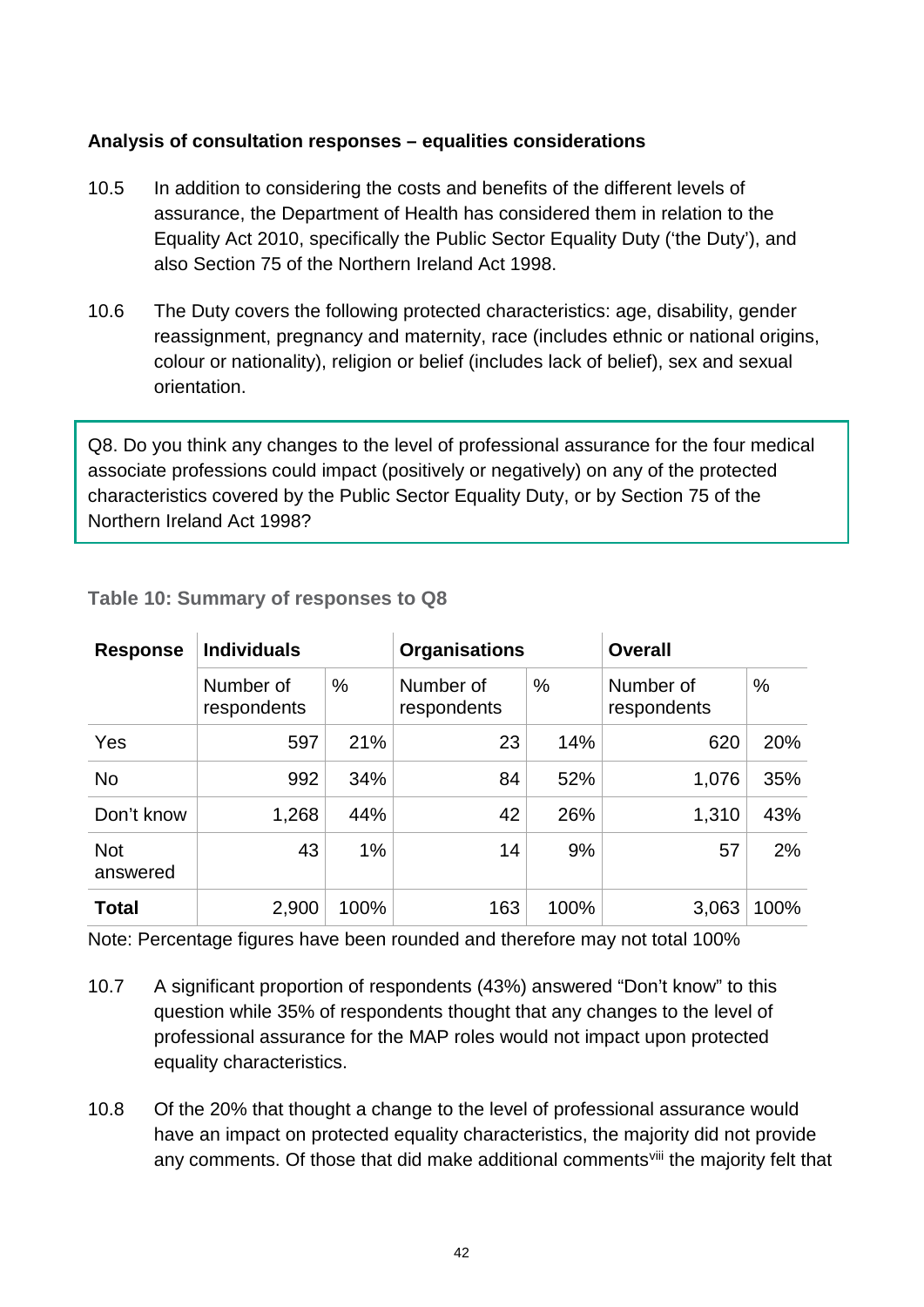there would be a positive impact on protected characteristics if statutory regulation was introduced as:

- It would facilitate more robust monitoring of adherence to the duties and increase commitment to them.
- Statutory regulation would also increase the diversity of entrants to the MAP roles as it would enable professions to establish direct entry routes.

#### **Quotes from respondents:**

"Increased regulation in these professions would allow accurate assessment of (implicit or explicit) discrimination which may currently be occurring within the training and recruitment for these MAPs. Without regulation it could be impossible to accurately assess which sectors of society are being under represented in these professions."

"Statutory regulation of all four MAPs would have a positive impact on the protected characteristics covered by the Public Sector Equality Duty as it would enable direct entry programmes into each profession across England. This would widen participation and attract a diverse range of trainees."

10.9 A small number commented that there may be a negative impact if statutory regulation was introduced in terms of the financial burden of registrant fees, especially on lower-paid or part-time registrants. This impact would increase if either the annual retention fees were high or if dual registration was a requirement and therefore fees were payable to more than one regulator.

#### **Government response**

The information gathered through this consultation will inform our thinking as we work through the next stage of the process.

- 10.10 A full impact assessment will be produced during the next stage of our proposals and will be published alongside the consultation on draft legislation. Any relevant information provided through the consultation on the potential costs and benefits of different types of regulation will inform the development of the impact assessment and be considered as we develop our proposals to introduce statutory regulation for PAs and PA(A)s.
- 10.11 We will also ensure that any potential impacts (negative or positive) on protected characteristics that have been highlighted through this consultation process are taken into consideration throughout the next stage of the process.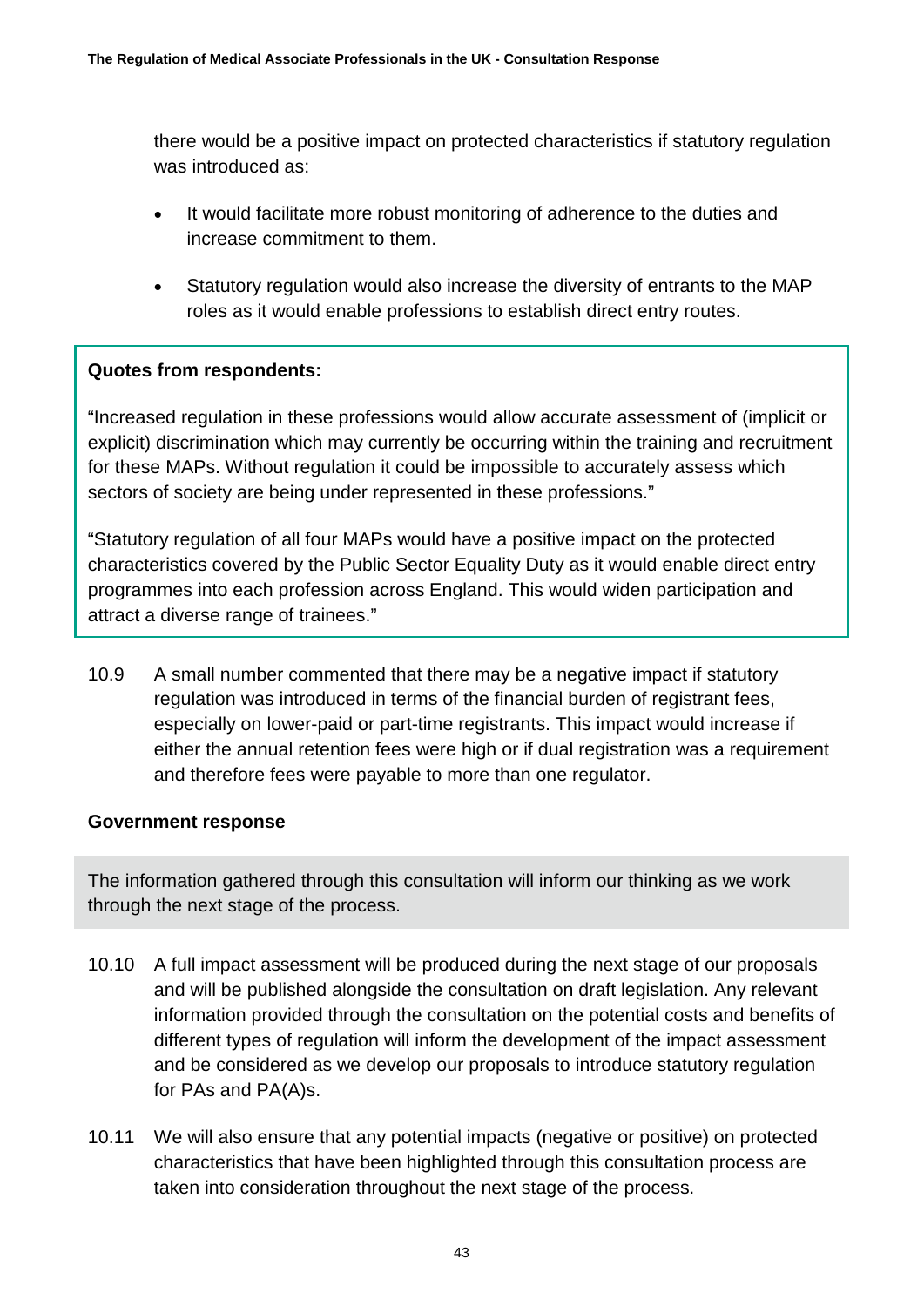## <span id="page-43-0"></span>**11. Conclusion**

- 11.1 The Government is grateful to those who took the time to respond to this consultation. The analysis of comments put forward as part of the consultation has enabled us to consider the issues and complexities of the regulation of the MAP roles in more detail and has informed our decision making.
- 11.2 In conclusion:
	- The Government plans to introduce statutory regulation for PAs and PA(A)s.
	- The Government maintains the view that further statutory regulation is not proportionate for SCPs and ACCPs at this time.
	- Further exploratory work is needed to inform the decision on whether the GMC or the HCPC would be most appropriate to take on responsibility for the regulation of PAs and PA(A)s.

#### **Next steps**

- 11.3 The Government, in conjunction with relevant stakeholders, will confirm which healthcare regulator is best placed and draft the required legislation which will introduce statutory regulation for PAs and PA(A)s. As part of this process, we will look to develop a framework to which other MAP roles could be added at a later date as the case arises.
- 11.4 In order to bring a professional group into statutory regulation the Government uses a legislative vehicle called a Section 60 Order (which is made under Section 60 of the Health Act 1999). This Order will amend existing legislation relevant to the chosen regulator to bring the professional group under its responsibility.
- 11.5 A public consultation on the draft legislation will be required and the legislation will be subject to the agreement of the health ministers across the UK in advance of it going before Parliament.
- 11.6 The appropriate level of regulatory oversight for different professional groups remains a key issue for the Government.
- 11.7 The consultation on regulatory reform sets out future options in this area. These include the development of risk profile models for all professional groups (including new and emerging professions and those currently subject to statutory regulation) alongside the consideration of prohibition orders as an alternative regulatory approach.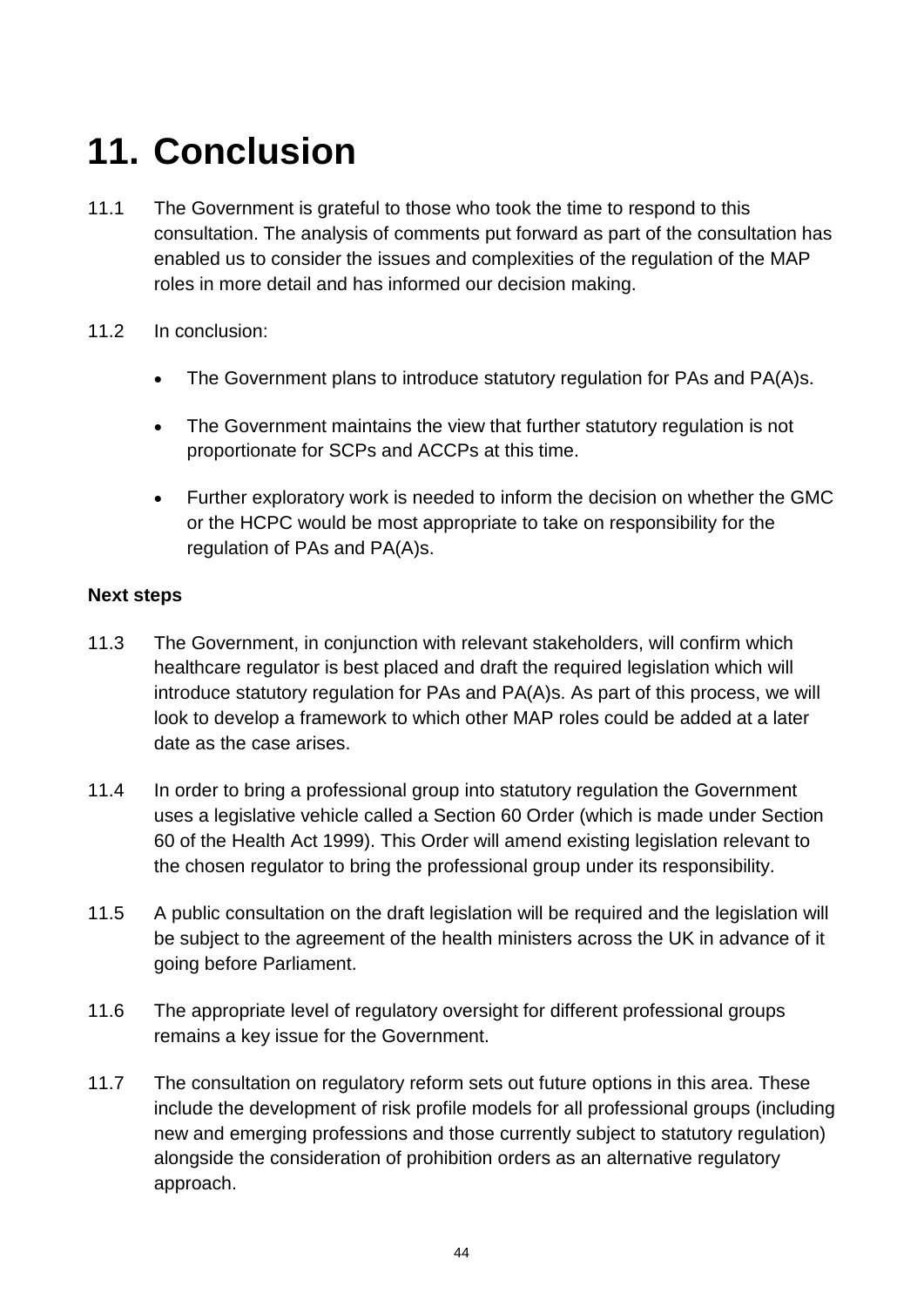### <span id="page-44-0"></span>**Annex A - Detailed breakdown of healthcare role descriptions**

**Table 11: Categories of healthcare professionals**

The table below provides a breakdown of the number of respondents who identified as healthcare professionals according to their specified profession. It should be noted that this data has been rationalised to consolidate the number of categories of professional titles.

| Category | Number of   | % |
|----------|-------------|---|
|          | respondents |   |

#### **MAP ROLES**

| Physician associate / physician associate<br>student                                 | 556 | <b>25%</b> |
|--------------------------------------------------------------------------------------|-----|------------|
| Physicians' assistant (anaesthesia) / physicians'<br>assistant (anaesthesia) student | 57  | 3%         |
| Surgical care practitioner / trainee surgical care<br>practitioner                   | 19  | $1\%$      |
| Advanced critical care practitioner / trainee<br>advanced critical care practitioner | 19  | $1\%$      |

#### **OTHER ROLES**

| Consultant anaesthetist / anaesthetist                                           | 295 | 13%   |
|----------------------------------------------------------------------------------|-----|-------|
| Consultant - other                                                               | 268 | 12%   |
| Junior doctor                                                                    | 68  | 3%    |
| General practitioner (GP) / trainee GP                                           | 107 | 5%    |
| Operating department practitioner / trainee<br>operating department practitioner | 46  | 2%    |
| Advanced practitioner / trainee advanced<br>practitioner (including clinical)    | 17  | $1\%$ |
| Advanced nurse practitioner / trainee advanced<br>nurse practitioner             | 17  | $1\%$ |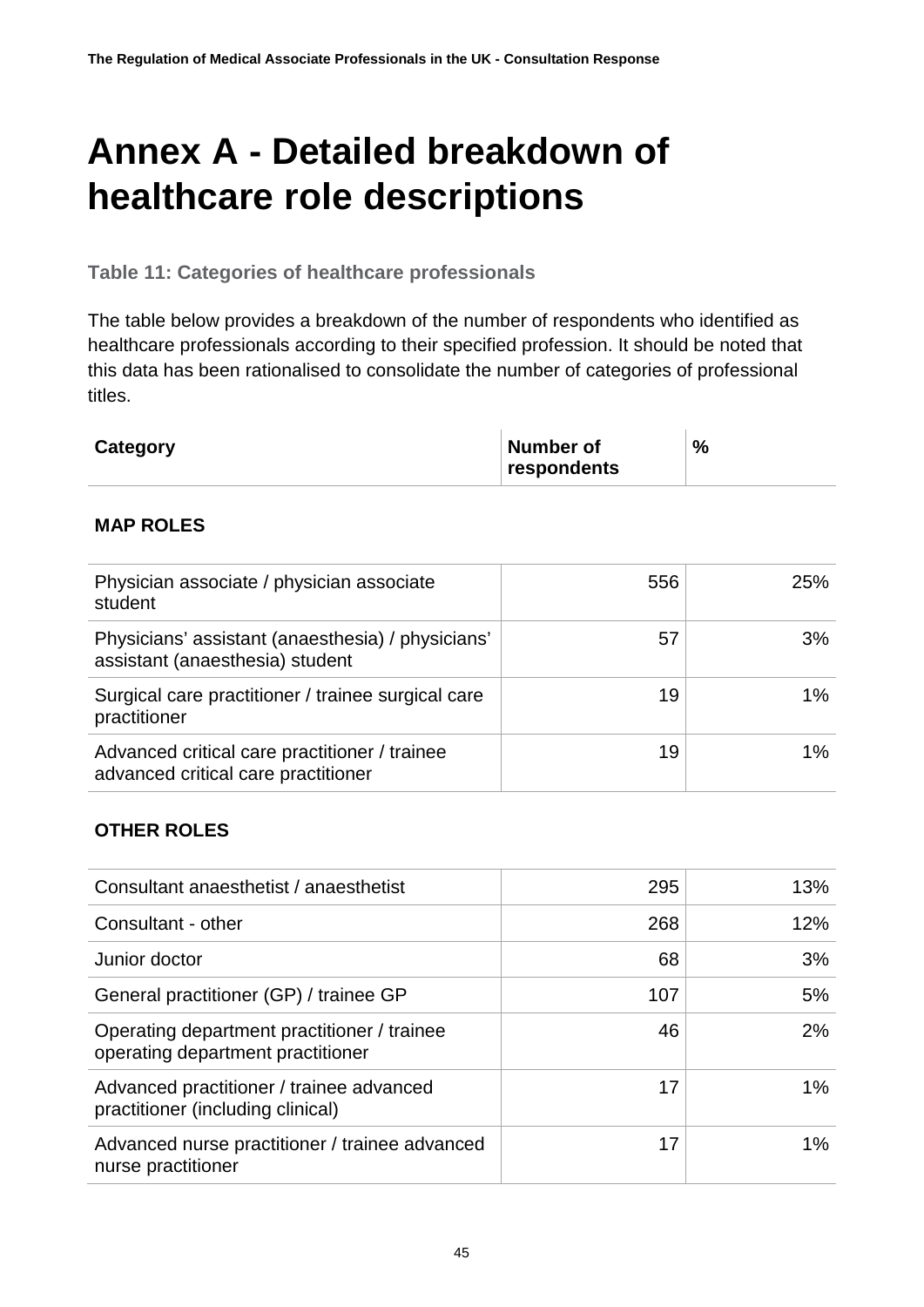| Category                      | <b>Number of</b><br>respondents | %    |
|-------------------------------|---------------------------------|------|
| Nurse - other                 | 106                             | 5%   |
| Medical or healthcare student | 17                              | 1%   |
| Other healthcare professional | 641                             | 28%  |
| Academic                      | 14                              | 1%   |
| Other                         | 7                               | 0.3% |
| Not specified                 | $\overline{2}$                  | 0.1% |
| <b>Total</b>                  | 2,256                           | 100% |

Note: Some percentage figures have been rounded and therefore may not total 100%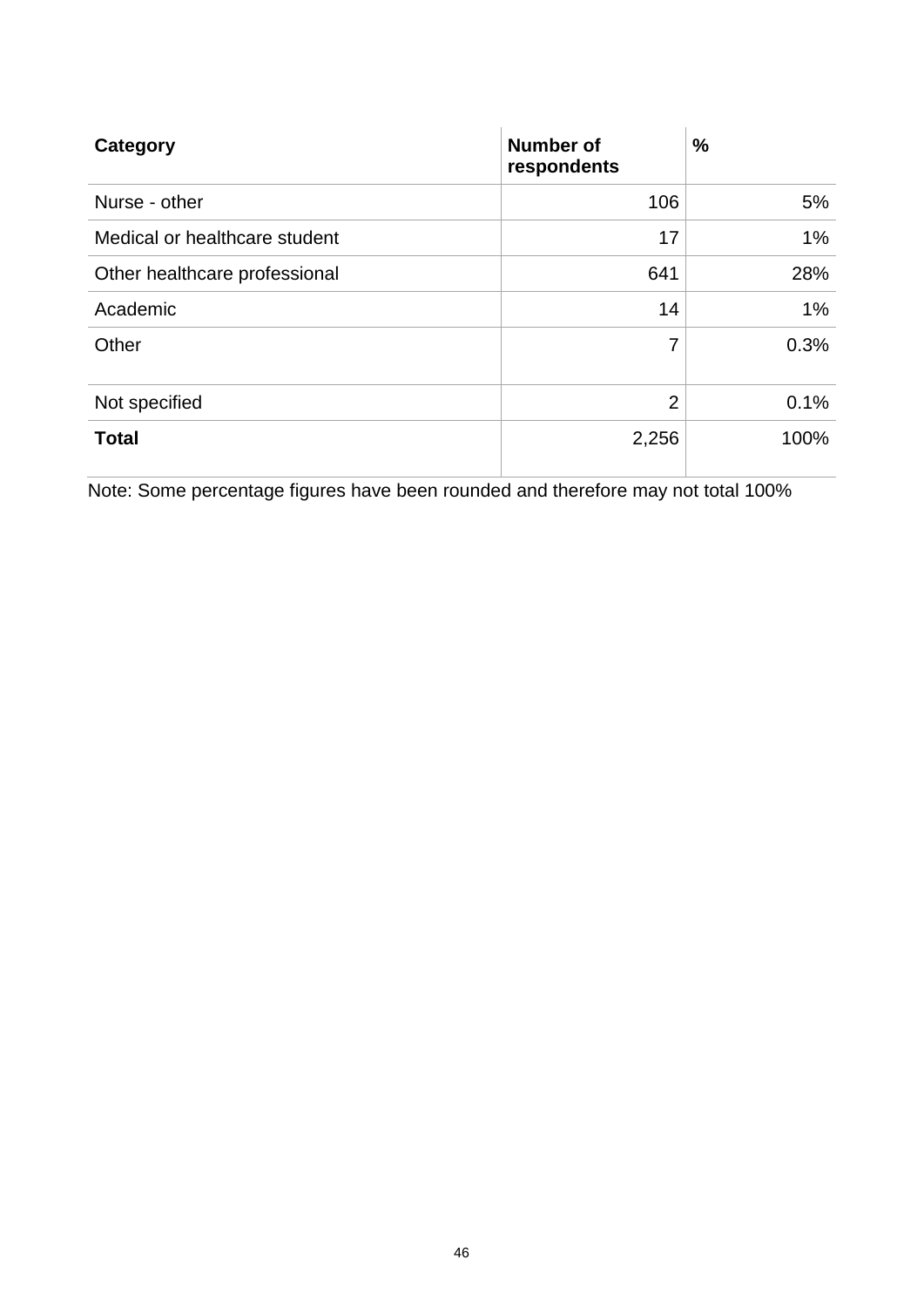### <span id="page-46-0"></span>**Annex B - End notes**

<span id="page-46-1"></span><sup>i</sup> It should be noted that the summary of comments represents the views of respondents and are not necessarily the view of the Government.

<span id="page-46-2"></span>ii See endnote i above.

<span id="page-46-3"></span>iii See endnote i above.

<span id="page-46-4"></span>iv See endnote i above.

<span id="page-46-5"></span><sup>v</sup> See endnote i above.

<span id="page-46-6"></span>vi See endnote i above.

<span id="page-46-7"></span>vii See endnote i above.

<span id="page-46-8"></span>viii See endnote i above.